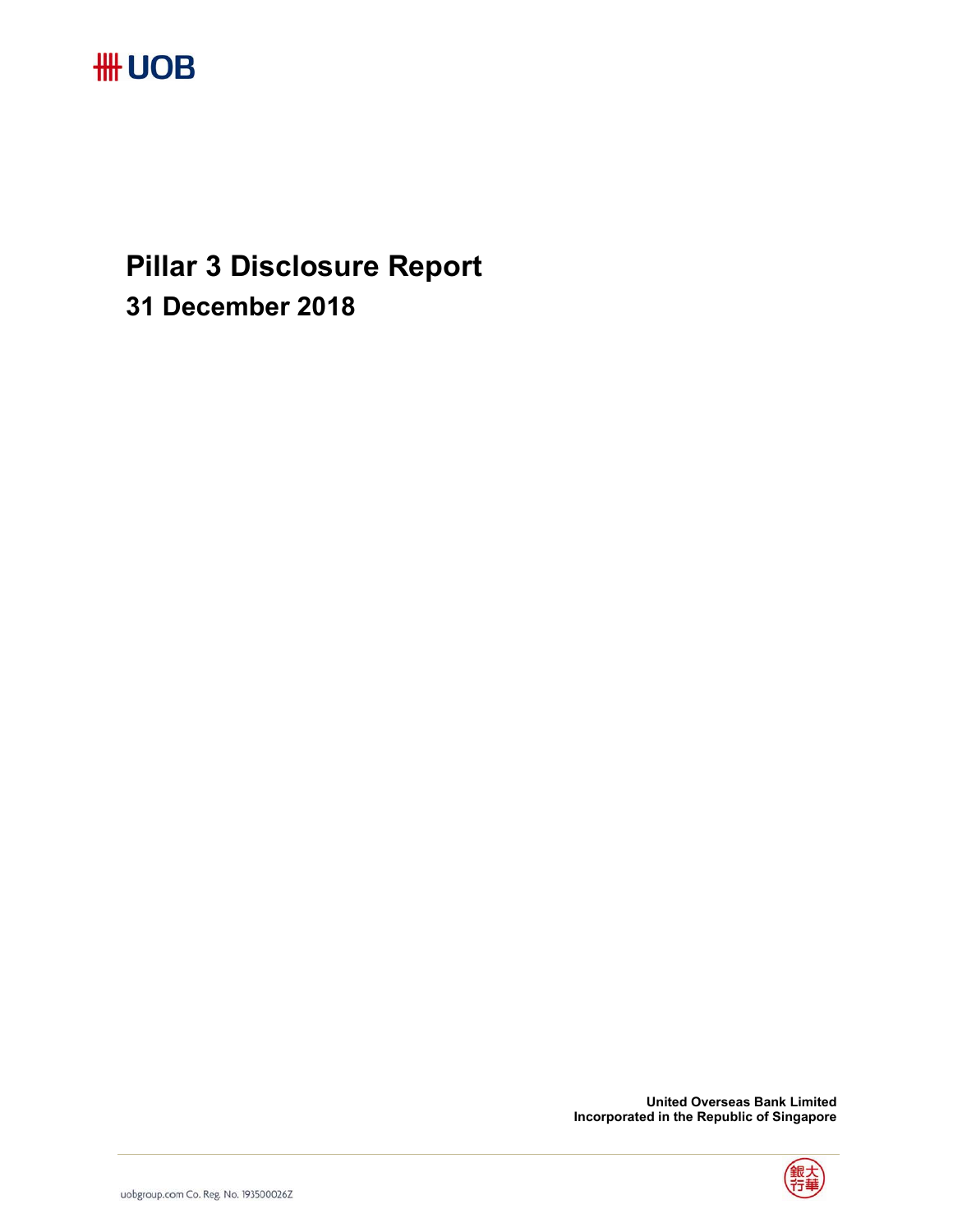# **Contents**

| 1                       |                                                                                                                                                                    |
|-------------------------|--------------------------------------------------------------------------------------------------------------------------------------------------------------------|
| $\overline{2}$          | ATTESTATION BY CHIEF EXECUTIVE OFFICER PURSUANT TO MAS NOTICE 637 AS AT 31 DECEMBER                                                                                |
| $\mathbf{3}$            |                                                                                                                                                                    |
| $\overline{\mathbf{4}}$ |                                                                                                                                                                    |
| 5                       |                                                                                                                                                                    |
| 6                       | <b>GEOGRAPHICAL DISTRIBUTION OF CREDIT EXPOSURES USED IN THE COUNTERCYCLICAL CAPITAL</b>                                                                           |
| $\overline{7}$          |                                                                                                                                                                    |
| 8                       | DIFFERENCES BETWEEN ACCOUNTING AND REGULATORY SCOPES OF CONSOLIDATION AND<br><b>MAPPING OF FINANCIAL STATEMENTS CATEGORIES WITH REGULATORY RISK CATEGORIES  18</b> |
| 9                       | MAIN SOURCES OF DIFFERENCES BETWEEN REGULATORY EXPOSURE AMOUNTS AND CARRYING                                                                                       |
| 10                      |                                                                                                                                                                    |
| 11                      |                                                                                                                                                                    |
| 12                      |                                                                                                                                                                    |
| 13                      |                                                                                                                                                                    |
| 14                      |                                                                                                                                                                    |
| 15                      |                                                                                                                                                                    |
| 16                      |                                                                                                                                                                    |
| 17                      |                                                                                                                                                                    |
| 18                      |                                                                                                                                                                    |
| 19                      |                                                                                                                                                                    |
| 20                      |                                                                                                                                                                    |
| 21                      |                                                                                                                                                                    |
|                         |                                                                                                                                                                    |
| 23                      |                                                                                                                                                                    |
| 24                      | STANDARDISED APPROACH - CCR EXPOSURES BY PORTFOLIO AND RISK WEIGHTS 42                                                                                             |
| 25                      |                                                                                                                                                                    |
| 26                      |                                                                                                                                                                    |
| 27                      |                                                                                                                                                                    |
| 28                      |                                                                                                                                                                    |
| 29                      | SECURITISATION EXPOSURES IN THE BANKING BOOK AND ASSOCIATED REGULATORY CAPITAL                                                                                     |
| 30                      |                                                                                                                                                                    |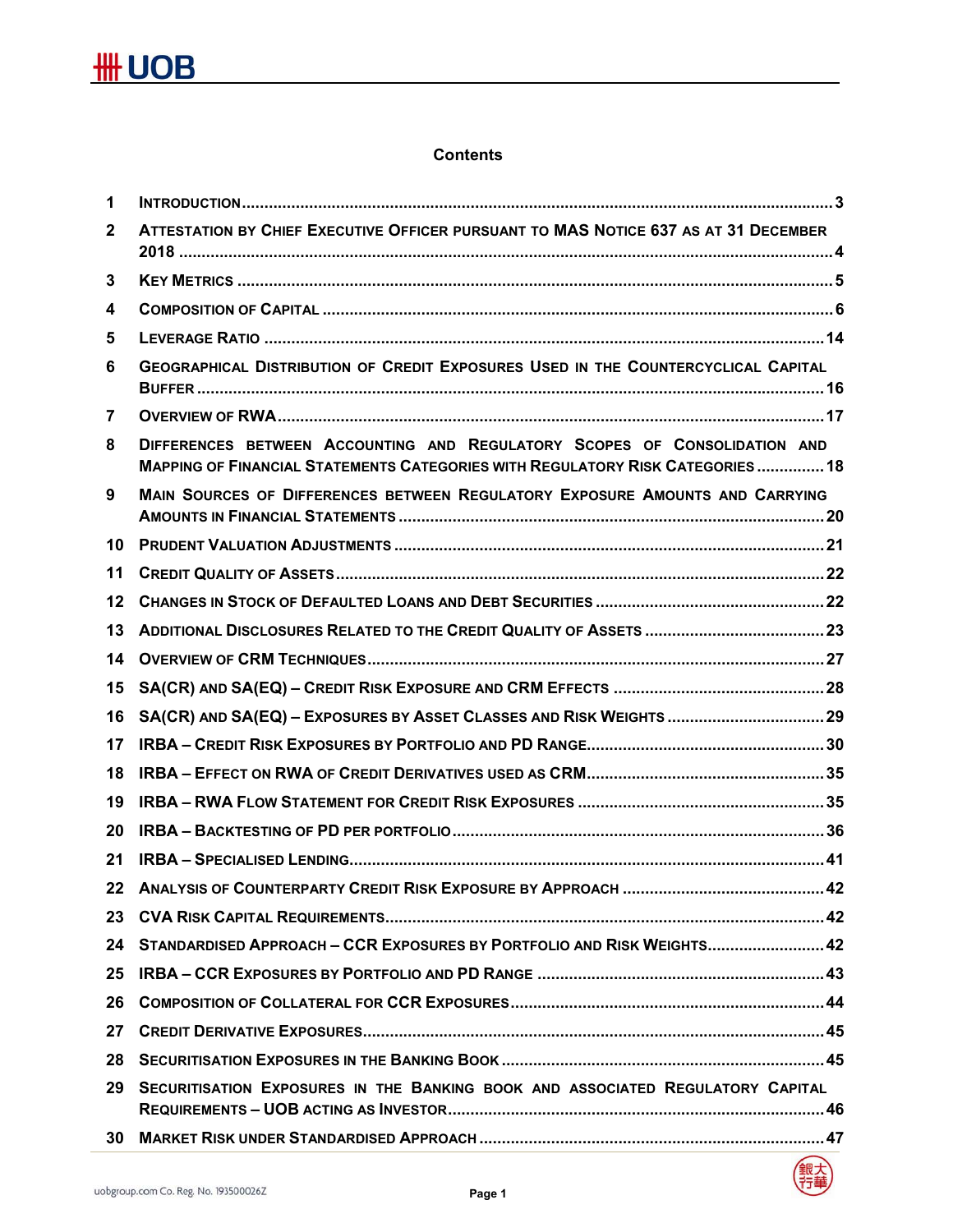Notes:

- 1 The pillar 3 disclosure report is presented in Singapore dollars.
- 2 Certain figures in this report may not add up to the respective totals due to rounding.
- 3 Amounts less than \$500,000 in absolute term are shown as "0".

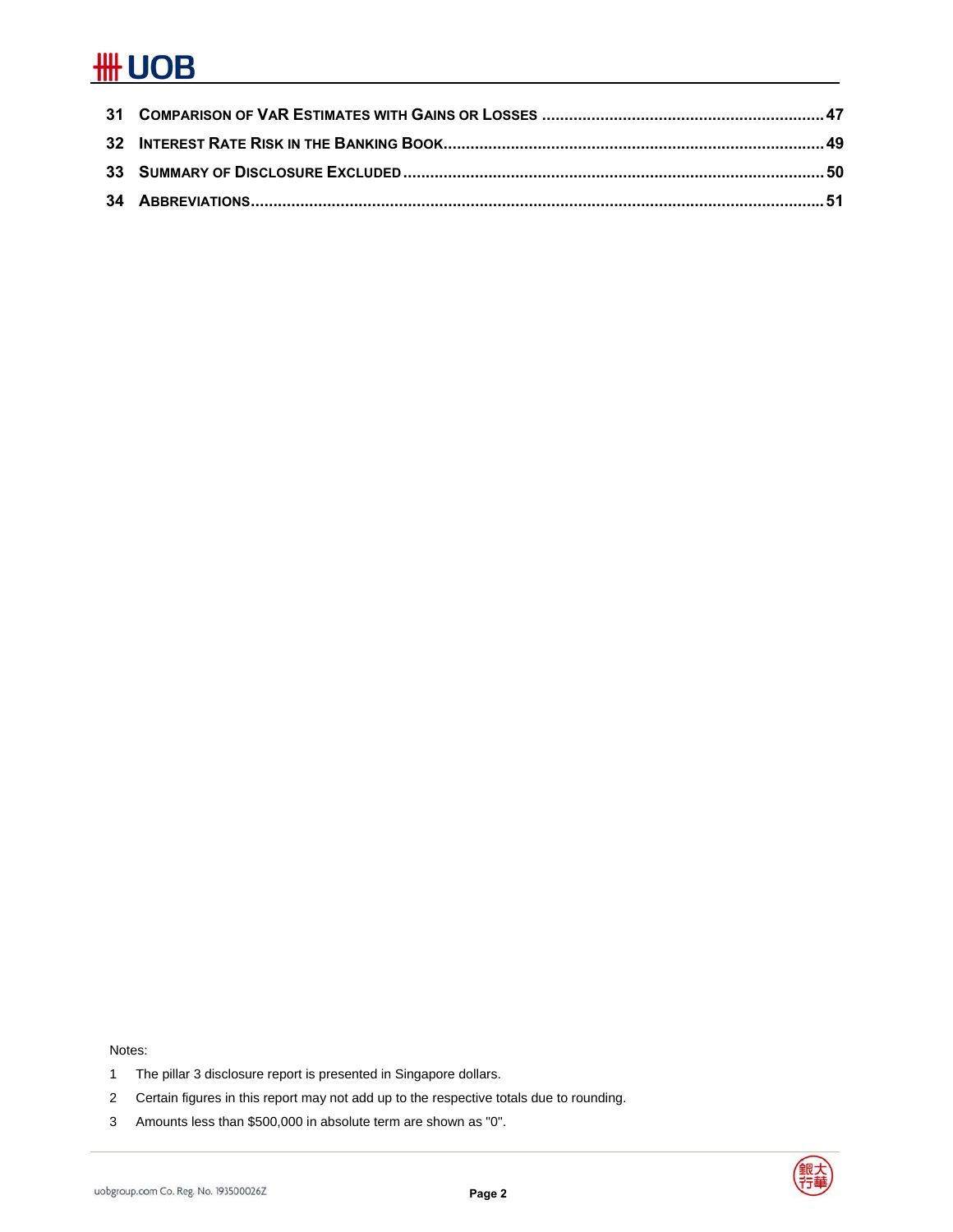

# **1 INTRODUCTION**

UOB Group's Pillar 3 Disclosure Report ("The Report") is prepared in accordance with the Monetary Authority of Singapore ("MAS") Notice to Banks No. 637 "Risk Based Capital Adequacy Requirements for Banks Incorporated in Singapore".

The Report is governed by the Group Pillar 3 Disclosure Policy which specifies the Group's Pillar 3 disclosure requirements, frequency of disclosure, medium of disclosure, and the roles and responsibilities of various parties involved in the disclosure reporting. The Policy is reviewed at least annually and approved by the Board.

The Report facilitates an assessment of the Group's capital adequacy and provides an overview of the Group's risk profile. For capital adequacy ratios of the Group's major bank subsidiaries, please refer to the Group Financial Report, available on UOB website www.UOBgroup.com/investor-relations/financial/index.html.

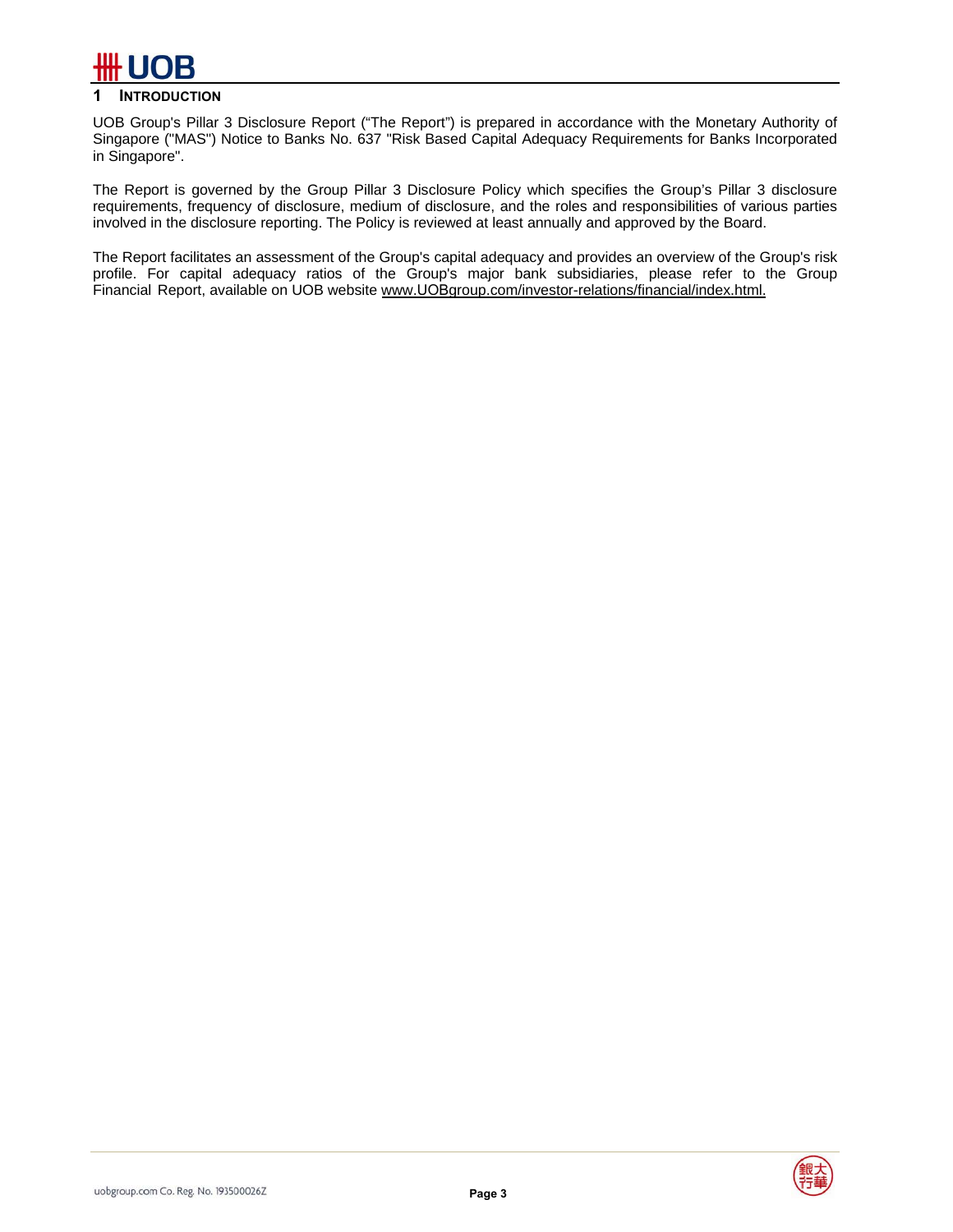# OB

**2 ATTESTATION BY CHIEF EXECUTIVE OFFICER PURSUANT TO MAS NOTICE 637 AS AT 31 DECEMBER 2018**  In accordance with the Monetary Authority of Singapore Notice 637 – Notice on Risk Based Capital Adequacy requirements for Banks incorporated in Singapore and on behalf of the Board of Directors and Senior Management of UOB Group, I hereby attest that UOB Group's Pillar 3 Disclosures Report for the financial year ended 31 December 2018 has been prepared in accordance with the internal control processes approved by the Board.

Wee Ee Cheong Deputy Chairman and Chief Executive Officer

Date: 22 February 2019

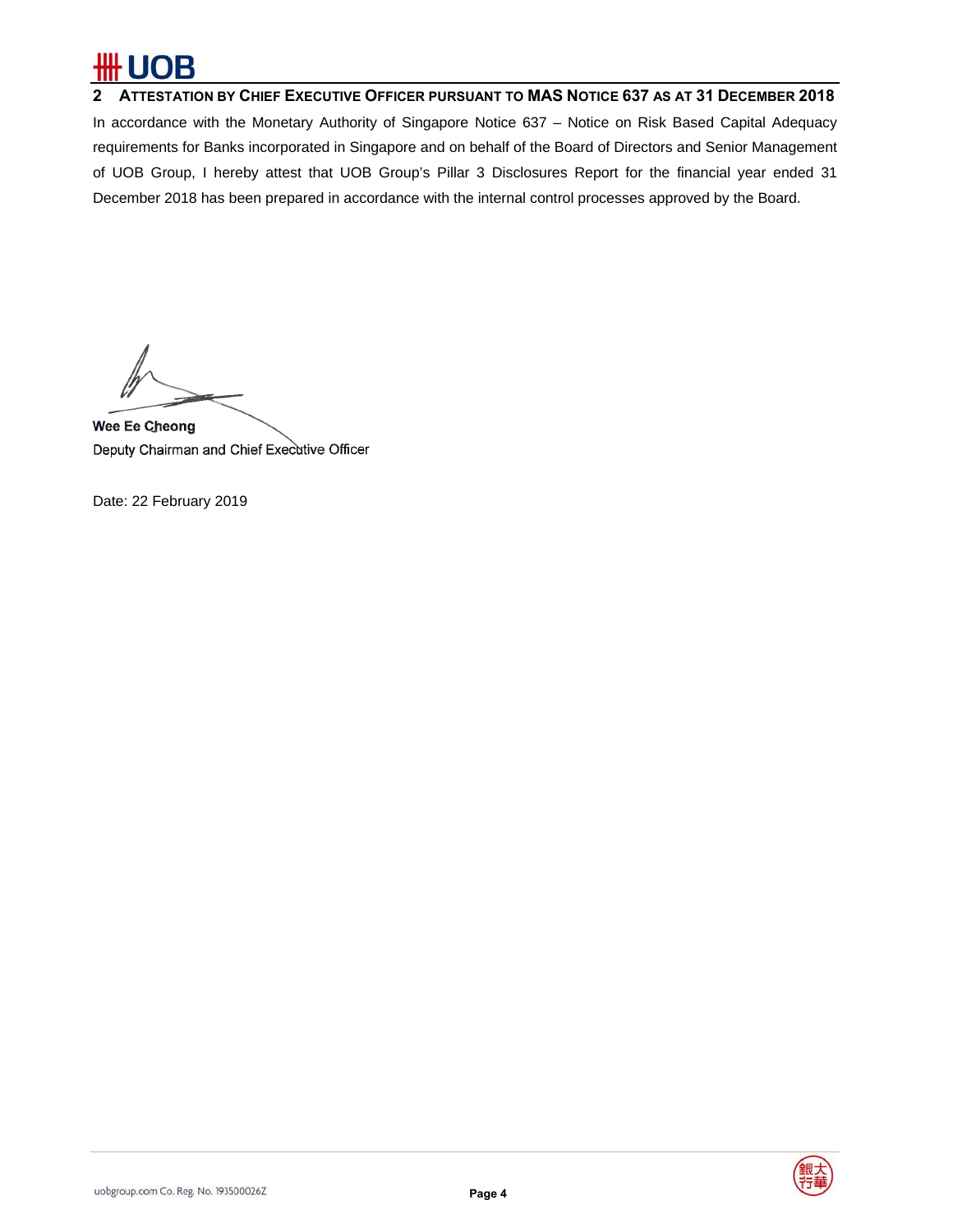# **3 KEY METRICS**

The table below provides an overview of the Group's key prudential metrics related to regulatory capital, leverage ratio and liquidity standards.

| \$m            |                                                                                       | 31 Dec 2018 | 30 Sep 2018 | 30 Jun 2018 | 31 Mar 2018 | 31 Dec 2017 |
|----------------|---------------------------------------------------------------------------------------|-------------|-------------|-------------|-------------|-------------|
|                | Available capital (amounts) <sup>1</sup>                                              |             |             |             |             |             |
| 1              | CET1 capital                                                                          | 30,750      | 29,902      | 29,921      | 30,206      | 30,134      |
| $\overline{2}$ | Tier 1 capital                                                                        | 32,879      | 32,030      | 32,897      | 33,182      | 32,220      |
| 3              | <b>Total capital</b>                                                                  | 37,542      | 36,895      | 37,803      | 37,986      | 37,348      |
|                | Risk weighted assets (amounts) <sup>1</sup>                                           |             |             |             |             |             |
| 4              | <b>Total RWA</b>                                                                      | 220,568     | 212,502     | 205,704     | 202,286     | 199,481     |
|                | Risk-based capital ratios as a percentage of RWA                                      |             |             |             |             |             |
| 5              | CET1 ratio (%)                                                                        | 13.9        | 14.1        | 14.5        | 14.9        | 15.1        |
| 6              | Tier 1 ratio $(%)$                                                                    | 14.9        | 15.1        | 16.0        | 16.4        | 16.2        |
| $\overline{7}$ | Total capital ratio (%)                                                               | 17.0        | 17.4        | 18.4        | 18.8        | 18.7        |
|                | Additional CET1 buffer requirements as a percentage of RWA                            |             |             |             |             |             |
| 8              | Capital conservation buffer requirement (2.5%<br>from 2019) (%)                       | 1.875       | 1.875       | 1.875       | 1.875       | 1.25        |
| 9              | Countercyclical buffer requirement (%)                                                | 0.2         | 0.2         | 0.2         | 0.2         | 0.1         |
| 10             | Bank G-SIB and/or D-SIB additional<br>requirement (%)                                 |             |             |             |             |             |
| 11             | Total of bank CET1 specific buffer requirements<br>$%$ (row 8 + row 9 + row 10)       | 2.1         | 2.1         | 2.1         | 2.0         | 1.4         |
| 12             | CET1 available after meeting the Reporting<br>Bank's minimum capital requirements (%) | 6.9         | 7.1         | 8.0         | 8.4         | 8.2         |
|                | Leverage Ratio <sup>1</sup>                                                           |             |             |             |             |             |
| 13             | Total Leverage Ratio exposure measure                                                 | 434,732     | 430,329     | 428,845     | 406,608     | 400,803     |
| 14             | Leverage Ratio (%) (row 2/row 13)                                                     | 7.6         | 7.4         | 7.7         | 8.2         | 8.0         |
|                | <b>Liquidity Coverage Ratio</b>                                                       |             |             |             |             |             |
| 15             | <b>Total High Quality Liquid Assets</b>                                               | 49,847      | 45,706      | 44,722      | 42,773      | 39,255      |
| 16             | Total net cash outflow                                                                | 39,109      | 32,385      | 31,627      | 33,524      | 29,253      |
| 17             | Liquidity Coverage Ratio <sup>1</sup> (%)                                             | 127         | 142         | 142         | 128         | 135         |
|                | Net Stable Funding Ratio <sup>2</sup>                                                 |             |             |             |             |             |
| 18             | Total available stable funding                                                        | 230,739     | 230,052     | 224,709     | 218,198     |             |
| 19             | Total required stable funding                                                         | 215,097     | 209,023     | 205,090     | 197,079     |             |
| 20             | Net Stable Funding Ratio <sup>1</sup> (%)                                             | 107         | 110         | 110         | 111         |             |

1 For Capital Adequacy, Leverage, Liquidity Coverage and Net Stable Funding Ratios' commentaries, please refer to the Group Financial Report and Liquidity Coverage Ratio Disclosure available on UOB's website at *www.UOBgroup.com/investor-relations/financial/index.html*

 $2$  Net Stable Funding Ratio requirement is effective January 2018.

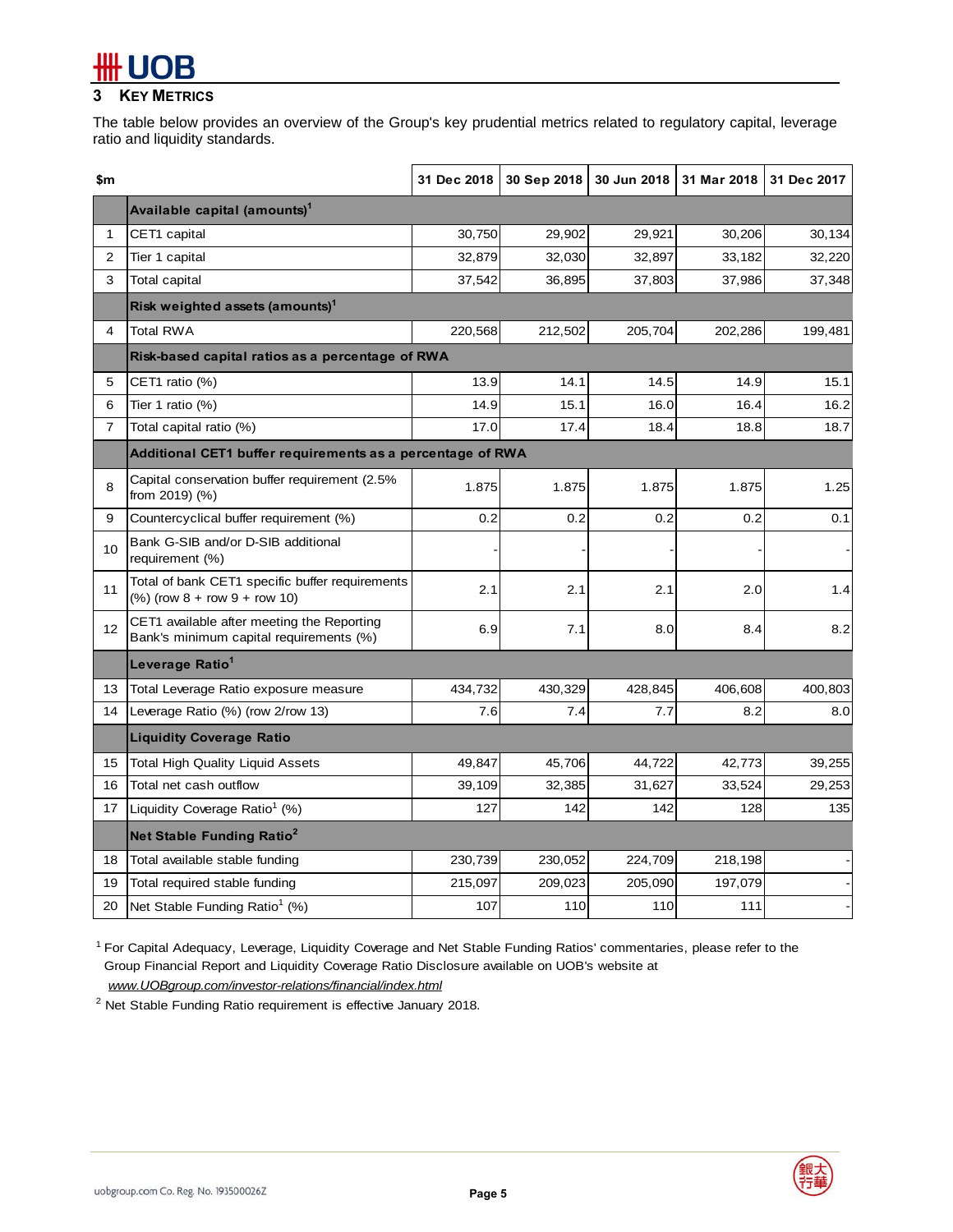## **COMPOSITION OF CAPITAL**

**Table 1** and **Table 2** are mandatory disclosures prescribed in MAS Notice 637 requirements.

**Table 1** shows the reconciliation between the Group's published consolidated balance sheet and the regulatory capital components. Details of the regulatory capital components are set out in Table 2, as referenced.

The scope of consolidation for accounting and regulatory purposes is similar, except that subsidiaries which carry out insurance business are not consolidated for regulatory purpose. The list of the Group's major insurance subsidiaries can be found in the Group's Annual Report. As at 31 Dec 2018, both the total assets and the total equities of each of these subsidiaries were less than \$1 billion.

Compared with 30 June 2018, key movements in the items under the column "Under regulatory scope of consolidation" were mainly from earnings in the second half of 2018, payment of dividends and redemption of AT1 capital instruments.

### **Table 1 - Reconciliation of Balance Sheet to Regulatory Capital as at 31 Dec 2018**

|                                                                          | <b>Balance Sheet</b><br>per Published | <b>Under</b><br>regulatory |                                |
|--------------------------------------------------------------------------|---------------------------------------|----------------------------|--------------------------------|
| \$m                                                                      | <b>Financial</b><br><b>Statements</b> | scope of<br>consolidation  | <b>Reference</b><br>in Table 2 |
| <b>Equity</b>                                                            |                                       |                            |                                |
| Share capital and other capital                                          | 7,014                                 |                            |                                |
| of which paid-up ordinary shares                                         |                                       | 4,888                      | A                              |
| of which AT1 capital instruments                                         |                                       | 2,127                      | B                              |
| Retained earnings                                                        | 21,716                                | 21,586                     | C                              |
| of which unrealised fair value gains/losses on financial liabilities and |                                       | 29                         | D <sub>1</sub>                 |
| derivative liabilities arising from changes in own credit risk           |                                       |                            |                                |
| Other reserves                                                           | 8,893                                 | 8,846                      | E                              |
| of which unrealised fair value gains/losses on financial liabilities and |                                       | 65                         | D <sub>2</sub>                 |
| derivative liabilities arising from changes in own credit risk           |                                       |                            |                                |
| Equity attributable to equity holders of the Bank                        | 37,623                                |                            |                                |
| Non-controlling interests                                                | 190                                   |                            |                                |
| of which NCI that meets criteria for inclusion in                        |                                       |                            |                                |
| - CET1 capital                                                           |                                       | 13                         | F <sub>1</sub>                 |
| - AT1 capital                                                            |                                       | $\overline{2}$             | F <sub>2</sub>                 |
| - T2 capital                                                             |                                       | 1                          | F <sub>3</sub>                 |
| <b>Total equity</b>                                                      | 37,813                                |                            |                                |
| <b>Liabilities</b>                                                       |                                       |                            |                                |
| Deposits and balances of banks                                           | 13,801                                |                            |                                |
| Deposits and balances of customers                                       | 293,186                               |                            |                                |
| Bills and drafts payable                                                 | 638                                   |                            |                                |
| <b>Other liabilities</b>                                                 | 12,050                                |                            |                                |
| Debts issued                                                             | 30,606                                |                            |                                |
| of which T2 capital instruments                                          |                                       | 4,186                      | G                              |
| <b>Total liabilities</b>                                                 | 350,280                               |                            |                                |

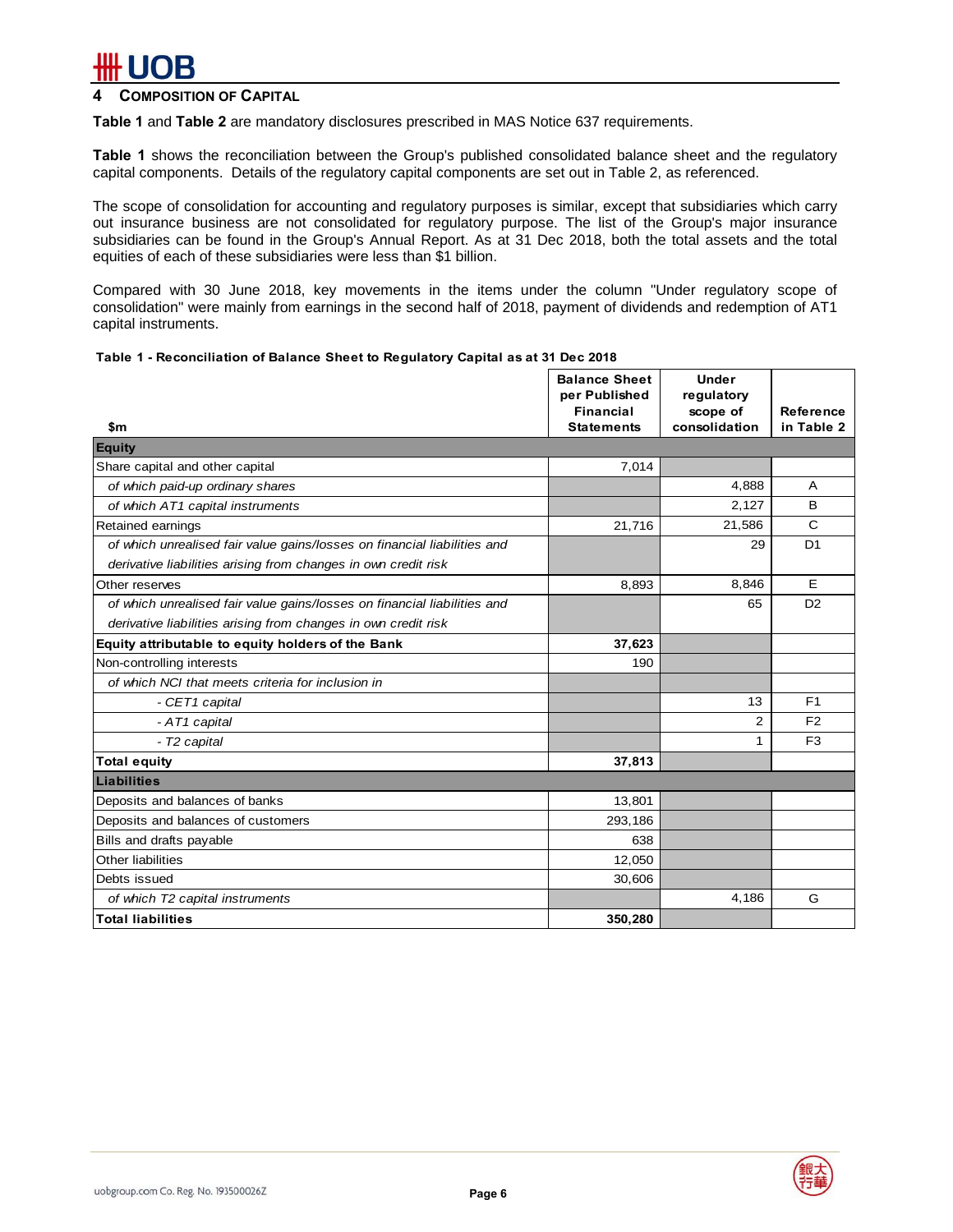# # UOB

# **4 COMPOSITION OF CAPITAL** *(cont'd)*

## **Table 1 - Reconciliation of Balance Sheet to Regulatory Capital as at 31 Dec 2018**

|                                                                                                        | <b>Balance Sheet</b><br>per Published | <b>Under</b><br>regulatory |                |
|--------------------------------------------------------------------------------------------------------|---------------------------------------|----------------------------|----------------|
|                                                                                                        | <b>Financial</b>                      | scope of                   | Reference      |
| \$m                                                                                                    | <b>Statements</b>                     | consolidation              | in Table 2     |
| <b>Assets</b>                                                                                          |                                       |                            |                |
| Cash, balances and placements with central banks                                                       | 25,252                                |                            |                |
| Singapore Government treasury bills and securities                                                     | 5,615                                 |                            |                |
| Other government treasury bills and securities                                                         | 13,201                                |                            |                |
| <b>Trading securities</b>                                                                              | 1,929                                 |                            |                |
| Placements and balances with banks                                                                     | 50,800                                |                            |                |
| Loans to customers                                                                                     | 258,627                               |                            |                |
| of which provisions eligible for inclusion in T2 capital                                               |                                       | 476                        | н              |
| Investment securities <sup>3</sup>                                                                     | 13,553                                |                            |                |
| of which investments in PE/VC held beyond the relevant holding period                                  |                                       | 70                         |                |
| Other assets                                                                                           | 10,530                                |                            |                |
| of which amount related to deferred tax assets (net of deferred tax<br>liabilities, where permissible) |                                       | 269                        | J              |
| Investment in associates and joint ventures <sup>3</sup>                                               | 1,170                                 |                            |                |
| of which amount related to goodwill                                                                    |                                       | 12                         | K <sub>1</sub> |
| Investment properties                                                                                  | 1,012                                 |                            |                |
| <b>Fixed assets</b>                                                                                    | 2,266                                 |                            |                |
| Intangible assets                                                                                      | 4,138                                 |                            |                |
| of which amount related to goodwill                                                                    |                                       | 4,138                      | K <sub>2</sub> |
| <b>Total Assets</b>                                                                                    | 388,092                               |                            |                |

**3** Note: This includes the Bank's major stake investments in financial institutions.

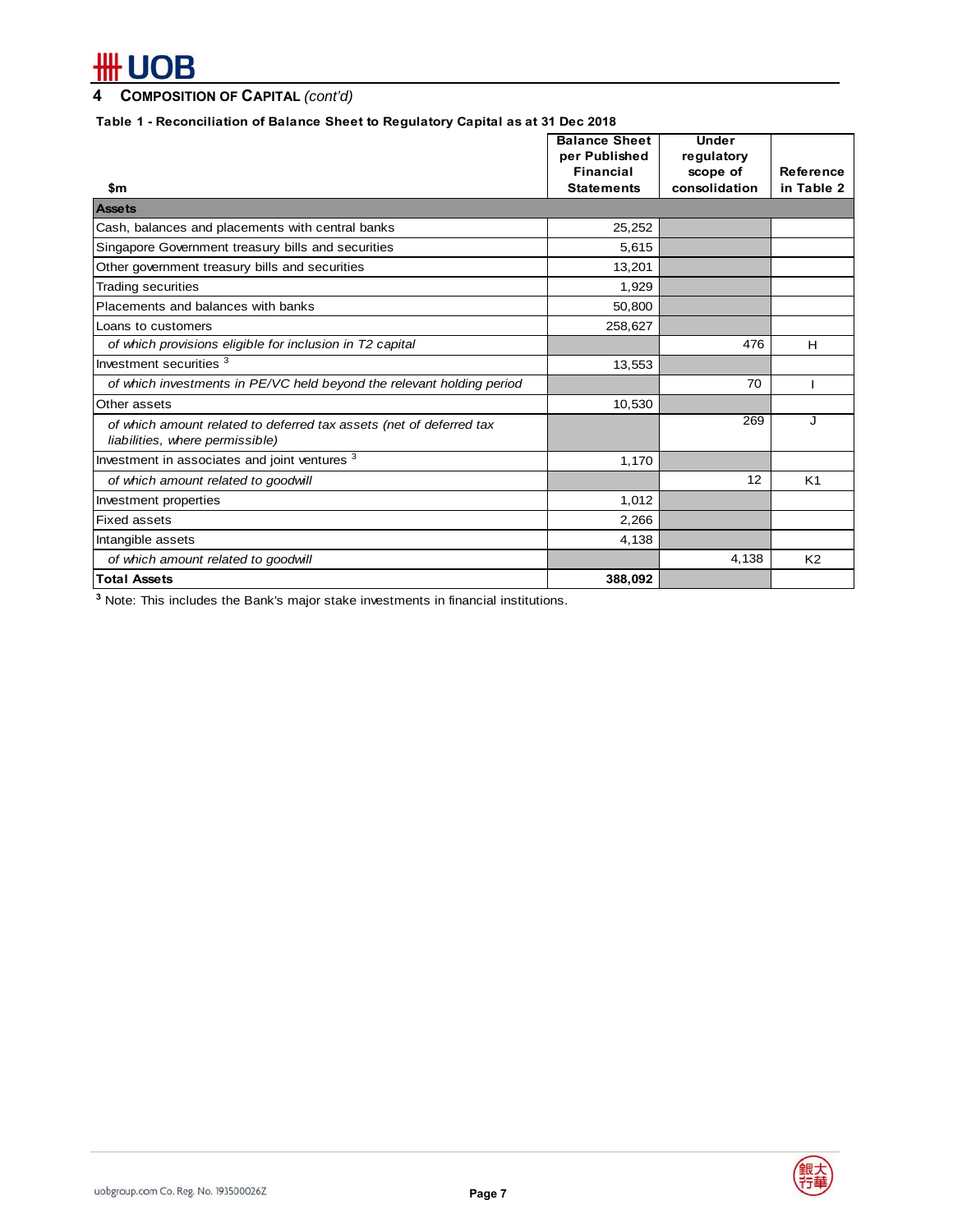## **4 COMPOSITION OF CAPITAL** *(cont'd)*

**Table 2** lists the regulatory capital components and the corresponding regulatory adjustments.

(a) **'Amount'** refers to components of capital calculated in accordance with MAS Notice 637.

(b) **'Reference in Table 1'** links the respective line item to Table 1.

Regulatory adjustments that are deducted against capital are reflected as positive numbers.

### **Table 2 - Capital Components as at 31 Dec 2018**

| \$m            |                                                                                           | Amount                   | Reference in<br>Table 1 |
|----------------|-------------------------------------------------------------------------------------------|--------------------------|-------------------------|
|                | <b>Common Equity Tier 1 capital: instruments and reserves</b>                             |                          |                         |
| 1              | Paid-up ordinary shares and share premium (if applicable)                                 | 4,888                    | Α                       |
| $\overline{c}$ | Retained earnings                                                                         | 21,586                   | C                       |
| $3^{\#}$       | Accumulated other comprehensive income and other disclosed reserves                       | 8,846                    | Е                       |
| $\overline{4}$ | Directly issued capital subject to phase out from CET1                                    |                          |                         |
|                | (only applicable to non-joint stock companies)                                            |                          |                         |
| 5              | Minority interest that meets criteria for inclusion                                       | 13                       | F <sub>1</sub>          |
| 6              | Common Equity Tier 1 capital before regulatory adjustments                                | 35,333                   |                         |
|                | <b>Common Equity Tier 1 capital: regulatory adjustments</b>                               |                          |                         |
| 7              | Valuation adjustment pursuant to Part VIII of MAS Notice 637                              |                          |                         |
| 8              | Goodwill, net of associated deferred tax liability                                        | 4,150                    | $K1+K2$                 |
| $9^{\#}$       | Intangible assets, net of associated deferred tax liability                               |                          |                         |
| $10^{#}$       | Deferred tax assets that rely on future profitability                                     | 269                      | J                       |
| 11             | Cash flow hedge reserve                                                                   |                          |                         |
| 12             | Shortfall of TEP relative to EL under IRBA                                                |                          |                         |
| 13             | Increase in equity capital resulting from securitisation transactions                     |                          |                         |
| 14             | Unrealised fair value gains/losses on financial liabilities and derivative liabilities    | 94                       | $D1+D2$                 |
|                | arising from changes in own credit risk                                                   |                          |                         |
| 15             | Defined benefit pension fund assets, net of associated deferred tax liability             |                          |                         |
| 16             | Investments in own shares                                                                 |                          |                         |
| 17             | Reciprocal cross-holdings in ordinary shares of financial institutions                    |                          |                         |
| 18             | Investments in ordinary shares of unconsolidated financial institutions                   |                          |                         |
|                | in which the Reporting Bank does not hold a major stake                                   |                          |                         |
| 19             | Investments in ordinary shares of unconsolidated financial institutions in which          |                          |                         |
|                | the Reporting Bank holds a major stake (including insurance subsidiaries)                 |                          |                         |
|                | (amount above 10% threshold)                                                              |                          |                         |
| $20^{#}$       | Mortgage servicing rights (amount above 10% threshold)                                    |                          |                         |
| $21^{#}$       | Deferred tax assets arising from temporary differences                                    |                          |                         |
|                | (amount above 10% threshold, net of associated deferred tax liability)                    |                          |                         |
| 22             | Amount exceeding the 15% threshold                                                        |                          |                         |
| 23             | of which investments in ordinary shares of unconsolidated financial institutions          |                          |                         |
|                | in which the Reporting Bank holds a major stake (including insurance<br>subsidiaries)     |                          |                         |
| $24^{#}$       | of which mortgage servicing rights                                                        |                          |                         |
| $25^{\rm \#}$  | of which deferred tax assets arising from temporary differences                           |                          |                         |
| 26             | National specific regulatory adjustments                                                  | 70                       |                         |
|                | PE/VC investments held beyond the relevant holding periods set out in MAS Notice          |                          |                         |
| 26A            | 630                                                                                       | 70                       | L                       |
| 26B            | Capital deficits in subsidiaries and associates that are regulated financial institutions | $\overline{\phantom{a}}$ |                         |
| 26C            | Any other items which the Authority may specify                                           |                          |                         |
| 27             | Regulatory adjustments applied in calculation of CET1 Capital due to insufficient         | $\overline{\phantom{a}}$ |                         |
|                | AT1 Capital to satisfy required deductions                                                |                          |                         |
| 28             | Total regulatory adjustments to CET1 Capital                                              | 4,583                    |                         |
| 29             | <b>Common Equity Tier 1 capital (CET1)</b>                                                | 30,750                   |                         |
|                | <b>Additional Tier 1 capital: instruments</b>                                             |                          |                         |

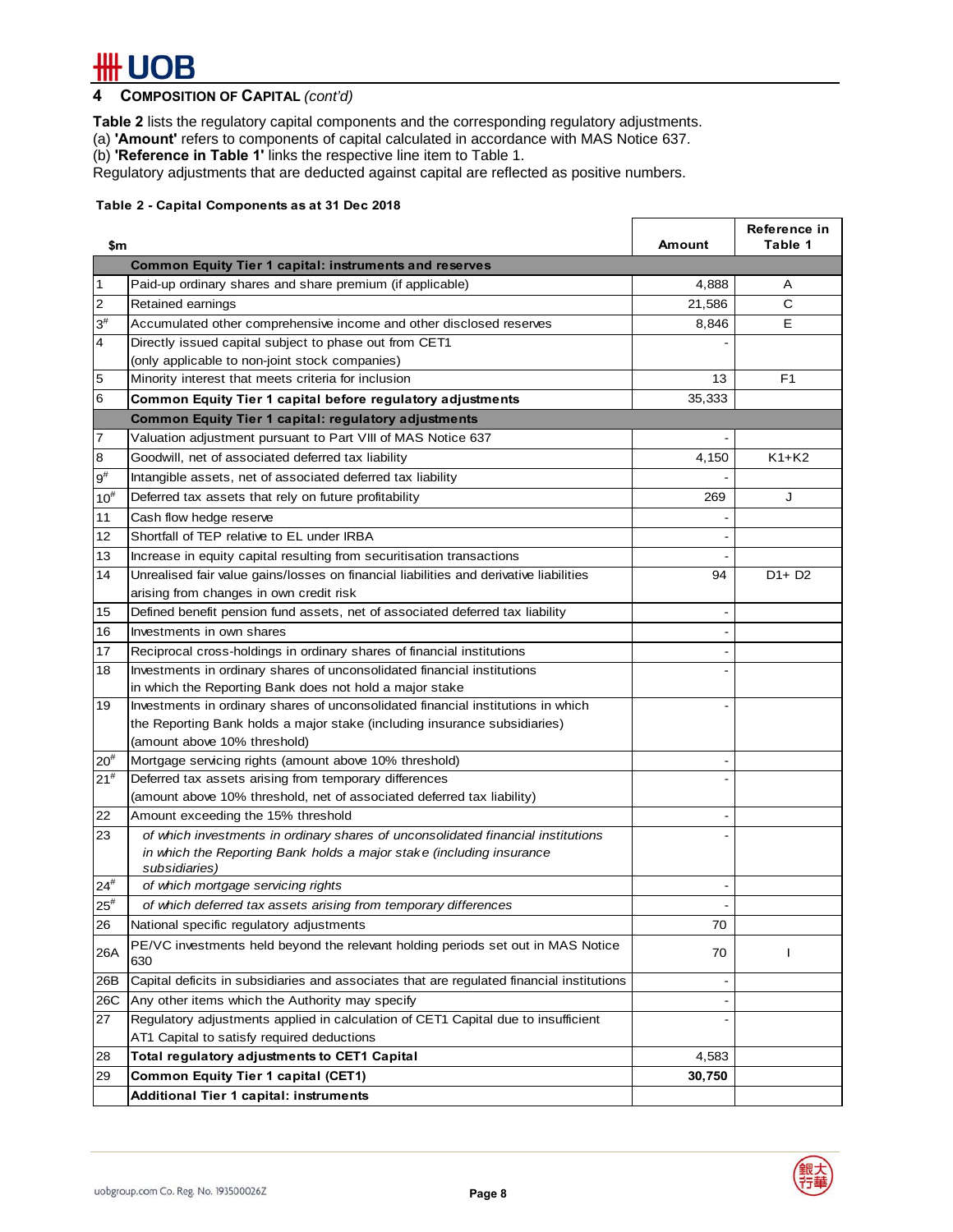# **4 COMPOSITION OF CAPITAL** *(cont'd)*

# **Table 2 - Capital Components as at 31 Dec 2018**

| \$m |                                                                                                            | Amount  | Reference in<br>Table 1 |
|-----|------------------------------------------------------------------------------------------------------------|---------|-------------------------|
| 30  | AT1 capital instruments and share premium (if applicable)                                                  | 2,127   | в                       |
| 31  | of which classified as equity under the Accounting Standards                                               | 2,127   |                         |
| 32  | of which classified as liabilities under the Accounting Standards                                          |         |                         |
| 33  | Transitional: Ineligible capital instruments (pursuant to paragraphs 6.5.3 and 6.5.4)                      |         |                         |
| 34  | AT1 capital instruments issued by fully-consolidated subsidiaries that meet criteria                       | 2       | F <sub>2</sub>          |
|     | for inclusion                                                                                              |         |                         |
| 35  | of which instruments issued by subsidiaries subject to phase out                                           |         |                         |
| 36  | Additional Tier 1 capital before regulatory adjustments                                                    | 2,129   |                         |
|     | Additional Tier 1 capital: regulatory adjustments                                                          |         |                         |
| 37  | Investments in own AT1 capital instruments                                                                 |         |                         |
| 38  | Reciprocal cross-holdings in AT1 capital instruments of financial institutions                             |         |                         |
| 39  | Investments in AT1 capital instruments of unconsolidated financial institutions                            |         |                         |
|     | in which Reporting Bank does not hold a major stake                                                        |         |                         |
| 40  | Investments in AT1 capital instruments of unconsolidated financial institutions                            |         |                         |
|     | in which the Reporting Bank holds a major stake (including insurance subsidiaries)                         |         |                         |
| 41  | National specific regulatory adjustments which the Authority may specify                                   |         |                         |
| 42  | Regulatory adjustments applied in calculation of AT1 Capital due to                                        |         |                         |
|     | insufficient Tier 2 Capital to satisfy required deductions                                                 |         |                         |
| 43  | Total regulatory adjustments to Additional Tier 1 capital                                                  |         |                         |
| 44  | Additional Tier 1 capital (AT1)                                                                            | 2,129   |                         |
| 45  | Tier 1 capital (T1 = CET1 + AT1)                                                                           | 32,879  |                         |
|     | Tier 2 capital: instruments and provisions                                                                 |         |                         |
| 46  | Tier 2 capital instruments and share premium (if applicable)                                               | 4,186   | G                       |
| 47  | Transitional: Ineligible capital instruments (pursuant to paragraphs 6.5.3 and 6.5.4)                      |         |                         |
| 48  | Tier 2 capital instruments issued by fully-consolidated subsidiaries that meet criteria<br>for inclusion   | 1       | F3                      |
| 49  | of which instruments issued by subsidiaries subject to phase out                                           |         |                         |
| 50  | Provisions                                                                                                 | 476     | н                       |
| 51  | Tier 2 capital before regulatory adjustments                                                               | 4,664   |                         |
|     | Tier 2 capital: regulatory adjustments                                                                     |         |                         |
| 52  | Investments in own Tier 2 instruments                                                                      |         |                         |
| 53  | Reciprocal cross-holdings in Tier 2 capital instruments of financial institutions                          |         |                         |
| 54  | Investments in Tier 2 capital instruments of unconsolidated financial institutions                         |         |                         |
|     | in which the Reporting Bank does not hold a major stake                                                    |         |                         |
| 55  | Investments in Tier 2 capital instruments of unconsolidated financial institutions                         |         |                         |
|     | in which the Reporting Bank holds a major stake (including insurance subsidiaries)                         |         |                         |
| 56  | National specific regulatory adjustments which the Authority may specify                                   |         |                         |
| 57  | Total regulatory adjustments to Tier 2 capital                                                             |         |                         |
| 58  | Tier 2 capital (T2)                                                                                        | 4,664   |                         |
| 59  | Total capital $(TC = T1 + T2)$                                                                             | 37,542  |                         |
| 60  |                                                                                                            | 220,568 |                         |
|     | Floor-adjusted total risk weighted assets                                                                  |         |                         |
|     | Capital ratios (as a percentage of floor-adjusted risk weighted assets)<br><b>Common Equity Tier 1 CAR</b> | 13.9%   |                         |
| 61  |                                                                                                            |         |                         |
| 62  | <b>Tier 1 CAR</b>                                                                                          | 14.9%   |                         |
| 63  | <b>Total CAR</b>                                                                                           | 17.0%   |                         |

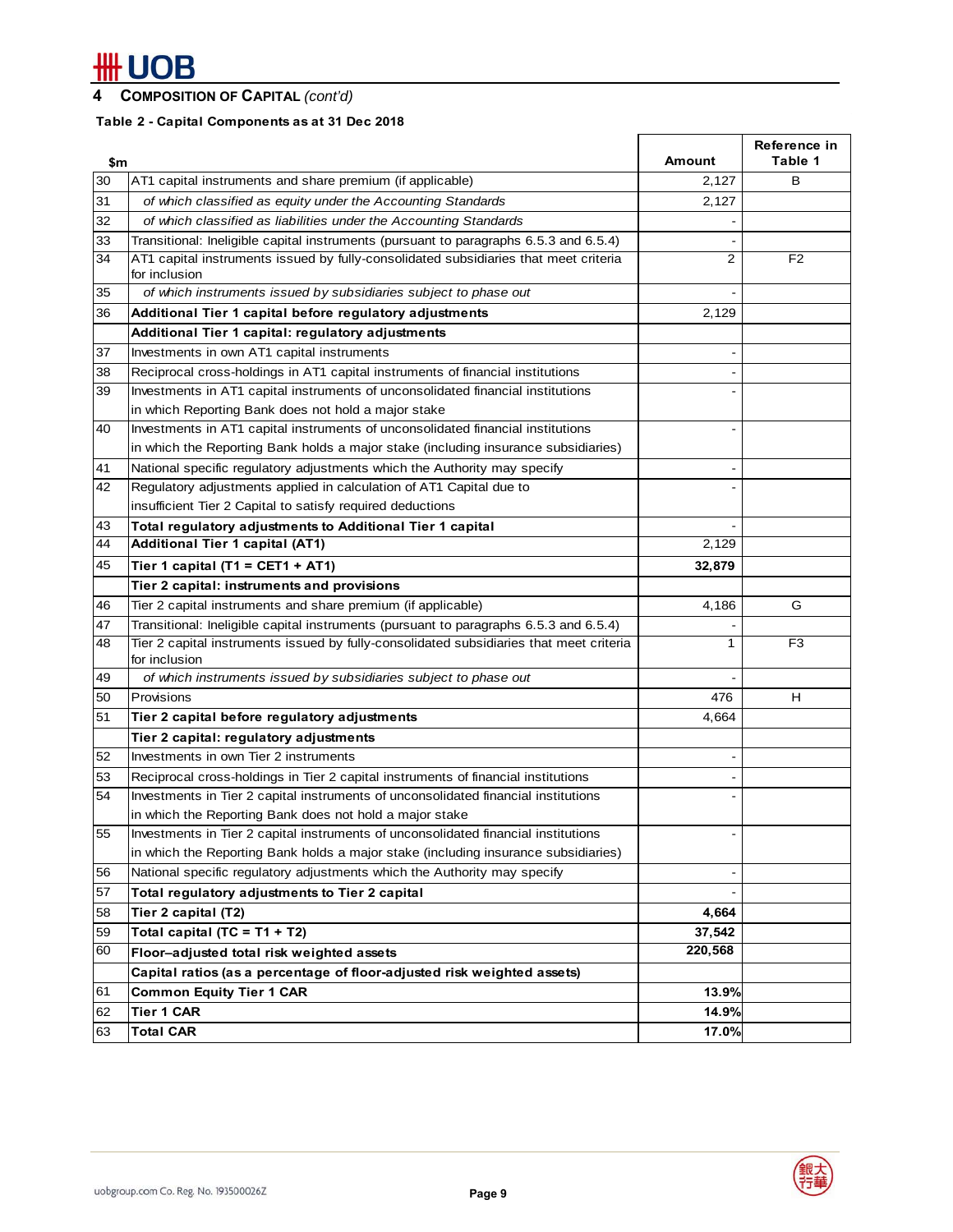# # UOB

## **4 COMPOSITION OF CAPITAL** *(cont'd)*

## **Table 2 - Capital Components as at 31 Dec 2018**

| \$m |                                                                                                                                                                    | <b>Amount</b> | Reference in<br>Table 1 |
|-----|--------------------------------------------------------------------------------------------------------------------------------------------------------------------|---------------|-------------------------|
| 64  | Bank-specific buffer requirement                                                                                                                                   | 8.6%          |                         |
| 65  | of which: capital conservation buffer requirement                                                                                                                  | 1.875%        |                         |
| 66  | of which: bank specific countercyclical buffer requirement                                                                                                         | 0.2%          |                         |
| 67  | of which: G-SIB and/or D-SIB buffer requirement (if applicable)                                                                                                    |               |                         |
| 68  | Common Equity Tier 1 available after meeting the Reporting Bank's minimum capital<br>requirements                                                                  | 6.9%          |                         |
|     | <b>National minima</b>                                                                                                                                             |               |                         |
| 69  | Minimum CET1 CAR                                                                                                                                                   | 6.5%          |                         |
| 70  | Minimum Tier 1 CAR                                                                                                                                                 | 8.0%          |                         |
| 71  | Minimum Total CAR                                                                                                                                                  | 10.0%         |                         |
|     | Amounts below the thresholds for deduction (before risk weighting)                                                                                                 |               |                         |
| 72  | Investments in ordinary shares, AT1 capital and Tier 2 capital of unconsolidated<br>financial institutions in which the Reporting Bank does not hold a major stake | 358           |                         |
| 73  | Investments in ordinary shares of unconsolidated financial institutions                                                                                            | 2,267         |                         |
|     | in which the Reporting Bank holds a major stake (including insurance subsidiaries)                                                                                 |               |                         |
| 74  | Mortgage servicing rights (net of related tax liability)                                                                                                           |               |                         |
| 75  | Deferred tax assets arising from temporary differences (net of related tax liability)                                                                              |               |                         |
|     | Applicable caps on the inclusion of provisions in Tier 2                                                                                                           |               |                         |
| 76  | Provisions eligible for inclusion in Tier 2 in respect of exposures                                                                                                | 264           | row 50                  |
|     | subject to standardised approach (prior to application of cap)                                                                                                     |               |                         |
| 77  | Cap on inclusion of provisions in Tier 2 under standardised approach                                                                                               | 326           |                         |
| 78  | Provisions eligible for inclusion in Tier 2 in respect of exposures                                                                                                | 212           | row 50                  |
|     | subject to internal ratings-based approach (prior to application of cap)                                                                                           |               |                         |
| 79  | Cap for inclusion of provisions in Tier 2 under internal ratings-based approach                                                                                    | 917           |                         |
|     | Capital instruments subject to phase-out arrangements                                                                                                              |               |                         |
|     | (only applicable between 1 Jan 2013 and 1 Jan 2022)                                                                                                                |               |                         |
| 80  | Current cap on CET1 instruments subject to phase out arrangements                                                                                                  |               |                         |
| 81  | Amount excluded from CET1 due to cap (excess over cap after redemptions and<br>maturities)                                                                         |               |                         |
| 82  | Current cap on AT1 instruments subject to phase out arrangements                                                                                                   |               |                         |
| 83  | Amount excluded from AT1 due to cap (excess over cap after redemptions and<br>maturities)                                                                          |               |                         |
| 84  | Current cap on T2 instruments subject to phase out arrangements                                                                                                    |               |                         |
| 85  | Amount excluded from T2 due to cap (excess over cap after redemptions and<br>maturities)                                                                           |               |                         |

# These elements are subject to a more conservative definition relative to those set out under the Basel III capital standards.

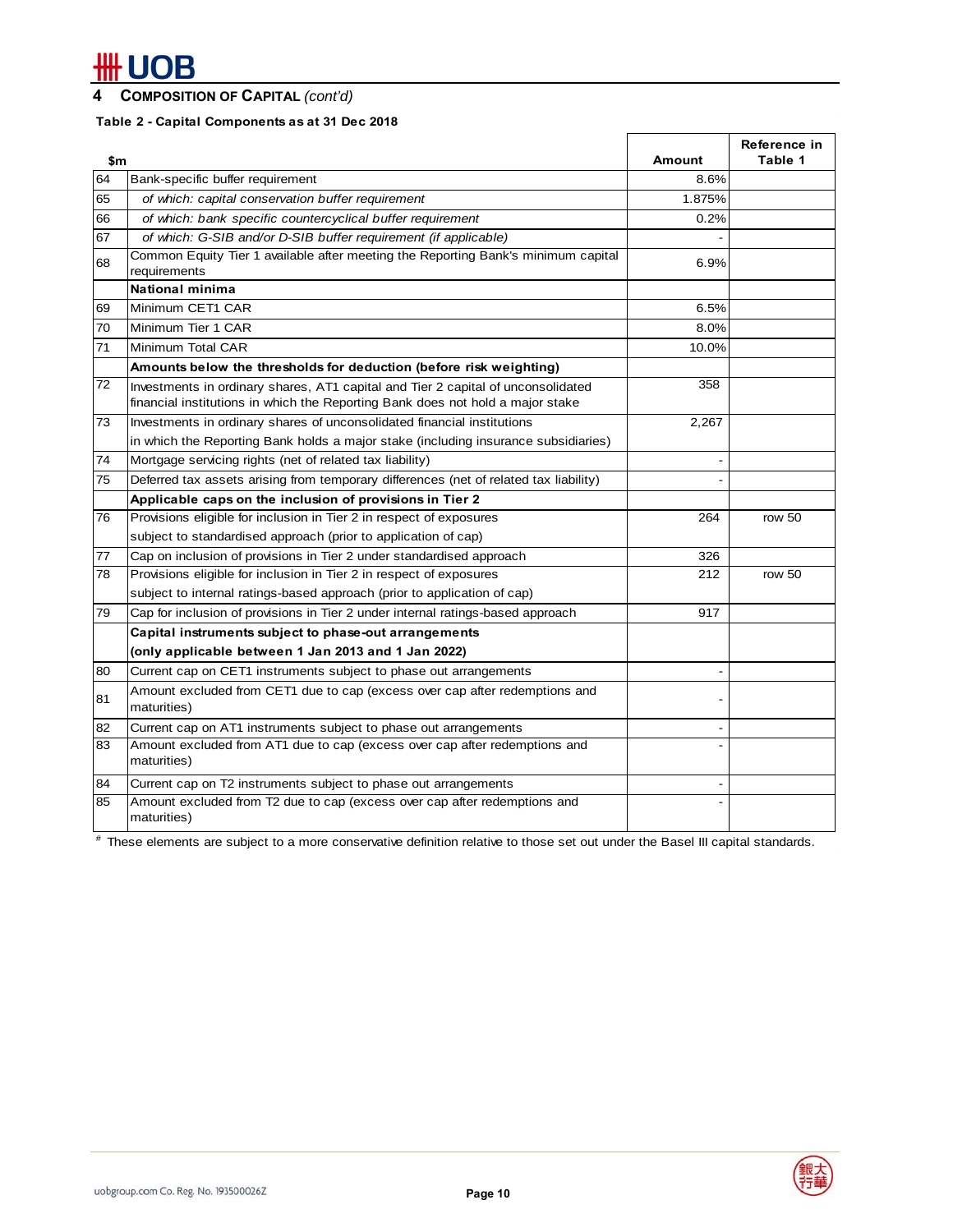The following disclosure is based on the prescribed template as set out in MAS Notice 637. This disclosure shall be updated on a semi-annual basis and to be read in conjunction with the notes at https://www.uobgroup.com/investor-relations/capital-and-funding-information/group-securities.html

### **4 COMPOSITION OF CAPITAL** *(cont'd)*

### **Key Features of Regulatory Capital Instruments as at 31 Dec 2018**

| United Overseas Bank Limited<br>United Overseas Bank Limited<br>United Overseas Bank Limited<br>United Overseas Bank Limited<br><b>Issuer</b><br>SG1M31001969<br>XS1699845068<br>SG72C9000002<br>SG58l7998534<br>Unique Identifier (ISIN code)<br>Singapore<br>Governing law(s) of the instrument<br>Singapore<br>Singapore<br>Singapore<br><b>Regulatory treatment</b><br><b>Transitional Basel III rules</b><br><b>Additional Tier 1</b><br><b>Additional Tier 1</b><br><b>Additional Tier 1</b><br>Core Equity<br><b>Additional Tier 1</b><br><b>Additional Tier 1</b><br><b>Additional Tier 1</b><br>Post-transitional Basel III rules<br>Core Equity<br>Group & Solo<br>Group & Solo<br>Group & Solo<br>Group & Solo<br>Eligible at solo/group/group&solo<br>Ordinary Share<br><b>Perpetual Capital Security</b><br><b>Perpetual Capital Security</b><br><b>Perpetual Capital Security</b><br>Instrument type<br>S\$4,888 million<br>S\$879 million<br>S\$748 million<br>S\$499 million<br>Amount recognised in regulatory capital (in millions)<br>US\$650 million<br>S\$750 million<br>S\$500 million<br>Principal amount (in millions)<br>n.a.<br>Equity<br>Accounting classification<br>Equity<br>Equity<br>Equity<br>20 July 1970<br>18 May 2016<br>Original date of issuance<br>19 October 2017<br>19 November 2013<br>Perpetual or dated<br>Perpetual<br>Perpetual<br>Perpetual<br>Perpetual<br>Original maturity date<br>No maturity<br>No maturity<br>No maturity<br>No maturity<br>Yes<br>Yes<br>Yes<br>Issuer call subject to prior supervisory approval<br>n.a.<br>19 October 2023<br>18 May 2021<br>19 November 2019<br>Optional call date<br>n.a.<br>Yes<br>Yes<br>Tax/ regulatory event call<br>Yes<br>n.a.<br>Par<br>Par<br>Par<br>Redemption price<br>n.a.<br>Each distribution payment date<br>Each distribution payment date<br>Each distribution payment date<br>16<br>Subsequent call dates, if applicable<br>n.a.<br>thereafter<br>thereafter<br>thereafter<br>Coupons / dividends<br>Fixed or floating (1)<br>Discretionary dividend amount<br>Fixed<br>Fixed<br>Fixed<br>3.875% paid semi-annually on 19 April 4.00% paid semi-annually on 18 May   4.75% paid semi-annually on 19 May<br>Coupon rate and any related index<br>18<br>n.a.<br>and 19 October<br>and 18 November<br>and 19 November<br>Existence of a dividend stopper<br>Yes<br>Yes<br>Yes<br>n.a.<br>Fully discretionary, discretionally or mandatory<br>Fully discretionary<br>Fully discretionary<br>Fully discretionary<br>Fully discretionary<br><b>No</b><br><b>No</b><br><b>No</b><br>Existence of step up or incentive to redeem<br>n.a.<br>Non-cumulative or cumulative<br>Non-cumulative<br>Non-cumulative<br>Non-cumulative<br>Non-cumulative<br>Convertible or non-convertible<br>Non-convertible<br>Non-convertible<br>Non-convertible<br>n.a.<br>If convertible, conversion trigger<br>n.a.<br>n.a.<br>n.a.<br>n.a.<br>If convertible, fully or partially<br>n.a.<br>n.a.<br>n.a.<br>n.a.<br>If convertible, conversion rate<br>n.a.<br>n.a.<br>n.a.<br>n.a.<br>If convertible, mandatory or optional conversion<br>n.a.<br>n.a.<br>n.a.<br>n.a.<br>If convertible, specify instrument type convertible into<br>n.a.<br>n.a.<br>n.a.<br>n.a.<br>If convertible, specify issuer of instrument it converts into<br>n.a.<br>n.a.<br>n.a.<br>n.a.<br>Yes<br>Yes<br>Yes<br>Write-down feature<br>n.a.<br>Point of non-viability at the discretion<br>Point of non-viability at the discretion<br>Point of non-viability at the discretion<br>If write-down, write-down triggers(s)<br>n.a.<br>of the Regulator<br>of the Regulator<br>of the Regulator<br>If write-down, full or partial<br>Partial<br>Partial<br>Partial<br>n.a.<br>If write-down, permanent or temporary<br>Permanent<br>Permanent<br>Permanent<br>n.a.<br>If temporary write-down, description of write-up mechanism<br>n.a.<br>n.a.<br>n.a.<br>n.a.<br>Position in subordination hierarchy in liquidation (instrument type<br>Additional Tier 1 instruments<br>Tier 2 instruments<br>Tier 2 instruments<br>Tier 2 instruments<br><i>immediately senior to instrument)</i><br><b>No</b><br>Non compliant transitioned features<br><b>No</b><br><b>No</b><br><b>No</b><br>If yes, specify non compliant features<br>n.a.<br>n.a.<br>n.a.<br>n.a.<br>(1) Details on re-fixing of the dividend/interest rate on the first call date are available in the UOB website. |                |  |  |  |
|--------------------------------------------------------------------------------------------------------------------------------------------------------------------------------------------------------------------------------------------------------------------------------------------------------------------------------------------------------------------------------------------------------------------------------------------------------------------------------------------------------------------------------------------------------------------------------------------------------------------------------------------------------------------------------------------------------------------------------------------------------------------------------------------------------------------------------------------------------------------------------------------------------------------------------------------------------------------------------------------------------------------------------------------------------------------------------------------------------------------------------------------------------------------------------------------------------------------------------------------------------------------------------------------------------------------------------------------------------------------------------------------------------------------------------------------------------------------------------------------------------------------------------------------------------------------------------------------------------------------------------------------------------------------------------------------------------------------------------------------------------------------------------------------------------------------------------------------------------------------------------------------------------------------------------------------------------------------------------------------------------------------------------------------------------------------------------------------------------------------------------------------------------------------------------------------------------------------------------------------------------------------------------------------------------------------------------------------------------------------------------------------------------------------------------------------------------------------------------------------------------------------------------------------------------------------------------------------------------------------------------------------------------------------------------------------------------------------------------------------------------------------------------------------------------------------------------------------------------------------------------------------------------------------------------------------------------------------------------------------------------------------------------------------------------------------------------------------------------------------------------------------------------------------------------------------------------------------------------------------------------------------------------------------------------------------------------------------------------------------------------------------------------------------------------------------------------------------------------------------------------------------------------------------------------------------------------------------------------------------------------------------------------------------------------------------------------------------------------------------------------------------------------------------------------------------------------------------------------------------------------------------------------------------------------------------------------------------------------------------------------------------------------------------------------------------------------------------------------------------------------------------------------------------------------------------------------------------------------------------------------------------------------------------------------------------------------------------------------------------------------------------------------------------------------------------|----------------|--|--|--|
|                                                                                                                                                                                                                                                                                                                                                                                                                                                                                                                                                                                                                                                                                                                                                                                                                                                                                                                                                                                                                                                                                                                                                                                                                                                                                                                                                                                                                                                                                                                                                                                                                                                                                                                                                                                                                                                                                                                                                                                                                                                                                                                                                                                                                                                                                                                                                                                                                                                                                                                                                                                                                                                                                                                                                                                                                                                                                                                                                                                                                                                                                                                                                                                                                                                                                                                                                                                                                                                                                                                                                                                                                                                                                                                                                                                                                                                                                                                                                                                                                                                                                                                                                                                                                                                                                                                                                                                                                                            | 1              |  |  |  |
|                                                                                                                                                                                                                                                                                                                                                                                                                                                                                                                                                                                                                                                                                                                                                                                                                                                                                                                                                                                                                                                                                                                                                                                                                                                                                                                                                                                                                                                                                                                                                                                                                                                                                                                                                                                                                                                                                                                                                                                                                                                                                                                                                                                                                                                                                                                                                                                                                                                                                                                                                                                                                                                                                                                                                                                                                                                                                                                                                                                                                                                                                                                                                                                                                                                                                                                                                                                                                                                                                                                                                                                                                                                                                                                                                                                                                                                                                                                                                                                                                                                                                                                                                                                                                                                                                                                                                                                                                                            | 2              |  |  |  |
|                                                                                                                                                                                                                                                                                                                                                                                                                                                                                                                                                                                                                                                                                                                                                                                                                                                                                                                                                                                                                                                                                                                                                                                                                                                                                                                                                                                                                                                                                                                                                                                                                                                                                                                                                                                                                                                                                                                                                                                                                                                                                                                                                                                                                                                                                                                                                                                                                                                                                                                                                                                                                                                                                                                                                                                                                                                                                                                                                                                                                                                                                                                                                                                                                                                                                                                                                                                                                                                                                                                                                                                                                                                                                                                                                                                                                                                                                                                                                                                                                                                                                                                                                                                                                                                                                                                                                                                                                                            | 3              |  |  |  |
|                                                                                                                                                                                                                                                                                                                                                                                                                                                                                                                                                                                                                                                                                                                                                                                                                                                                                                                                                                                                                                                                                                                                                                                                                                                                                                                                                                                                                                                                                                                                                                                                                                                                                                                                                                                                                                                                                                                                                                                                                                                                                                                                                                                                                                                                                                                                                                                                                                                                                                                                                                                                                                                                                                                                                                                                                                                                                                                                                                                                                                                                                                                                                                                                                                                                                                                                                                                                                                                                                                                                                                                                                                                                                                                                                                                                                                                                                                                                                                                                                                                                                                                                                                                                                                                                                                                                                                                                                                            |                |  |  |  |
|                                                                                                                                                                                                                                                                                                                                                                                                                                                                                                                                                                                                                                                                                                                                                                                                                                                                                                                                                                                                                                                                                                                                                                                                                                                                                                                                                                                                                                                                                                                                                                                                                                                                                                                                                                                                                                                                                                                                                                                                                                                                                                                                                                                                                                                                                                                                                                                                                                                                                                                                                                                                                                                                                                                                                                                                                                                                                                                                                                                                                                                                                                                                                                                                                                                                                                                                                                                                                                                                                                                                                                                                                                                                                                                                                                                                                                                                                                                                                                                                                                                                                                                                                                                                                                                                                                                                                                                                                                            | 4              |  |  |  |
|                                                                                                                                                                                                                                                                                                                                                                                                                                                                                                                                                                                                                                                                                                                                                                                                                                                                                                                                                                                                                                                                                                                                                                                                                                                                                                                                                                                                                                                                                                                                                                                                                                                                                                                                                                                                                                                                                                                                                                                                                                                                                                                                                                                                                                                                                                                                                                                                                                                                                                                                                                                                                                                                                                                                                                                                                                                                                                                                                                                                                                                                                                                                                                                                                                                                                                                                                                                                                                                                                                                                                                                                                                                                                                                                                                                                                                                                                                                                                                                                                                                                                                                                                                                                                                                                                                                                                                                                                                            | 5              |  |  |  |
|                                                                                                                                                                                                                                                                                                                                                                                                                                                                                                                                                                                                                                                                                                                                                                                                                                                                                                                                                                                                                                                                                                                                                                                                                                                                                                                                                                                                                                                                                                                                                                                                                                                                                                                                                                                                                                                                                                                                                                                                                                                                                                                                                                                                                                                                                                                                                                                                                                                                                                                                                                                                                                                                                                                                                                                                                                                                                                                                                                                                                                                                                                                                                                                                                                                                                                                                                                                                                                                                                                                                                                                                                                                                                                                                                                                                                                                                                                                                                                                                                                                                                                                                                                                                                                                                                                                                                                                                                                            | 6              |  |  |  |
|                                                                                                                                                                                                                                                                                                                                                                                                                                                                                                                                                                                                                                                                                                                                                                                                                                                                                                                                                                                                                                                                                                                                                                                                                                                                                                                                                                                                                                                                                                                                                                                                                                                                                                                                                                                                                                                                                                                                                                                                                                                                                                                                                                                                                                                                                                                                                                                                                                                                                                                                                                                                                                                                                                                                                                                                                                                                                                                                                                                                                                                                                                                                                                                                                                                                                                                                                                                                                                                                                                                                                                                                                                                                                                                                                                                                                                                                                                                                                                                                                                                                                                                                                                                                                                                                                                                                                                                                                                            | $\overline{7}$ |  |  |  |
|                                                                                                                                                                                                                                                                                                                                                                                                                                                                                                                                                                                                                                                                                                                                                                                                                                                                                                                                                                                                                                                                                                                                                                                                                                                                                                                                                                                                                                                                                                                                                                                                                                                                                                                                                                                                                                                                                                                                                                                                                                                                                                                                                                                                                                                                                                                                                                                                                                                                                                                                                                                                                                                                                                                                                                                                                                                                                                                                                                                                                                                                                                                                                                                                                                                                                                                                                                                                                                                                                                                                                                                                                                                                                                                                                                                                                                                                                                                                                                                                                                                                                                                                                                                                                                                                                                                                                                                                                                            | 8              |  |  |  |
|                                                                                                                                                                                                                                                                                                                                                                                                                                                                                                                                                                                                                                                                                                                                                                                                                                                                                                                                                                                                                                                                                                                                                                                                                                                                                                                                                                                                                                                                                                                                                                                                                                                                                                                                                                                                                                                                                                                                                                                                                                                                                                                                                                                                                                                                                                                                                                                                                                                                                                                                                                                                                                                                                                                                                                                                                                                                                                                                                                                                                                                                                                                                                                                                                                                                                                                                                                                                                                                                                                                                                                                                                                                                                                                                                                                                                                                                                                                                                                                                                                                                                                                                                                                                                                                                                                                                                                                                                                            | 9              |  |  |  |
|                                                                                                                                                                                                                                                                                                                                                                                                                                                                                                                                                                                                                                                                                                                                                                                                                                                                                                                                                                                                                                                                                                                                                                                                                                                                                                                                                                                                                                                                                                                                                                                                                                                                                                                                                                                                                                                                                                                                                                                                                                                                                                                                                                                                                                                                                                                                                                                                                                                                                                                                                                                                                                                                                                                                                                                                                                                                                                                                                                                                                                                                                                                                                                                                                                                                                                                                                                                                                                                                                                                                                                                                                                                                                                                                                                                                                                                                                                                                                                                                                                                                                                                                                                                                                                                                                                                                                                                                                                            | 10             |  |  |  |
|                                                                                                                                                                                                                                                                                                                                                                                                                                                                                                                                                                                                                                                                                                                                                                                                                                                                                                                                                                                                                                                                                                                                                                                                                                                                                                                                                                                                                                                                                                                                                                                                                                                                                                                                                                                                                                                                                                                                                                                                                                                                                                                                                                                                                                                                                                                                                                                                                                                                                                                                                                                                                                                                                                                                                                                                                                                                                                                                                                                                                                                                                                                                                                                                                                                                                                                                                                                                                                                                                                                                                                                                                                                                                                                                                                                                                                                                                                                                                                                                                                                                                                                                                                                                                                                                                                                                                                                                                                            | 11             |  |  |  |
|                                                                                                                                                                                                                                                                                                                                                                                                                                                                                                                                                                                                                                                                                                                                                                                                                                                                                                                                                                                                                                                                                                                                                                                                                                                                                                                                                                                                                                                                                                                                                                                                                                                                                                                                                                                                                                                                                                                                                                                                                                                                                                                                                                                                                                                                                                                                                                                                                                                                                                                                                                                                                                                                                                                                                                                                                                                                                                                                                                                                                                                                                                                                                                                                                                                                                                                                                                                                                                                                                                                                                                                                                                                                                                                                                                                                                                                                                                                                                                                                                                                                                                                                                                                                                                                                                                                                                                                                                                            | 12             |  |  |  |
|                                                                                                                                                                                                                                                                                                                                                                                                                                                                                                                                                                                                                                                                                                                                                                                                                                                                                                                                                                                                                                                                                                                                                                                                                                                                                                                                                                                                                                                                                                                                                                                                                                                                                                                                                                                                                                                                                                                                                                                                                                                                                                                                                                                                                                                                                                                                                                                                                                                                                                                                                                                                                                                                                                                                                                                                                                                                                                                                                                                                                                                                                                                                                                                                                                                                                                                                                                                                                                                                                                                                                                                                                                                                                                                                                                                                                                                                                                                                                                                                                                                                                                                                                                                                                                                                                                                                                                                                                                            | 13             |  |  |  |
|                                                                                                                                                                                                                                                                                                                                                                                                                                                                                                                                                                                                                                                                                                                                                                                                                                                                                                                                                                                                                                                                                                                                                                                                                                                                                                                                                                                                                                                                                                                                                                                                                                                                                                                                                                                                                                                                                                                                                                                                                                                                                                                                                                                                                                                                                                                                                                                                                                                                                                                                                                                                                                                                                                                                                                                                                                                                                                                                                                                                                                                                                                                                                                                                                                                                                                                                                                                                                                                                                                                                                                                                                                                                                                                                                                                                                                                                                                                                                                                                                                                                                                                                                                                                                                                                                                                                                                                                                                            | 14             |  |  |  |
|                                                                                                                                                                                                                                                                                                                                                                                                                                                                                                                                                                                                                                                                                                                                                                                                                                                                                                                                                                                                                                                                                                                                                                                                                                                                                                                                                                                                                                                                                                                                                                                                                                                                                                                                                                                                                                                                                                                                                                                                                                                                                                                                                                                                                                                                                                                                                                                                                                                                                                                                                                                                                                                                                                                                                                                                                                                                                                                                                                                                                                                                                                                                                                                                                                                                                                                                                                                                                                                                                                                                                                                                                                                                                                                                                                                                                                                                                                                                                                                                                                                                                                                                                                                                                                                                                                                                                                                                                                            | 15             |  |  |  |
|                                                                                                                                                                                                                                                                                                                                                                                                                                                                                                                                                                                                                                                                                                                                                                                                                                                                                                                                                                                                                                                                                                                                                                                                                                                                                                                                                                                                                                                                                                                                                                                                                                                                                                                                                                                                                                                                                                                                                                                                                                                                                                                                                                                                                                                                                                                                                                                                                                                                                                                                                                                                                                                                                                                                                                                                                                                                                                                                                                                                                                                                                                                                                                                                                                                                                                                                                                                                                                                                                                                                                                                                                                                                                                                                                                                                                                                                                                                                                                                                                                                                                                                                                                                                                                                                                                                                                                                                                                            |                |  |  |  |
|                                                                                                                                                                                                                                                                                                                                                                                                                                                                                                                                                                                                                                                                                                                                                                                                                                                                                                                                                                                                                                                                                                                                                                                                                                                                                                                                                                                                                                                                                                                                                                                                                                                                                                                                                                                                                                                                                                                                                                                                                                                                                                                                                                                                                                                                                                                                                                                                                                                                                                                                                                                                                                                                                                                                                                                                                                                                                                                                                                                                                                                                                                                                                                                                                                                                                                                                                                                                                                                                                                                                                                                                                                                                                                                                                                                                                                                                                                                                                                                                                                                                                                                                                                                                                                                                                                                                                                                                                                            |                |  |  |  |
|                                                                                                                                                                                                                                                                                                                                                                                                                                                                                                                                                                                                                                                                                                                                                                                                                                                                                                                                                                                                                                                                                                                                                                                                                                                                                                                                                                                                                                                                                                                                                                                                                                                                                                                                                                                                                                                                                                                                                                                                                                                                                                                                                                                                                                                                                                                                                                                                                                                                                                                                                                                                                                                                                                                                                                                                                                                                                                                                                                                                                                                                                                                                                                                                                                                                                                                                                                                                                                                                                                                                                                                                                                                                                                                                                                                                                                                                                                                                                                                                                                                                                                                                                                                                                                                                                                                                                                                                                                            |                |  |  |  |
|                                                                                                                                                                                                                                                                                                                                                                                                                                                                                                                                                                                                                                                                                                                                                                                                                                                                                                                                                                                                                                                                                                                                                                                                                                                                                                                                                                                                                                                                                                                                                                                                                                                                                                                                                                                                                                                                                                                                                                                                                                                                                                                                                                                                                                                                                                                                                                                                                                                                                                                                                                                                                                                                                                                                                                                                                                                                                                                                                                                                                                                                                                                                                                                                                                                                                                                                                                                                                                                                                                                                                                                                                                                                                                                                                                                                                                                                                                                                                                                                                                                                                                                                                                                                                                                                                                                                                                                                                                            |                |  |  |  |
|                                                                                                                                                                                                                                                                                                                                                                                                                                                                                                                                                                                                                                                                                                                                                                                                                                                                                                                                                                                                                                                                                                                                                                                                                                                                                                                                                                                                                                                                                                                                                                                                                                                                                                                                                                                                                                                                                                                                                                                                                                                                                                                                                                                                                                                                                                                                                                                                                                                                                                                                                                                                                                                                                                                                                                                                                                                                                                                                                                                                                                                                                                                                                                                                                                                                                                                                                                                                                                                                                                                                                                                                                                                                                                                                                                                                                                                                                                                                                                                                                                                                                                                                                                                                                                                                                                                                                                                                                                            |                |  |  |  |
|                                                                                                                                                                                                                                                                                                                                                                                                                                                                                                                                                                                                                                                                                                                                                                                                                                                                                                                                                                                                                                                                                                                                                                                                                                                                                                                                                                                                                                                                                                                                                                                                                                                                                                                                                                                                                                                                                                                                                                                                                                                                                                                                                                                                                                                                                                                                                                                                                                                                                                                                                                                                                                                                                                                                                                                                                                                                                                                                                                                                                                                                                                                                                                                                                                                                                                                                                                                                                                                                                                                                                                                                                                                                                                                                                                                                                                                                                                                                                                                                                                                                                                                                                                                                                                                                                                                                                                                                                                            | 17             |  |  |  |
|                                                                                                                                                                                                                                                                                                                                                                                                                                                                                                                                                                                                                                                                                                                                                                                                                                                                                                                                                                                                                                                                                                                                                                                                                                                                                                                                                                                                                                                                                                                                                                                                                                                                                                                                                                                                                                                                                                                                                                                                                                                                                                                                                                                                                                                                                                                                                                                                                                                                                                                                                                                                                                                                                                                                                                                                                                                                                                                                                                                                                                                                                                                                                                                                                                                                                                                                                                                                                                                                                                                                                                                                                                                                                                                                                                                                                                                                                                                                                                                                                                                                                                                                                                                                                                                                                                                                                                                                                                            |                |  |  |  |
|                                                                                                                                                                                                                                                                                                                                                                                                                                                                                                                                                                                                                                                                                                                                                                                                                                                                                                                                                                                                                                                                                                                                                                                                                                                                                                                                                                                                                                                                                                                                                                                                                                                                                                                                                                                                                                                                                                                                                                                                                                                                                                                                                                                                                                                                                                                                                                                                                                                                                                                                                                                                                                                                                                                                                                                                                                                                                                                                                                                                                                                                                                                                                                                                                                                                                                                                                                                                                                                                                                                                                                                                                                                                                                                                                                                                                                                                                                                                                                                                                                                                                                                                                                                                                                                                                                                                                                                                                                            | 19             |  |  |  |
|                                                                                                                                                                                                                                                                                                                                                                                                                                                                                                                                                                                                                                                                                                                                                                                                                                                                                                                                                                                                                                                                                                                                                                                                                                                                                                                                                                                                                                                                                                                                                                                                                                                                                                                                                                                                                                                                                                                                                                                                                                                                                                                                                                                                                                                                                                                                                                                                                                                                                                                                                                                                                                                                                                                                                                                                                                                                                                                                                                                                                                                                                                                                                                                                                                                                                                                                                                                                                                                                                                                                                                                                                                                                                                                                                                                                                                                                                                                                                                                                                                                                                                                                                                                                                                                                                                                                                                                                                                            | 20             |  |  |  |
|                                                                                                                                                                                                                                                                                                                                                                                                                                                                                                                                                                                                                                                                                                                                                                                                                                                                                                                                                                                                                                                                                                                                                                                                                                                                                                                                                                                                                                                                                                                                                                                                                                                                                                                                                                                                                                                                                                                                                                                                                                                                                                                                                                                                                                                                                                                                                                                                                                                                                                                                                                                                                                                                                                                                                                                                                                                                                                                                                                                                                                                                                                                                                                                                                                                                                                                                                                                                                                                                                                                                                                                                                                                                                                                                                                                                                                                                                                                                                                                                                                                                                                                                                                                                                                                                                                                                                                                                                                            | 21             |  |  |  |
|                                                                                                                                                                                                                                                                                                                                                                                                                                                                                                                                                                                                                                                                                                                                                                                                                                                                                                                                                                                                                                                                                                                                                                                                                                                                                                                                                                                                                                                                                                                                                                                                                                                                                                                                                                                                                                                                                                                                                                                                                                                                                                                                                                                                                                                                                                                                                                                                                                                                                                                                                                                                                                                                                                                                                                                                                                                                                                                                                                                                                                                                                                                                                                                                                                                                                                                                                                                                                                                                                                                                                                                                                                                                                                                                                                                                                                                                                                                                                                                                                                                                                                                                                                                                                                                                                                                                                                                                                                            | 22             |  |  |  |
|                                                                                                                                                                                                                                                                                                                                                                                                                                                                                                                                                                                                                                                                                                                                                                                                                                                                                                                                                                                                                                                                                                                                                                                                                                                                                                                                                                                                                                                                                                                                                                                                                                                                                                                                                                                                                                                                                                                                                                                                                                                                                                                                                                                                                                                                                                                                                                                                                                                                                                                                                                                                                                                                                                                                                                                                                                                                                                                                                                                                                                                                                                                                                                                                                                                                                                                                                                                                                                                                                                                                                                                                                                                                                                                                                                                                                                                                                                                                                                                                                                                                                                                                                                                                                                                                                                                                                                                                                                            | 23             |  |  |  |
|                                                                                                                                                                                                                                                                                                                                                                                                                                                                                                                                                                                                                                                                                                                                                                                                                                                                                                                                                                                                                                                                                                                                                                                                                                                                                                                                                                                                                                                                                                                                                                                                                                                                                                                                                                                                                                                                                                                                                                                                                                                                                                                                                                                                                                                                                                                                                                                                                                                                                                                                                                                                                                                                                                                                                                                                                                                                                                                                                                                                                                                                                                                                                                                                                                                                                                                                                                                                                                                                                                                                                                                                                                                                                                                                                                                                                                                                                                                                                                                                                                                                                                                                                                                                                                                                                                                                                                                                                                            | 24             |  |  |  |
|                                                                                                                                                                                                                                                                                                                                                                                                                                                                                                                                                                                                                                                                                                                                                                                                                                                                                                                                                                                                                                                                                                                                                                                                                                                                                                                                                                                                                                                                                                                                                                                                                                                                                                                                                                                                                                                                                                                                                                                                                                                                                                                                                                                                                                                                                                                                                                                                                                                                                                                                                                                                                                                                                                                                                                                                                                                                                                                                                                                                                                                                                                                                                                                                                                                                                                                                                                                                                                                                                                                                                                                                                                                                                                                                                                                                                                                                                                                                                                                                                                                                                                                                                                                                                                                                                                                                                                                                                                            | 25             |  |  |  |
|                                                                                                                                                                                                                                                                                                                                                                                                                                                                                                                                                                                                                                                                                                                                                                                                                                                                                                                                                                                                                                                                                                                                                                                                                                                                                                                                                                                                                                                                                                                                                                                                                                                                                                                                                                                                                                                                                                                                                                                                                                                                                                                                                                                                                                                                                                                                                                                                                                                                                                                                                                                                                                                                                                                                                                                                                                                                                                                                                                                                                                                                                                                                                                                                                                                                                                                                                                                                                                                                                                                                                                                                                                                                                                                                                                                                                                                                                                                                                                                                                                                                                                                                                                                                                                                                                                                                                                                                                                            | 26             |  |  |  |
|                                                                                                                                                                                                                                                                                                                                                                                                                                                                                                                                                                                                                                                                                                                                                                                                                                                                                                                                                                                                                                                                                                                                                                                                                                                                                                                                                                                                                                                                                                                                                                                                                                                                                                                                                                                                                                                                                                                                                                                                                                                                                                                                                                                                                                                                                                                                                                                                                                                                                                                                                                                                                                                                                                                                                                                                                                                                                                                                                                                                                                                                                                                                                                                                                                                                                                                                                                                                                                                                                                                                                                                                                                                                                                                                                                                                                                                                                                                                                                                                                                                                                                                                                                                                                                                                                                                                                                                                                                            | 27             |  |  |  |
|                                                                                                                                                                                                                                                                                                                                                                                                                                                                                                                                                                                                                                                                                                                                                                                                                                                                                                                                                                                                                                                                                                                                                                                                                                                                                                                                                                                                                                                                                                                                                                                                                                                                                                                                                                                                                                                                                                                                                                                                                                                                                                                                                                                                                                                                                                                                                                                                                                                                                                                                                                                                                                                                                                                                                                                                                                                                                                                                                                                                                                                                                                                                                                                                                                                                                                                                                                                                                                                                                                                                                                                                                                                                                                                                                                                                                                                                                                                                                                                                                                                                                                                                                                                                                                                                                                                                                                                                                                            | 28             |  |  |  |
|                                                                                                                                                                                                                                                                                                                                                                                                                                                                                                                                                                                                                                                                                                                                                                                                                                                                                                                                                                                                                                                                                                                                                                                                                                                                                                                                                                                                                                                                                                                                                                                                                                                                                                                                                                                                                                                                                                                                                                                                                                                                                                                                                                                                                                                                                                                                                                                                                                                                                                                                                                                                                                                                                                                                                                                                                                                                                                                                                                                                                                                                                                                                                                                                                                                                                                                                                                                                                                                                                                                                                                                                                                                                                                                                                                                                                                                                                                                                                                                                                                                                                                                                                                                                                                                                                                                                                                                                                                            | 29             |  |  |  |
|                                                                                                                                                                                                                                                                                                                                                                                                                                                                                                                                                                                                                                                                                                                                                                                                                                                                                                                                                                                                                                                                                                                                                                                                                                                                                                                                                                                                                                                                                                                                                                                                                                                                                                                                                                                                                                                                                                                                                                                                                                                                                                                                                                                                                                                                                                                                                                                                                                                                                                                                                                                                                                                                                                                                                                                                                                                                                                                                                                                                                                                                                                                                                                                                                                                                                                                                                                                                                                                                                                                                                                                                                                                                                                                                                                                                                                                                                                                                                                                                                                                                                                                                                                                                                                                                                                                                                                                                                                            | 30             |  |  |  |
|                                                                                                                                                                                                                                                                                                                                                                                                                                                                                                                                                                                                                                                                                                                                                                                                                                                                                                                                                                                                                                                                                                                                                                                                                                                                                                                                                                                                                                                                                                                                                                                                                                                                                                                                                                                                                                                                                                                                                                                                                                                                                                                                                                                                                                                                                                                                                                                                                                                                                                                                                                                                                                                                                                                                                                                                                                                                                                                                                                                                                                                                                                                                                                                                                                                                                                                                                                                                                                                                                                                                                                                                                                                                                                                                                                                                                                                                                                                                                                                                                                                                                                                                                                                                                                                                                                                                                                                                                                            | 31             |  |  |  |
|                                                                                                                                                                                                                                                                                                                                                                                                                                                                                                                                                                                                                                                                                                                                                                                                                                                                                                                                                                                                                                                                                                                                                                                                                                                                                                                                                                                                                                                                                                                                                                                                                                                                                                                                                                                                                                                                                                                                                                                                                                                                                                                                                                                                                                                                                                                                                                                                                                                                                                                                                                                                                                                                                                                                                                                                                                                                                                                                                                                                                                                                                                                                                                                                                                                                                                                                                                                                                                                                                                                                                                                                                                                                                                                                                                                                                                                                                                                                                                                                                                                                                                                                                                                                                                                                                                                                                                                                                                            |                |  |  |  |
|                                                                                                                                                                                                                                                                                                                                                                                                                                                                                                                                                                                                                                                                                                                                                                                                                                                                                                                                                                                                                                                                                                                                                                                                                                                                                                                                                                                                                                                                                                                                                                                                                                                                                                                                                                                                                                                                                                                                                                                                                                                                                                                                                                                                                                                                                                                                                                                                                                                                                                                                                                                                                                                                                                                                                                                                                                                                                                                                                                                                                                                                                                                                                                                                                                                                                                                                                                                                                                                                                                                                                                                                                                                                                                                                                                                                                                                                                                                                                                                                                                                                                                                                                                                                                                                                                                                                                                                                                                            | 32             |  |  |  |
|                                                                                                                                                                                                                                                                                                                                                                                                                                                                                                                                                                                                                                                                                                                                                                                                                                                                                                                                                                                                                                                                                                                                                                                                                                                                                                                                                                                                                                                                                                                                                                                                                                                                                                                                                                                                                                                                                                                                                                                                                                                                                                                                                                                                                                                                                                                                                                                                                                                                                                                                                                                                                                                                                                                                                                                                                                                                                                                                                                                                                                                                                                                                                                                                                                                                                                                                                                                                                                                                                                                                                                                                                                                                                                                                                                                                                                                                                                                                                                                                                                                                                                                                                                                                                                                                                                                                                                                                                                            | 33             |  |  |  |
|                                                                                                                                                                                                                                                                                                                                                                                                                                                                                                                                                                                                                                                                                                                                                                                                                                                                                                                                                                                                                                                                                                                                                                                                                                                                                                                                                                                                                                                                                                                                                                                                                                                                                                                                                                                                                                                                                                                                                                                                                                                                                                                                                                                                                                                                                                                                                                                                                                                                                                                                                                                                                                                                                                                                                                                                                                                                                                                                                                                                                                                                                                                                                                                                                                                                                                                                                                                                                                                                                                                                                                                                                                                                                                                                                                                                                                                                                                                                                                                                                                                                                                                                                                                                                                                                                                                                                                                                                                            | 34             |  |  |  |
|                                                                                                                                                                                                                                                                                                                                                                                                                                                                                                                                                                                                                                                                                                                                                                                                                                                                                                                                                                                                                                                                                                                                                                                                                                                                                                                                                                                                                                                                                                                                                                                                                                                                                                                                                                                                                                                                                                                                                                                                                                                                                                                                                                                                                                                                                                                                                                                                                                                                                                                                                                                                                                                                                                                                                                                                                                                                                                                                                                                                                                                                                                                                                                                                                                                                                                                                                                                                                                                                                                                                                                                                                                                                                                                                                                                                                                                                                                                                                                                                                                                                                                                                                                                                                                                                                                                                                                                                                                            | 35             |  |  |  |
|                                                                                                                                                                                                                                                                                                                                                                                                                                                                                                                                                                                                                                                                                                                                                                                                                                                                                                                                                                                                                                                                                                                                                                                                                                                                                                                                                                                                                                                                                                                                                                                                                                                                                                                                                                                                                                                                                                                                                                                                                                                                                                                                                                                                                                                                                                                                                                                                                                                                                                                                                                                                                                                                                                                                                                                                                                                                                                                                                                                                                                                                                                                                                                                                                                                                                                                                                                                                                                                                                                                                                                                                                                                                                                                                                                                                                                                                                                                                                                                                                                                                                                                                                                                                                                                                                                                                                                                                                                            | 36             |  |  |  |
|                                                                                                                                                                                                                                                                                                                                                                                                                                                                                                                                                                                                                                                                                                                                                                                                                                                                                                                                                                                                                                                                                                                                                                                                                                                                                                                                                                                                                                                                                                                                                                                                                                                                                                                                                                                                                                                                                                                                                                                                                                                                                                                                                                                                                                                                                                                                                                                                                                                                                                                                                                                                                                                                                                                                                                                                                                                                                                                                                                                                                                                                                                                                                                                                                                                                                                                                                                                                                                                                                                                                                                                                                                                                                                                                                                                                                                                                                                                                                                                                                                                                                                                                                                                                                                                                                                                                                                                                                                            | 37             |  |  |  |
|                                                                                                                                                                                                                                                                                                                                                                                                                                                                                                                                                                                                                                                                                                                                                                                                                                                                                                                                                                                                                                                                                                                                                                                                                                                                                                                                                                                                                                                                                                                                                                                                                                                                                                                                                                                                                                                                                                                                                                                                                                                                                                                                                                                                                                                                                                                                                                                                                                                                                                                                                                                                                                                                                                                                                                                                                                                                                                                                                                                                                                                                                                                                                                                                                                                                                                                                                                                                                                                                                                                                                                                                                                                                                                                                                                                                                                                                                                                                                                                                                                                                                                                                                                                                                                                                                                                                                                                                                                            |                |  |  |  |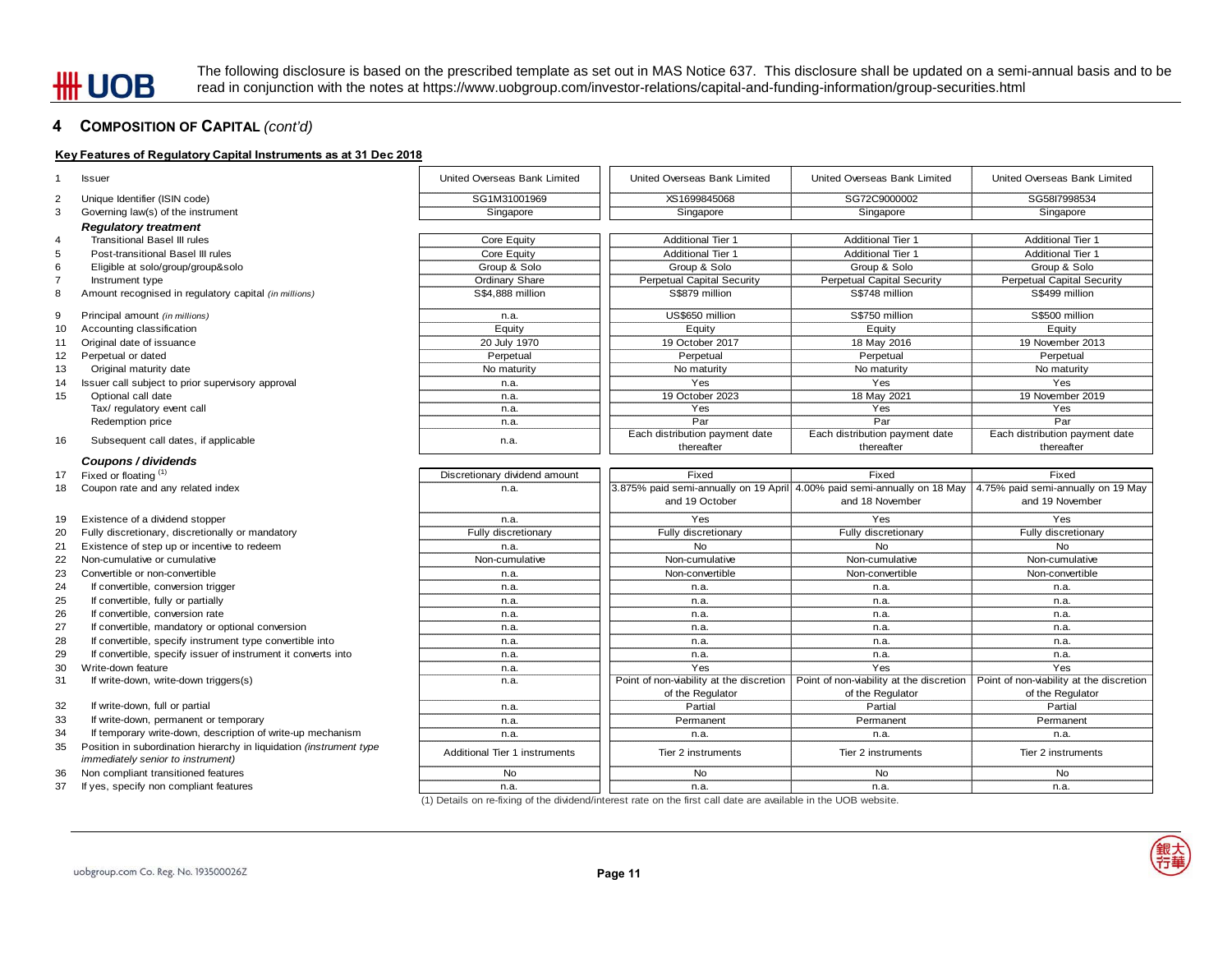17

### **4 COMPOSITION OF CAPITAL** *(cont'd)*

### **Key Features of Regulatory Capital Instruments as at 31 Dec 2018**

|    | <b>Issuer</b>                                                       | United Overseas Bank Limited        | United Overseas Bank Limited                                                        | United Overseas Bank Limited                | United Overseas Bank Limited             |
|----|---------------------------------------------------------------------|-------------------------------------|-------------------------------------------------------------------------------------|---------------------------------------------|------------------------------------------|
|    | Unique Identifier (ISIN code)                                       | SG79A8000002                        | XS1485603408                                                                        | XS1480822516                                | XS1379133058                             |
| 3  | Governing law(s) of the instrument                                  | Singapore                           | Singapore                                                                           | Singapore                                   | Singapore                                |
|    | <b>Regulatory treatment</b>                                         |                                     |                                                                                     |                                             |                                          |
|    | <b>Transitional Basel III rules</b>                                 | Tier 2                              | Tier 2                                                                              | Tier 2                                      | Tier <sub>2</sub>                        |
|    | Post-transitional Basel III rules                                   | Tier 2                              | Tier 2                                                                              | Tier 2                                      | Tier <sub>2</sub>                        |
|    | Eligible at solo/group/group&solo                                   | Group & Solo                        | Group & Solo                                                                        | Group & Solo                                | Group & Solo                             |
|    | Instrument type                                                     | Subordinated Debt                   | Subordinated Debt                                                                   | Subordinated Debt                           | Subordinated Debt                        |
|    | Amount recognised in regulatory capital (in millions)               | S\$763 million                      | S\$799 million                                                                      | S\$116 million                              | S\$926 million                           |
|    |                                                                     |                                     |                                                                                     |                                             |                                          |
| g  | Principal amount (in millions)                                      | S\$750 million                      | US\$600 million                                                                     | HK\$700 million                             | $US$700$ million $(2)$                   |
| 10 | Accounting classification                                           | Liability                           | Liability                                                                           | Liability                                   | Liability                                |
| 11 | Original date of issuance                                           | 27 February 2017                    | 8 September 2016                                                                    | 26 August 2016                              | 16 & 24 March 2016                       |
| 12 | Perpetual or dated                                                  | Dated                               | Dated                                                                               | Dated                                       | Dated                                    |
| 13 | Original maturity date                                              | 27 February 2029                    | 8 March 2027                                                                        | 26 August 2028                              | 16 September 2026                        |
| 14 | Issuer call subject to prior supervisory approval                   | Yes                                 | Yes                                                                                 | Yes                                         | Yes                                      |
| 15 | Optional call date                                                  | 27 February 2024                    | 8 March 2022                                                                        | 26 August 2023                              | 16 September 2021                        |
|    | Tax/ regulatory event call                                          | Yes                                 | Yes                                                                                 | Yes                                         | Yes                                      |
|    | Redemption price                                                    | Par                                 | Par                                                                                 | Par                                         | Par                                      |
| 16 | Subsequent call dates, if applicable                                | Not applicable. One time call only. | Not applicable. One time call only.                                                 | Not applicable. One time call only.         | Not applicable. One time call only.      |
|    | Coupons / dividends                                                 |                                     |                                                                                     |                                             |                                          |
| 17 | Fixed or floating (1)                                               | Fixed                               | Fixed                                                                               | Fixed                                       | Fixed                                    |
| 18 | Coupon rate and any related index                                   | 3.50% paid semi-annually on 27      | 2.88% paid semi-annually on 8 March                                                 | 3.19% paid quarterly on 26 August, 26       | 3.5% paid semi-annually on 16 March      |
|    |                                                                     | February and 27 August              | and 8 September                                                                     | November, 26 February and 26 May            | and 16 September                         |
| 19 | Existence of a dividend stopper                                     | No                                  | No                                                                                  | No                                          | No                                       |
| 20 | Fully discretionary, discretionally or mandatory                    | Mandatory                           | Mandatory                                                                           | Mandatory                                   | Mandatory                                |
| 21 | Existence of step up or incentive to redeem                         | <b>No</b>                           | <b>No</b>                                                                           | <b>No</b>                                   | <b>No</b>                                |
| 22 | Non-cumulative or cumulative                                        | Cumulative                          | Cumulative                                                                          | Cumulative                                  | Cumulative                               |
| 23 | Convertible or non-convertible                                      | Non-convertible                     | Non-convertible                                                                     | Non-convertible                             | Non-convertible                          |
| 24 | If convertible, conversion trigger                                  | n.a.                                | n.a.                                                                                | n.a.                                        | n.a.                                     |
| 25 | If convertible, fully or partially                                  | n.a.                                | n.a.                                                                                | n.a.                                        | n.a.                                     |
| 26 | If convertible, conversion rate                                     | n.a.                                | n.a.                                                                                | n.a.                                        | n.a.                                     |
| 27 | If convertible, mandatory or optional conversion                    | n.a.                                | n.a.                                                                                | n.a.                                        | n.a.                                     |
| 28 | If convertible, specify instrument type convertible into            | n.a.                                | n.a.                                                                                | n.a.                                        | n.a.                                     |
| 29 | If convertible, specify issuer of instrument it converts into       | n.a.                                | n.a.                                                                                | n.a.                                        | n.a.                                     |
| 30 | Write-down feature                                                  | Yes                                 | Yes                                                                                 | Yes                                         | Yes                                      |
| 31 | If write-down, write-down triggers(s)                               |                                     | Point of non-viability at the discretion   Point of non-viability at the discretion | Point of non-viability at the discretion of | Point of non-viability at the discretion |
|    |                                                                     | of the Regulator                    | of the Regulator                                                                    | the Regulator                               | of the Regulator                         |
| 32 | If write-down, full or partial                                      | Partial                             | Partial                                                                             | Partial                                     | Partial                                  |
| 33 | If write-down, permanent or temporary                               | Permanent                           | Permanent                                                                           | Permanent                                   | Permanent                                |
| 34 | If temporary write-down, description of write-up mechanism          | n.a.                                | n.a.                                                                                | n.a.                                        | n.a.                                     |
| 35 | Position in subordination hierarchy in liquidation (instrument type | Unsubordinated and unsecured        | Unsubordinated and unsecured                                                        |                                             | Unsubordinated and unsecured             |
|    | <i>immediately senior to instrument)</i>                            | obligations                         | obligations                                                                         | Unsubordinated and unsecured obligations    | obligations                              |
| 36 | Non compliant transitioned features                                 | <b>No</b>                           | <b>No</b>                                                                           | <b>No</b>                                   | <b>No</b>                                |
| 37 | If yes, specify non compliant features                              | n.a.                                | n.a.                                                                                | n.a.                                        | n.a.                                     |
|    |                                                                     |                                     |                                                                                     |                                             |                                          |

(2) US\$500m 3.5% subordinated notes were first issued on 16 March 2016. This was followed by a re-tap for US\$200m on 24 March 2016, which was consolidated and formed a single series with the US\$500m tranche issued on 16 March 2016.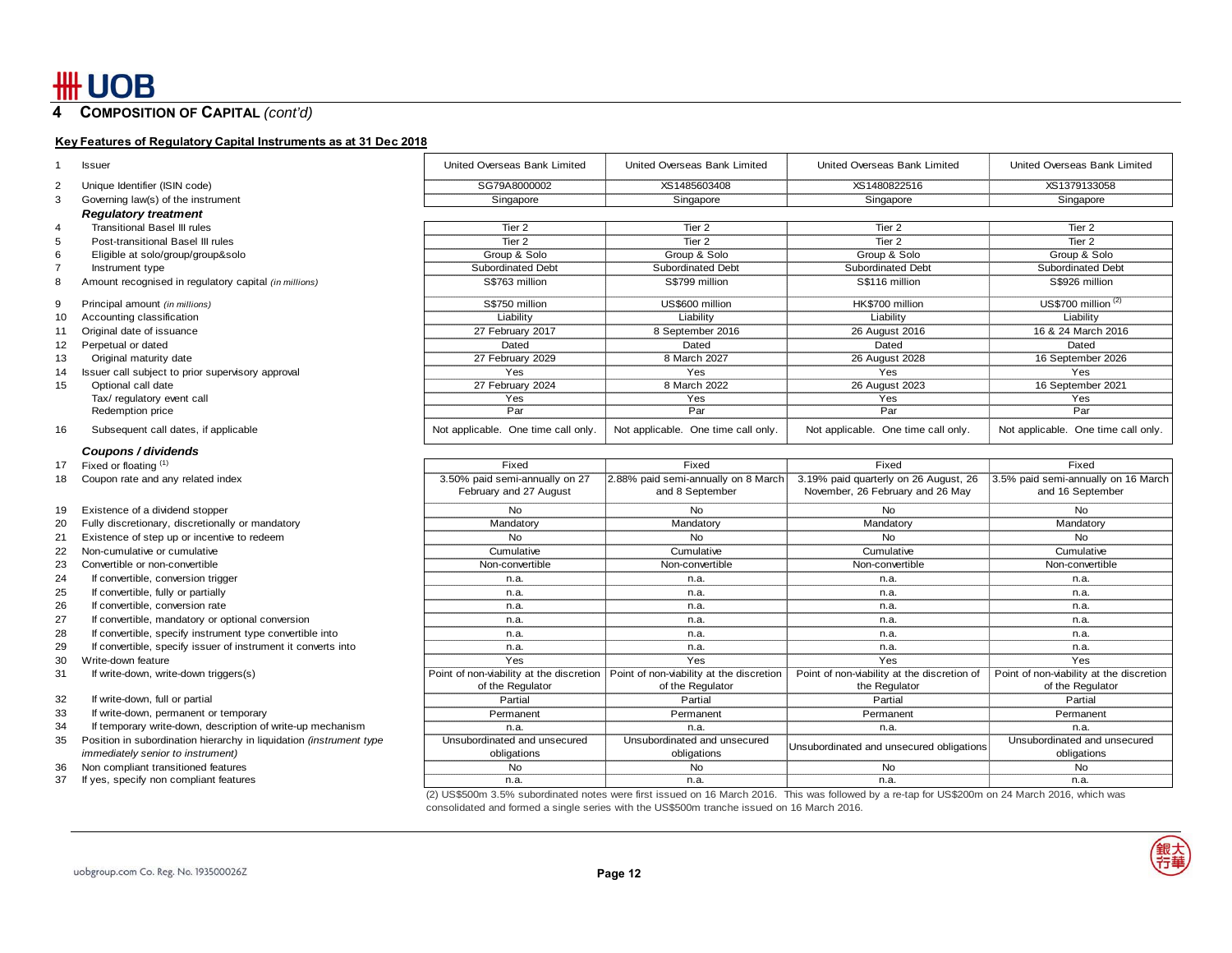**COMPOSITION OF CAPITAL** *(cont'd)* 

## **Key Features of Regulatory Capital Instruments as at 31 Dec 2018**

| $\mathbf{1}$   | <b>Issuer</b>                                                       | United Overseas Bank Limited                         | United Overseas Bank Limited                             |
|----------------|---------------------------------------------------------------------|------------------------------------------------------|----------------------------------------------------------|
| $\overline{2}$ | Unique Identifier (ISIN code)                                       | SG6QD3000002                                         | XS1045409965                                             |
| 3              | Governing law(s) of the instrument                                  | Singapore                                            | Singapore                                                |
|                | <b>Regulatory treatment</b>                                         |                                                      |                                                          |
| $\overline{4}$ | <b>Transitional Basel III rules</b>                                 | Tier <sub>2</sub>                                    | Tier <sub>2</sub>                                        |
| 5              | Post-transitional Basel III rules                                   | Tier <sub>2</sub>                                    | Tier <sub>2</sub>                                        |
| 6              | Eligible at solo/group/group&solo                                   | Group & Solo                                         | Group & Solo                                             |
| $\overline{7}$ | Instrument type                                                     | <b>Subordinated Debt</b>                             | <b>Subordinated Debt</b>                                 |
| 8              | Amount recognised in regulatory capital (in millions)               | S\$500 million                                       | S\$1,082 million                                         |
| 9              | Principal amount (in millions)                                      | S\$500 million                                       | US\$800 million                                          |
| 10             | Accounting classification                                           | Liability                                            | Liability                                                |
| 11             | Original date of issuance                                           | 22 May 2014                                          | 19 March 2014                                            |
| 12             | Perpetual or dated                                                  | Dated                                                | Dated                                                    |
| 13             | Original maturity date                                              | 22 May 2026                                          | 19 September 2024                                        |
| 14             | Issuer call subject to prior supervisory approval                   | Yes                                                  | Yes                                                      |
| 15             | Optional call date                                                  | 22 May 2020                                          | 19 September 2019                                        |
|                | Tax/ regulatory event call                                          | Yes                                                  | Yes                                                      |
|                | Redemption price                                                    | Par                                                  | Par                                                      |
| 16             | Subsequent call dates, if applicable                                | Not applicable. One time call only.                  | Not applicable. One time call only.                      |
|                | Coupons / dividends                                                 |                                                      |                                                          |
| 17             | Fixed or floating (1)                                               | Fixed                                                | Fixed                                                    |
| 18             | Coupon rate and any related index                                   | 3.5% paid semi-annually on 22 May<br>and 22 November | 3.75% paid semi-annually on 19<br>March and 19 September |
| 19             | Existence of a dividend stopper                                     | No                                                   | No                                                       |
| 20             | Fully discretionary, discretionally or mandatory                    | Mandatory                                            | Mandatory                                                |
| 21             | Existence of step up or incentive to redeem                         | No                                                   | No                                                       |
| 22             | Non-cumulative or cumulative                                        | Cumulative                                           | Cumulative                                               |
| 23             | Convertible or non-convertible                                      | Non-convertible                                      | Non-convertible                                          |
| 24             | If convertible, conversion trigger                                  | n.a.                                                 | n.a.                                                     |
| 25             | If convertible, fully or partially                                  | n.a.                                                 | n.a.                                                     |
| 26             | If convertible, conversion rate                                     | n.a.                                                 | n.a.                                                     |
| 27             | If convertible, mandatory or optional conversion                    | n.a.                                                 | n.a.                                                     |
| 28             | If convertible, specify instrument type convertible into            | n.a.                                                 | n.a.                                                     |
| 29             | If convertible, specify issuer of instrument it converts into       | n.a.                                                 | n.a.                                                     |
| 30             | Write-down feature                                                  | Yes                                                  | Yes                                                      |
| 31             | If write-down, write-down triggers(s)                               | Point of non-viability at the discretion             | Point of non-viability at the discretion                 |
|                |                                                                     | of the Regulator                                     | of the Regulator                                         |
| 32             | If write-down, full or partial                                      | Partial                                              | Partial                                                  |
| 33             | If write-down, permanent or temporary                               | Permanent                                            | Permanent                                                |
| 34             | If temporary write-down, description of write-up mechanism          | n.a.                                                 | n.a.                                                     |
| 35             | Position in subordination hierarchy in liquidation (instrument type | Unsubordinated and unsecured                         | Unsubordinated and unsecured                             |
|                | <i>immediately senior to instrument)</i>                            | obligations                                          | obligations                                              |
| 36             | Non compliant transitioned features                                 | No                                                   | No                                                       |
| 37             | If yes, specify non compliant features                              | n.a.                                                 | n.a.                                                     |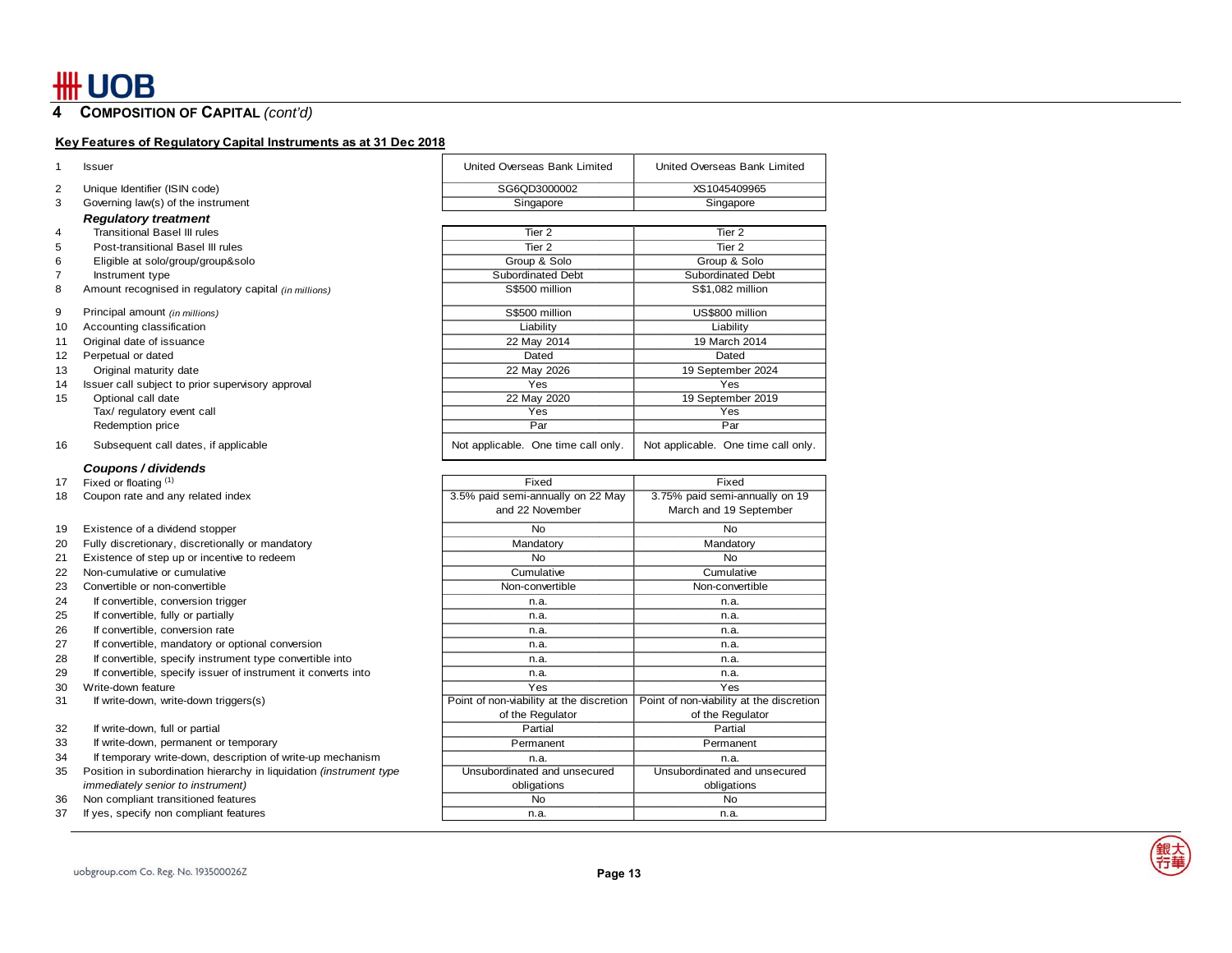# **5 LEVERAGE RATIO**

The Basel III framework introduced Leverage Ratio as a non-risk-based backstop limit to supplement the riskbased capital requirements. It aims to constrain the build-up of excess leverage in the banking sector, with additional safeguards against model risk and measurement errors. Leverage ratio is expressed as Tier 1 Capital against Exposure Measure, which comprises on- and off-balance sheet items. Other than the difference in scope for consolidation and aggregation under SFRS and MAS Notice 637, there are no material differences between total balance sheet assets (net of on-balance sheet derivative and SFT assets) as reported in the financial statements and Exposure Measure of on-balance sheet items.

As at 31 December 2018, the Group's leverage ratio was 7.6%, up 0.1% quarter-on-quarter, primarily from higher Tier 1 capital.

| \$m                     | 31 Dec 2018 | 30 Sep 2018 | 30 Jun 2018 | 31 Mar 2018 |
|-------------------------|-------------|-------------|-------------|-------------|
| Tier 1 capital          | 32.879      | 32.030      | 32,897      | 33.182      |
| <b>Exposure measure</b> | 434.732     | 430,329     | 428,845     | 406,608     |
| Leverage ratio          | 7.6%        | 7.4%        | 7.7%        | 8.2%        |

The following disclosure is presented in prescribed templates under MAS Notice 637 Annex 11F and 11G.

### **Reconciliation of Balance Sheet Assets to Exposure Measure**

|                | \$m                                                                                                                                                                      |          |  |  |  |  |
|----------------|--------------------------------------------------------------------------------------------------------------------------------------------------------------------------|----------|--|--|--|--|
|                | Total consolidated assets as per published financial statements                                                                                                          | 388,092  |  |  |  |  |
| $\overline{2}$ | Adjustment for investments in entities that are consolidated for accounting purposes but<br>are outside the regulatory scope of consolidation                            | (568)    |  |  |  |  |
| 3              | Adjustment for fiduciary assets recognised on the balance sheet in accordance with the<br>Accounting Standards but excluded from the calculation of the exposure measure |          |  |  |  |  |
| 4              | Adjustment for derivative transactions                                                                                                                                   | 4,454    |  |  |  |  |
| 5              | Adjustment for SFTs                                                                                                                                                      | 373      |  |  |  |  |
| 6              | Adjustment for off-balance sheet items                                                                                                                                   | 46,870   |  |  |  |  |
|                | Other adjustments                                                                                                                                                        | (4, 489) |  |  |  |  |
| 8              | <b>Exposure measure</b>                                                                                                                                                  | 434.732  |  |  |  |  |

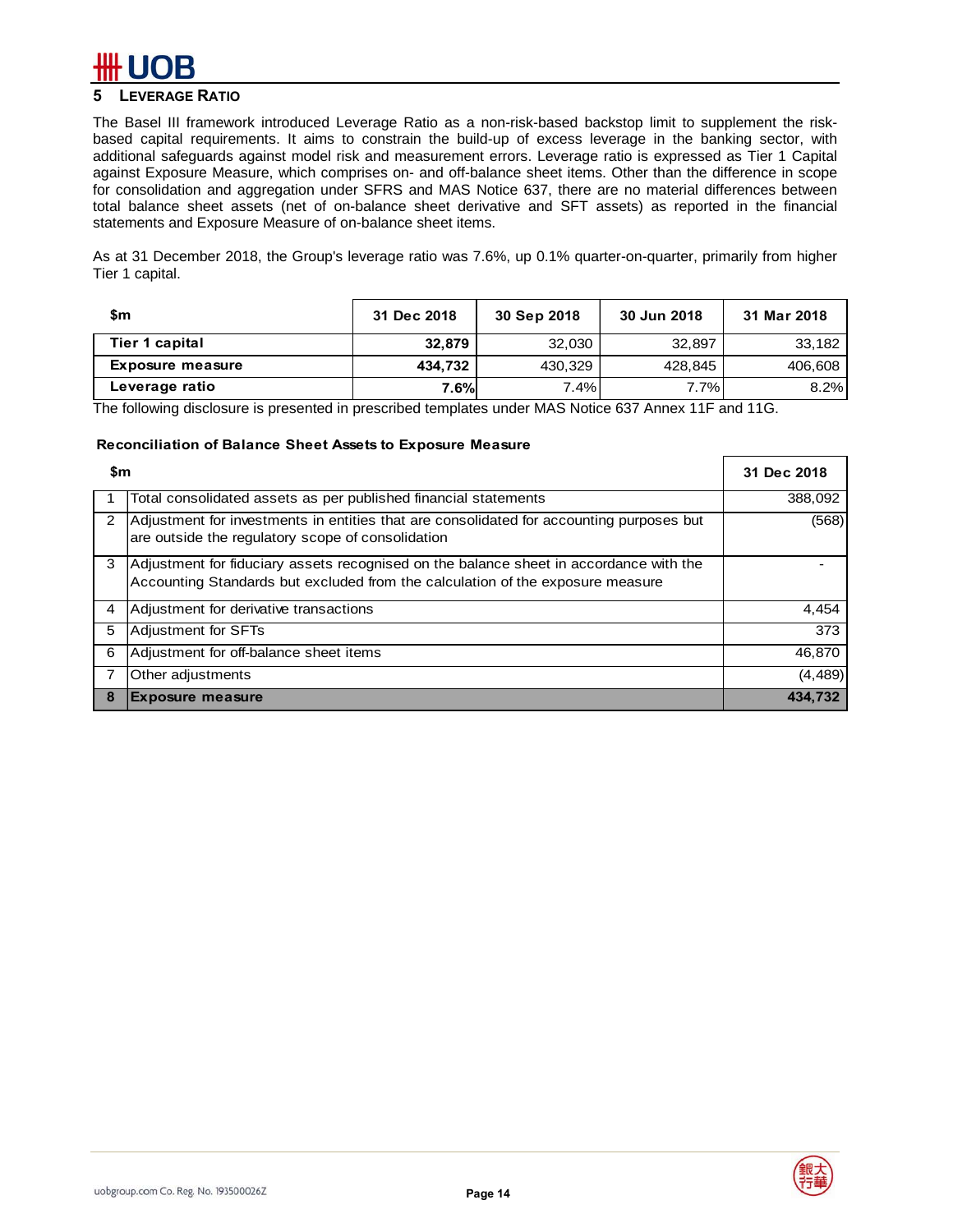# **5 LEVERAGE RATIO** *(cont'd)*

# **Exposure Measure Components**

| \$m            |                                                                                                                                                          | 31 Dec 2018              | 30 Sep 2018 |
|----------------|----------------------------------------------------------------------------------------------------------------------------------------------------------|--------------------------|-------------|
|                | <b>Exposure measures of on-balance sheet items</b>                                                                                                       |                          |             |
| $\mathbf{1}$   | On-balance sheet items (excluding derivative transactions and SFTs,<br>but including on-balance sheet collateral for derivative transactions or<br>SFTs) | 364,662                  | 357,704     |
| $\overline{2}$ | Asset amounts deducted in determining Tier 1 capital                                                                                                     | (4, 489)                 | (4, 467)    |
| 3              | Total exposure measures of on-balance sheet items (excluding<br>derivative transactions and SFTs)                                                        | 360,173                  | 353,237     |
|                | Derivative exposure measures                                                                                                                             |                          |             |
| 4              | Replacement cost associated with all derivative transactions (net of the<br>eligible cash portion of variation margins)                                  | 4,499                    | 5,188       |
| 5              | Potential future exposure associated with all derivative transactions                                                                                    | 5,408                    | 5,976       |
| 6              | Gross-up for derivative collaterals provided where deducted from the<br>balance sheet assets in accordance with the Accounting Standards                 |                          |             |
| 7.             | Deductions of receivables for the cash portion of variation margins<br>provided in derivative transactions                                               | $\overline{\phantom{a}}$ |             |
| 8              | CCP leg of trade exposures excluded                                                                                                                      |                          |             |
| 9              | Adjusted effective notional amount of written credit derivatives                                                                                         | 234                      | 235         |
| 10             | Further adjustments in effective notional amounts and deductions from<br>potential future exposures of written credit derivatives                        |                          |             |
| 11             | Total derivative exposure measures                                                                                                                       | 10,141                   | 11,399      |
|                | <b>SFT exposure measures</b>                                                                                                                             |                          |             |
| 12             | Gross SFT assets (with no recognition of accounting netting), after<br>adjusting for sales accounting                                                    | 17,175                   | 17,691      |
| 13             | Eligible netting of cash payables and cash receivables                                                                                                   |                          |             |
| 14             | SFT counterparty exposures                                                                                                                               | 373                      | 445         |
| 15             | SFT exposure measures where a Reporting Bank acts as an agent in<br>the SFTs                                                                             |                          |             |
| 16             | <b>Total SFT exposure measures</b>                                                                                                                       | 17,549                   | 18,135      |
|                | <b>Exposure measures of off-balance sheet items</b>                                                                                                      |                          |             |
| 17             | Off-balance sheet items at notional amount                                                                                                               | 212,479                  | 204,399     |
| 18             | Adjustments for calculation of exposure measures of off-balance sheet<br>items                                                                           | (165, 610)               | (156, 841)  |
| 19             | Total exposure measures of off-balance sheet items                                                                                                       | 46,870                   | 47,557      |
|                | <b>Capital and Total exposures</b>                                                                                                                       |                          |             |
| 20             | <b>Tier 1 capital</b>                                                                                                                                    | 32,879                   | 32,030      |
| 21             | <b>Total exposures</b>                                                                                                                                   | 434,732                  | 430,329     |
|                | Leverage ratio                                                                                                                                           |                          |             |
| 22             | Leverage ratio                                                                                                                                           | 7.6%                     | 7.4%        |

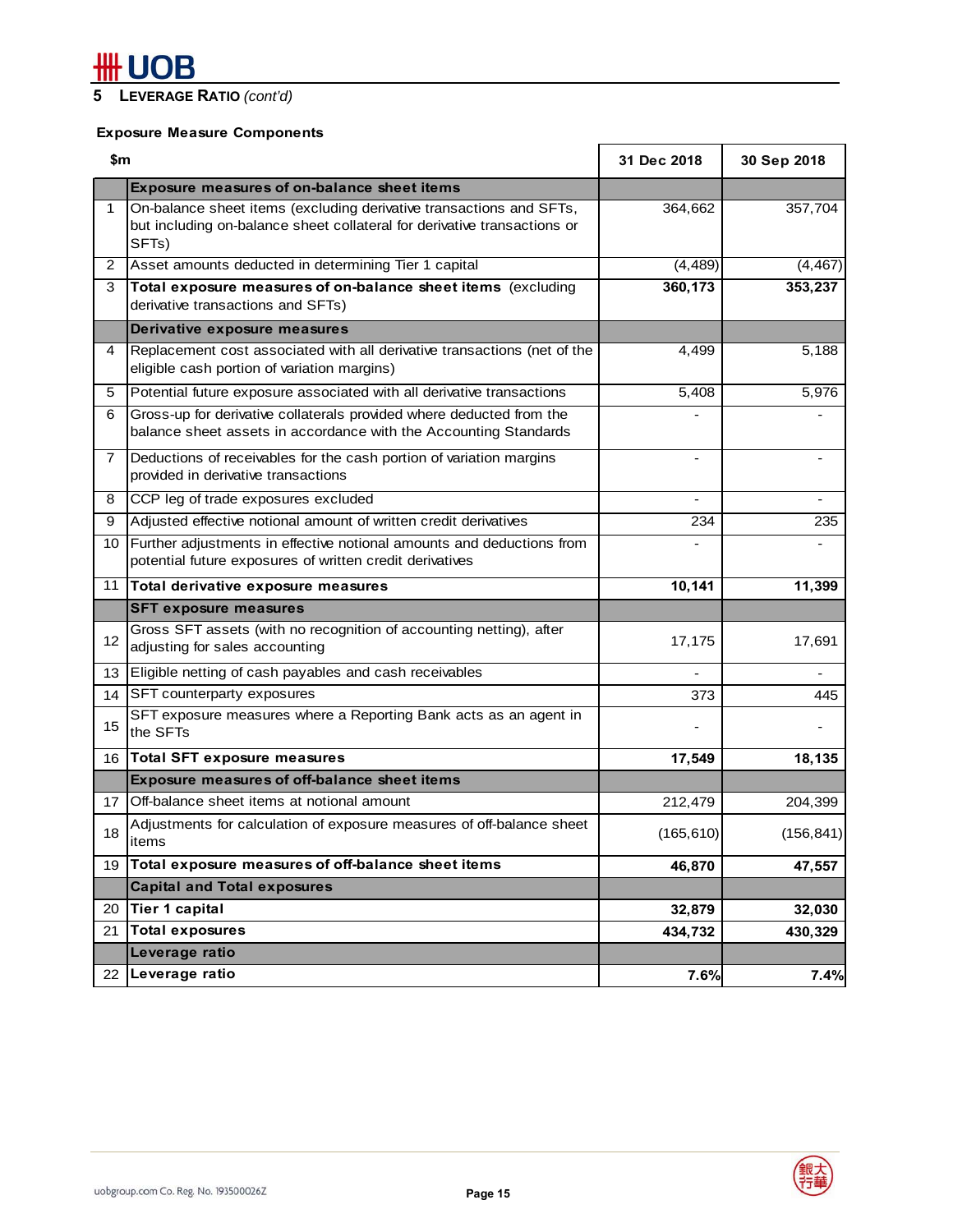## **6 GEOGRAPHICAL DISTRIBUTION OF CREDIT EXPOSURES USED IN THE COUNTERCYCLICAL CAPITAL BUFFER**

To achieve the broader macroprudential goal of protecting the banking sector from periods of excess aggregate credit growth, the Basel III standards introduced the Countercyclical Capital Buffer (CCyB) framework. The CCyB is applied on a discretionary basis by banking supervisors in the respective jurisdictions. Parallel with the Capital Conservation Buffer, a CCyB of up to 2.5%, is to be maintained in the form of CET1 capital and phased in from 1 January 2016, capped at 0.625% per year, till 1 January 2019.

The Group's countercyclical buffer is computed as the weighted average of effective CCyB in jurisdictions where the Group has private sector credit exposures and the geographical distribution of the private sector credit exposures is based on where the ultimate risk of the exposure resides. Following mandatory disclosure under MAS Notice 637 provides an overview of the Group's private sector credit exposures by geographical breakdown.

| \$m                       | (a)                                                              | (b)                                                                                                                 | (c)                                                    | (d)                              |
|---------------------------|------------------------------------------------------------------|---------------------------------------------------------------------------------------------------------------------|--------------------------------------------------------|----------------------------------|
| Geographical<br>breakdown | <b>Country-specific</b><br>countercyclical<br>buffer requirement | <b>RWA for private</b><br>sector credit<br>exposures used in<br>the computation of<br>the countercyclical<br>buffer | Bank-specific<br>countercyclical<br>buffer requirement | Countercyclical<br>buffer amount |
| Hong Kong                 | 1.875%                                                           | 18,736                                                                                                              |                                                        |                                  |
| Sweden                    | 1.875%                                                           |                                                                                                                     |                                                        |                                  |
| United Kingdom            | 1.000%                                                           | 2,037                                                                                                               |                                                        |                                  |
| Sum                       |                                                                  | 20,775                                                                                                              |                                                        |                                  |
| <b>Total</b>              |                                                                  | 178,047                                                                                                             | 0.2%                                                   | 460                              |

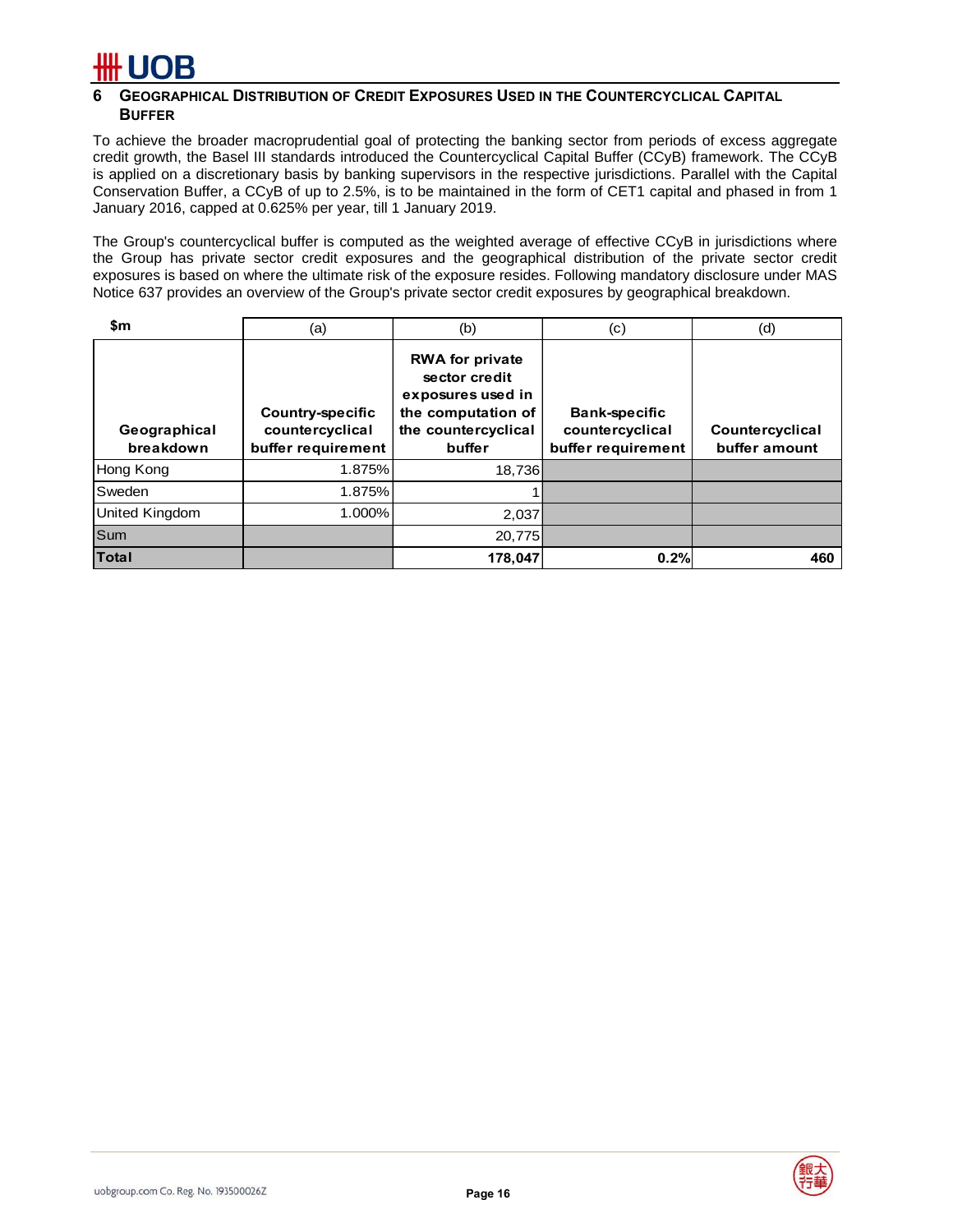# **7 OVERVIEW OF RWA**

The table below lists the Group's RWA by risk type and approach, as prescribed under MAS Notice 637. The minimum capital requirement is stated at 10.0% of RWA.

The Group's RWA comprises credit RWA (88.6%), operational RWA (6.7%) and market RWA (4.7%). Total RWA at 31 December 2018 was \$220.6 billion, or \$8.1 billion higher quarter-on-quarter mainly due to corporate loan growth.

|                 |                                                         | (a)            | (b)            | (c)            |
|-----------------|---------------------------------------------------------|----------------|----------------|----------------|
|                 |                                                         |                |                | <b>Minimum</b> |
|                 |                                                         | <b>RWA</b>     |                | capital        |
|                 |                                                         |                |                | requirements   |
|                 |                                                         | As at          | As at          | As at          |
| \$m             |                                                         | 31 Dec 2018    | 30 Sep 2018    | 31 Dec 2018    |
| 1               | <b>Credit risk (excluding CCR)</b>                      | 182,300        | 175,132        | 18,230         |
| 2               | of which Standardised Approach                          | 22,846         | 22,486         | 2,285          |
| 3               | of which F-IRBA                                         | 137,532        | 130,629        | 13,753         |
| 4               | of which supervisory slotting                           | 4,234          | 4,311          | 423            |
|                 | approach                                                |                |                |                |
| 5               | of which A-IRBA                                         | 17,688         | 17,706         | 1,769          |
| 6               | <b>CCR</b>                                              | 3,172          | 3,145          | 317            |
| $\overline{7}$  | of which Current Exposure Method                        | 1,919          | 2,000          | 192            |
| 8               | of which CCR internal models method                     |                |                |                |
| 9               | of which other CCR                                      | 980            | 889            | 98             |
| 9a              | of which CCP                                            | 272            | 256            | 27             |
| 10              | <b>CVA</b>                                              | 1,288          | 1,158          | 129            |
| 11              | <b>Equity exposures under the</b>                       |                |                |                |
|                 | simple risk weight method                               |                |                |                |
| 11a             | Equity exposures under the IMM                          |                |                |                |
| 12              | Equity investments in funds -                           | 122            | 140            | 12             |
| 13              | look through approach                                   |                |                |                |
|                 | Equity investments in funds -<br>mandate-based approach | 2,558          | 2,547          | 256            |
| 14              | Equity investments in funds - fall                      | 0              | 0              | 0              |
|                 | back approach                                           |                |                |                |
| 14a             | Equity investment in funds -                            | $\blacksquare$ | $\blacksquare$ |                |
|                 | partial use of an approach                              |                |                |                |
| 15              | <b>Unsettled transactions</b>                           |                |                |                |
| 16              | Securitisation exposures in the<br>banking book         | 235            | 226            | 24             |
| 17              | of which SEC-IRBA                                       |                |                |                |
| 18              | of which SEC-ERBA, including IAA                        | 116            | 106            | 12             |
| 19              | of which SEC-SA                                         | 26             | 26             | 3              |
| 20              | <b>Market risk</b>                                      | 10,344         | 9,817          | 1,034          |
| 21              | of which SA(MR)                                         | 10,344         | 9,817          | 1,034          |
| 22              | of which IMA                                            |                |                |                |
| 23              | <b>Operational risk</b>                                 | 14,882         | 14,652         | 1,488          |
| $\overline{24}$ | Amounts below the thresholds                            | 5,667          | 5,685          | 567            |
|                 | for deduction (subject to 250%                          |                |                |                |
|                 | risk weight)                                            |                |                |                |
| 25              | Floor adjustment                                        |                |                |                |
| 26              | <b>Total</b>                                            | 220,568        | 212,502        | 22,057         |

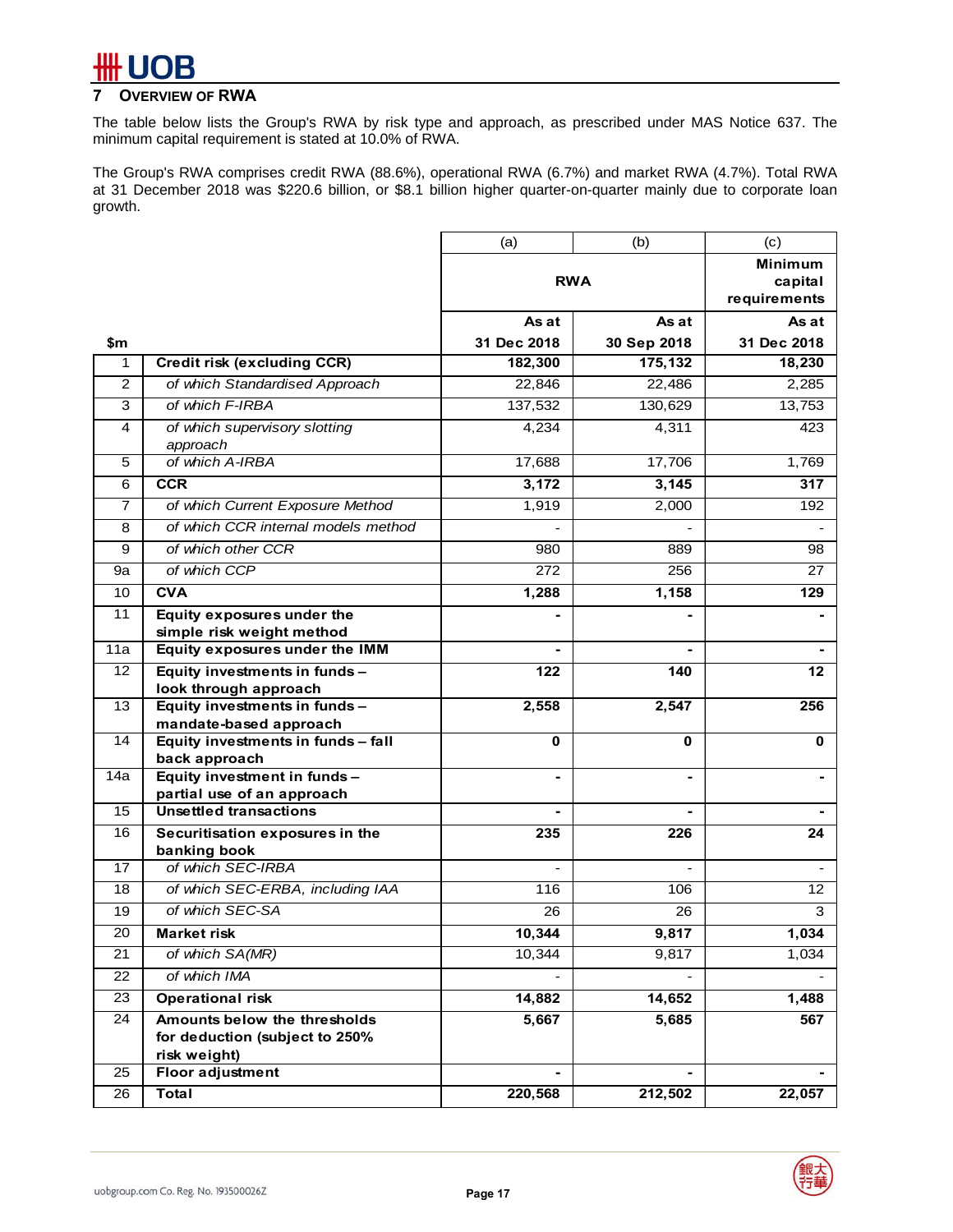

### **8 DIFFERENCES BETWEEN ACCOUNTING AND REGULATORY SCOPES OF CONSOLIDATION AND MAPPING OF FINANCIAL STATEMENTS CATEGORIES WITH REGULATORY RISK CATEGORIES**

The following table shows the differences between the accounting and regulatory scopes of consolidation, and provides a breakdown of the Group's assets and liabilities by regulatory risk categories.

|                                                       | (a)                                                                          | (b)                                                                              | (c)                                              | (d)                                             | (e)                                              | (f)                                              | (g)                                                                                                      |
|-------------------------------------------------------|------------------------------------------------------------------------------|----------------------------------------------------------------------------------|--------------------------------------------------|-------------------------------------------------|--------------------------------------------------|--------------------------------------------------|----------------------------------------------------------------------------------------------------------|
|                                                       |                                                                              |                                                                                  |                                                  |                                                 | Carrying values of items:                        |                                                  |                                                                                                          |
| \$m                                                   | Carrying<br>values as<br>reported in<br>published<br>financial<br>statements | Carrying<br>values under<br>scope of<br>regulatory<br>consolidation <sup>4</sup> | <b>Subject to</b><br>credit risk<br>requirements | <b>Subject to</b><br><b>CCR</b><br>requirements | <b>Subject to</b><br>securitisation<br>framework | <b>Subject to</b><br>market risk<br>requirements | Not subject to<br>capital<br>requirements<br>or subject to<br>deduction<br>from<br>regulatory<br>capital |
| <b>Assets</b>                                         |                                                                              |                                                                                  |                                                  |                                                 |                                                  |                                                  |                                                                                                          |
| Cash, balances and placements with<br>central banks   | 25,252                                                                       | 25,252                                                                           | 20,522                                           | 1,524                                           | $\overline{\phantom{a}}$                         | 3,344                                            |                                                                                                          |
| Singapore Government treasury bills<br>and securities | 5,615                                                                        | 5,609                                                                            | 5,337                                            | $\blacksquare$                                  | $\overline{\phantom{0}}$                         | 272                                              |                                                                                                          |
| Other government treasury bills and<br>securities     | 13,201                                                                       | 13,196                                                                           | 12,491                                           | $\overline{\phantom{a}}$                        | $\overline{\phantom{0}}$                         | 705                                              | $\overline{\phantom{0}}$                                                                                 |
| <b>Trading securities</b>                             | 1,929                                                                        | 1,929                                                                            |                                                  | $\blacksquare$                                  | $\overline{\phantom{0}}$                         | 1,929                                            |                                                                                                          |
| Placements and balances with banks                    | 50,800                                                                       | 50,745                                                                           | 36,573                                           | 11,234                                          | $\overline{\phantom{a}}$                         | 3,234                                            |                                                                                                          |
| Loans to customers                                    | 258,627                                                                      | 258,628                                                                          | 253,848                                          | 4,417                                           | 344                                              | 7                                                |                                                                                                          |
| Derivative financial assets                           | 5,730                                                                        | 5,729                                                                            |                                                  | 5,729                                           | $\overline{\phantom{0}}$                         | 5,729                                            | $\overline{\phantom{0}}$                                                                                 |
| Investment securities                                 | 13,553                                                                       | 13,155                                                                           | 12,901                                           | $\overline{\phantom{a}}$                        | 254                                              |                                                  | $\blacksquare$                                                                                           |
| Other assets                                          | 4,516                                                                        | 4,370                                                                            | 4,355                                            | 14                                              | $\mathbf 1$                                      | 14                                               | $\overline{\phantom{0}}$                                                                                 |
| Deferred tax assets                                   | 284                                                                          | 284                                                                              |                                                  |                                                 | $\overline{a}$                                   |                                                  | 284                                                                                                      |
| Investment in associates and joint<br>ventures        | 1,170                                                                        | 1,170                                                                            | 1,100                                            | $\overline{a}$                                  | $\blacksquare$                                   | $\overline{\phantom{0}}$                         | 70                                                                                                       |
| Investment in subsidiaries                            |                                                                              | 45                                                                               | 45                                               | $\overline{\phantom{a}}$                        | $\overline{\phantom{a}}$                         | $\overline{\phantom{0}}$                         | $\overline{\phantom{a}}$                                                                                 |
| Investment properties                                 | 1,012                                                                        | 1,012                                                                            | 1,012                                            | $\overline{\phantom{a}}$                        | $\overline{\phantom{a}}$                         | $\overline{\phantom{0}}$                         | $\blacksquare$                                                                                           |
| <b>Fixed assets</b>                                   | 2,266                                                                        | 2,265                                                                            | 2,265                                            | $\overline{\phantom{a}}$                        |                                                  | $\overline{\phantom{0}}$                         |                                                                                                          |
| Intangible assets                                     | 4,138                                                                        | 4,138                                                                            |                                                  |                                                 | $\overline{a}$                                   | $\overline{\phantom{0}}$                         | 4,138                                                                                                    |
| <b>Total assets</b>                                   | 388,092                                                                      | 387,529                                                                          | 350,450                                          | 22,919                                          | 599                                              | 15,235                                           | 4,492                                                                                                    |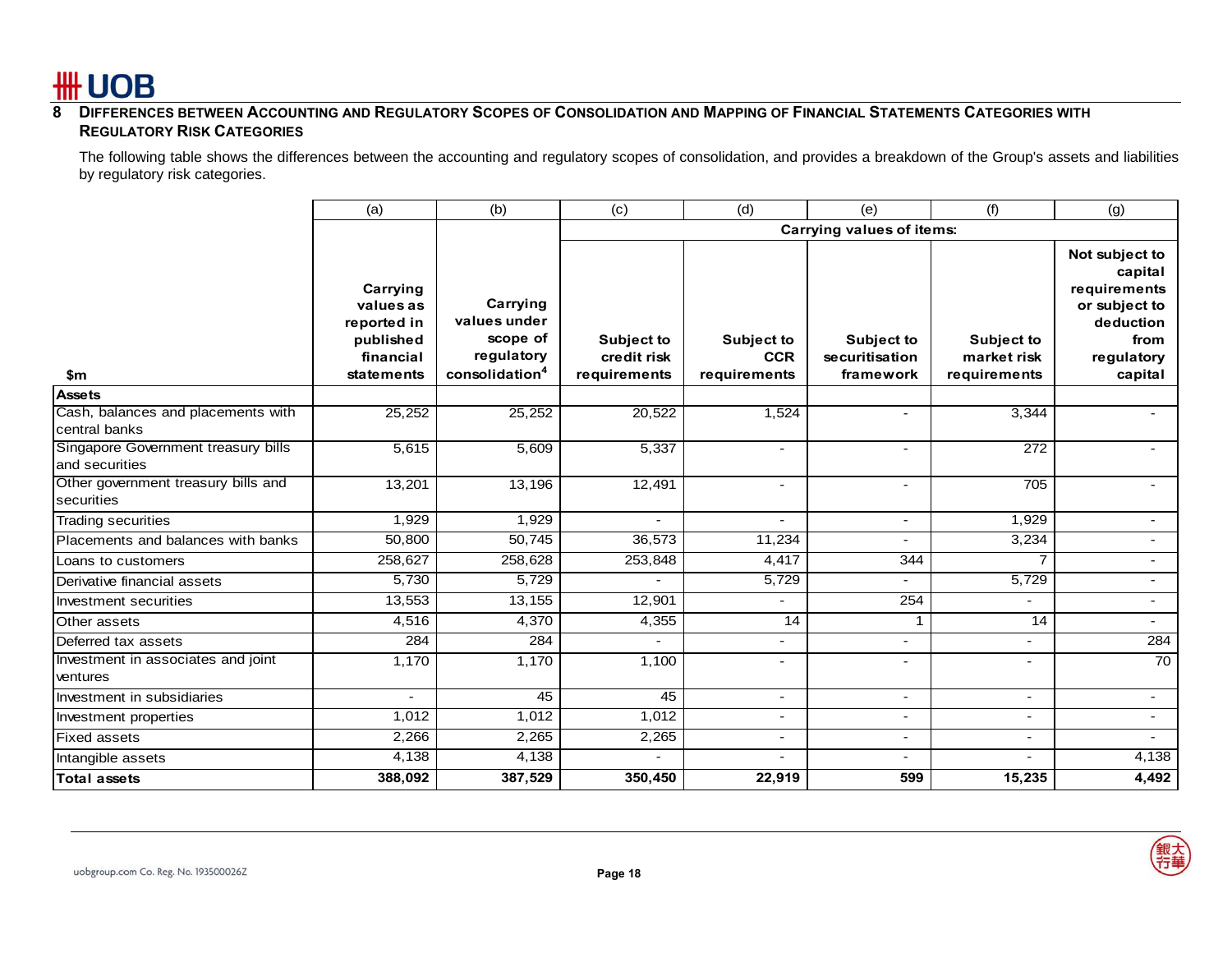

**8 DIFFERENCES BETWEEN ACCOUNTING AND REGULATORY SCOPES OF CONSOLIDATION AND MAPPING OF FINANCIAL STATEMENTS CATEGORIES WITH REGULATORY RISK CATEGORIES** *(cont'd)*

|                                  | (a)                                                                          | (b)                                                                              | (c)                                              | (d)                                      | (e)                                              | (f)                                              | (g)                                                                                                      |
|----------------------------------|------------------------------------------------------------------------------|----------------------------------------------------------------------------------|--------------------------------------------------|------------------------------------------|--------------------------------------------------|--------------------------------------------------|----------------------------------------------------------------------------------------------------------|
|                                  |                                                                              |                                                                                  |                                                  |                                          | Carrying values of items:                        |                                                  |                                                                                                          |
| \$m                              | Carrying<br>values as<br>reported in<br>published<br>financial<br>statements | Carrying<br>values under<br>scope of<br>regulatory<br>consolidation <sup>4</sup> | <b>Subject to</b><br>credit risk<br>requirements | Subject to<br><b>CCR</b><br>requirements | <b>Subject to</b><br>securitisation<br>framework | <b>Subject to</b><br>market risk<br>requirements | Not subject to<br>capital<br>requirements<br>or subject to<br>deduction<br>from<br>regulatory<br>capital |
| Liabilities                      |                                                                              |                                                                                  |                                                  |                                          |                                                  |                                                  |                                                                                                          |
| Deposits and balances of:        |                                                                              |                                                                                  |                                                  |                                          |                                                  |                                                  |                                                                                                          |
| <b>Banks</b>                     | 13,801                                                                       | 13,801                                                                           | $\overline{\phantom{a}}$                         | 2,459                                    | $\blacksquare$                                   | 1,207                                            | 11,086                                                                                                   |
| Customers                        | 293,186                                                                      | 293,200                                                                          | $\overline{\phantom{a}}$                         | 541                                      | $\blacksquare$                                   | 365                                              | 292,295                                                                                                  |
| Bills and drafts payable         | 638                                                                          | 638                                                                              | ۰                                                | $\overline{\phantom{a}}$                 | $\blacksquare$                                   | $\overline{\phantom{a}}$                         | 638                                                                                                      |
| Derivative financial liabilities | 5,840                                                                        | 5,840                                                                            | -                                                | 5,840                                    | $\blacksquare$                                   | 5,840                                            | $\overline{\phantom{a}}$                                                                                 |
| <b>Other liabilities</b>         | 5,417                                                                        | 5,201                                                                            | ۰                                                |                                          | $\blacksquare$                                   | 0                                                | 5,194                                                                                                    |
| Tax payable                      | 514                                                                          | 507                                                                              | $\blacksquare$                                   | $\overline{\phantom{a}}$                 | $\blacksquare$                                   | -                                                | 507                                                                                                      |
| Deferred tax liabilities         | 279                                                                          | 272                                                                              | ۰                                                |                                          |                                                  | ۰.                                               | 272                                                                                                      |
| Debts issued                     | 30,606                                                                       | 30,606                                                                           | ۰                                                | $\overline{\phantom{a}}$                 | $\sim$                                           | 95                                               | 30,511                                                                                                   |
| <b>Total liabilities</b>         | 350,280                                                                      | 350,064                                                                          | ۰                                                | 8,847                                    | ۰.                                               | 7,506                                            | 340,503                                                                                                  |

 $4$  The amounts shown in column (b) do not equal the sum of the amounts shown in columns (c) to (g) as some of the items are subject to capital requirements from more than one risk category.

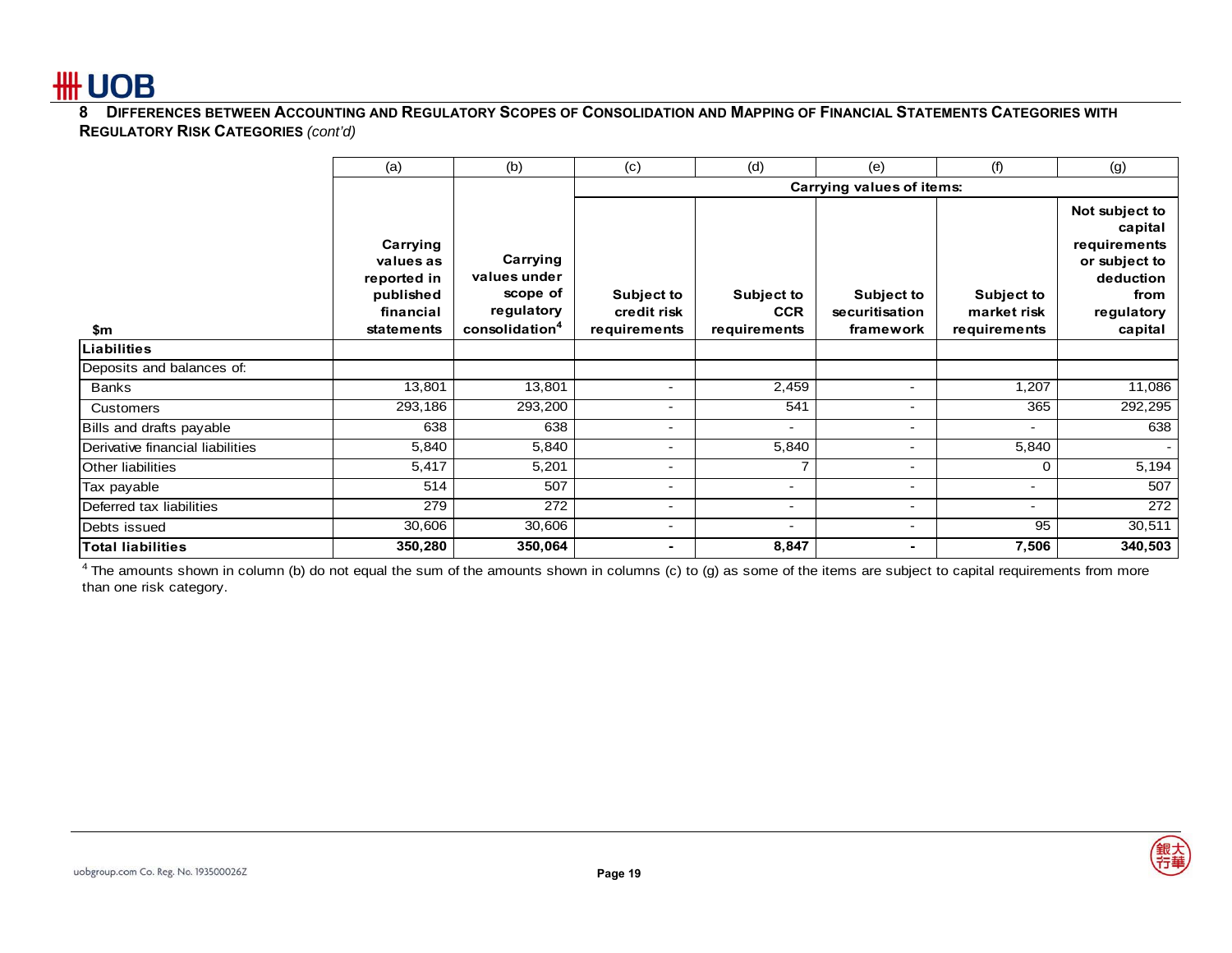## **9 MAIN SOURCES OF DIFFERENCES BETWEEN REGULATORY EXPOSURE AMOUNTS AND CARRYING AMOUNTS IN FINANCIAL STATEMENTS**

The following table illustrates the main differences between the regulatory exposure amounts and the carrying values in the financial statements in respect of the assets and liabilities subject to credit risk, CCR and securitisation framework requirements.

It is not meaningful to include items subject to market risk requirements as they are based on a different exposure measurement approach.

|     |                                                        | (a)     | (b)                | (c)               | (d)            |
|-----|--------------------------------------------------------|---------|--------------------|-------------------|----------------|
|     |                                                        |         |                    | Items subject to: |                |
|     |                                                        | Total   | <b>Credit risk</b> | <b>CCR</b>        | Securitisation |
| \$m |                                                        |         | requirements       | requirements      | framework      |
|     | Asset carrying amount under regulatory                 | 383,037 | 350,450            | 22,919            | 599            |
|     | scope of consolidation (as per Section 8) <sup>5</sup> |         |                    |                   |                |
| 2   | Liabilities carrying amount under regulatory           | 9,561   |                    | 8,847             |                |
|     | scope of consolidation (as per Section 8) <sup>5</sup> |         |                    |                   |                |
| 3   | Total net amount under regulatory scope of             | 373,476 | 350,450            | 14,073            | 599            |
|     | consolidation                                          |         |                    |                   |                |
| 4   | Off-balance sheet amount                               | 210,951 | 48,324             | 358               | 152            |
| 5   | Differences in derivatives and securities              |         |                    | 16,312            |                |
|     | financing transactions                                 |         |                    |                   |                |
| 6   | Differences due to consideration of                    |         | 3,250              |                   |                |
|     | provisions                                             |         |                    |                   |                |
| 7   | Differences due to specific regulatory                 |         | (3,893)            | (406)             | (0)            |
|     | adjustments and others                                 |         |                    |                   |                |
| 8   | <b>Exposures amounts considered for</b>                | 429,219 | 398,131            | 30,337            | 751            |
|     | regulatory purposes                                    |         |                    |                   |                |

<sup>5</sup> The total column excludes amounts subject to deduction from capital or not subject to regulatory capital requirements.

The main differences between accounting amounts as reported in financial statements and regulatory exposure amounts are:

- (i) off-balance sheet exposures including contingent liabilities and commitments after application of Credit Conversion Factor
- (ii) securities financing transactions counterparty exposures and potential future exposures for derivatives, offset by netting under enforceable netting agreements
- (iii) differences due to consideration of provisions
- (iv) differences due to specific regulatory adjustments and others, including recognition of credit risk mitigation.

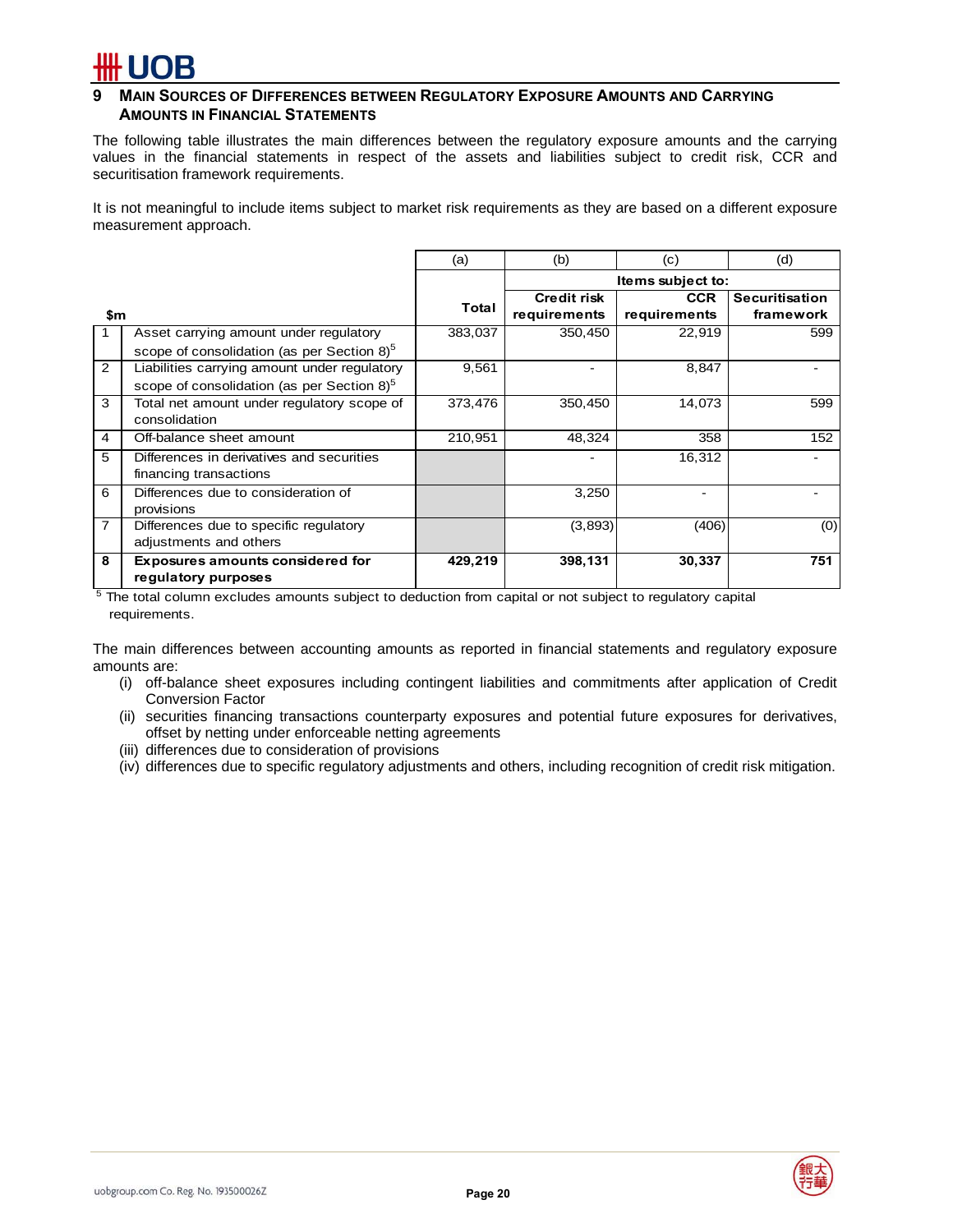# **FUOB**

# **10 PRUDENT VALUATION ADJUSTMENTS**

The table below provides the breakdown of the constituent elements of the Group's prudent valuation adjustment.

This prudent valuation adjustment is applicable for all assets measured at fair value (Marked to market or Marked to model) and for which valuation adjustments are required.

The main contributions to the prudent valuation adjustment are Day 1 Funding cost for Total Return Swap and Day 1 break fund cost for Structured Notes.

|                 |                                                                                               | (a)                      | (b)                      | (c)                      | (d)                      | (e)                      | (f)                      | (g)                                 | (h)                                 |
|-----------------|-----------------------------------------------------------------------------------------------|--------------------------|--------------------------|--------------------------|--------------------------|--------------------------|--------------------------|-------------------------------------|-------------------------------------|
| \$m             |                                                                                               | Equity                   | Interest<br>rates        | <b>FX</b>                | Credit                   | Commodities              | Total                    | of which: in<br>the trading<br>book | of which: in<br>the banking<br>book |
| 1               | Closeout<br>uncertainty                                                                       | 5                        | 6                        | $\overline{6}$           | 0                        | $\mathbf 0$              | 17                       | 11                                  | 6                                   |
| $\overline{2}$  | of which: Mid-<br>market value                                                                | $\mathbf{1}$             | $\overline{6}$           | 6                        | $\blacksquare$           | $\mathbf 0$              | 12                       | $\overline{11}$                     | $\mathbf{1}$                        |
| 3               | of which:<br>Closeout cost                                                                    | $\overline{4}$           | $\blacksquare$           | $\blacksquare$           | $\mathbf 0$              | $\blacksquare$           | $\overline{\mathbf{5}}$  | $\Omega$                            | $\overline{5}$                      |
| $\overline{4}$  | of which:<br>Concentration                                                                    | $\overline{\phantom{a}}$ | $\blacksquare$           | $\overline{\phantom{a}}$ | $\blacksquare$           | $\blacksquare$           | $\blacksquare$           | $\blacksquare$                      | $\overline{a}$                      |
| 5               | Early termination                                                                             | $\overline{\phantom{a}}$ | $\overline{8}$           | $\blacksquare$           | $\mathbf{1}$             | $\blacksquare$           | 9                        | 9                                   | ۰                                   |
| 6               | Model risk                                                                                    | $\mathbf 0$              | $\mathbf 0$              | $\mathbf 0$              | $\overline{\phantom{a}}$ | $\overline{\phantom{a}}$ | 1                        | $\mathbf{1}$                        | $\overline{\phantom{a}}$            |
| $\overline{7}$  | Operational risk                                                                              | $\overline{\phantom{a}}$ | $\blacksquare$           | $\blacksquare$           | $\overline{\phantom{a}}$ | ٠                        | $\blacksquare$           | ٠                                   |                                     |
| $\overline{8}$  | Investing and<br>funding costs                                                                | $\blacksquare$           | $\overline{2}$           | $\blacksquare$           | $\overline{11}$          | $\blacksquare$           | 13                       | $\overline{13}$                     | $\overline{a}$                      |
| $\overline{9}$  | Unearned credit<br>spreads                                                                    | $\overline{\phantom{a}}$ | $\overline{\phantom{a}}$ | $\overline{\phantom{a}}$ | $\overline{3}$           | $\overline{\phantom{a}}$ | 3                        | 3                                   |                                     |
| 10              | Future<br>administrative                                                                      | $\overline{\phantom{a}}$ | $\blacksquare$           | $\blacksquare$           | $\overline{\phantom{a}}$ | $\overline{\phantom{a}}$ | $\overline{\phantom{a}}$ | $\blacksquare$                      |                                     |
| $\overline{11}$ | Other                                                                                         | $\blacksquare$           | $\blacksquare$           | $\blacksquare$           | $\blacksquare$           | $\overline{\phantom{0}}$ |                          | ÷.                                  |                                     |
| $\overline{12}$ | <b>Total</b><br>Adjustments                                                                   | 5                        | 15                       | 6                        | 15                       | $\mathbf 0$              | 42                       | 36                                  | 6                                   |
| $\overline{13}$ | of which:<br>exceeds the<br>valuation<br>adjustment under<br>financial reporting<br>standards |                          |                          |                          |                          |                          |                          |                                     |                                     |

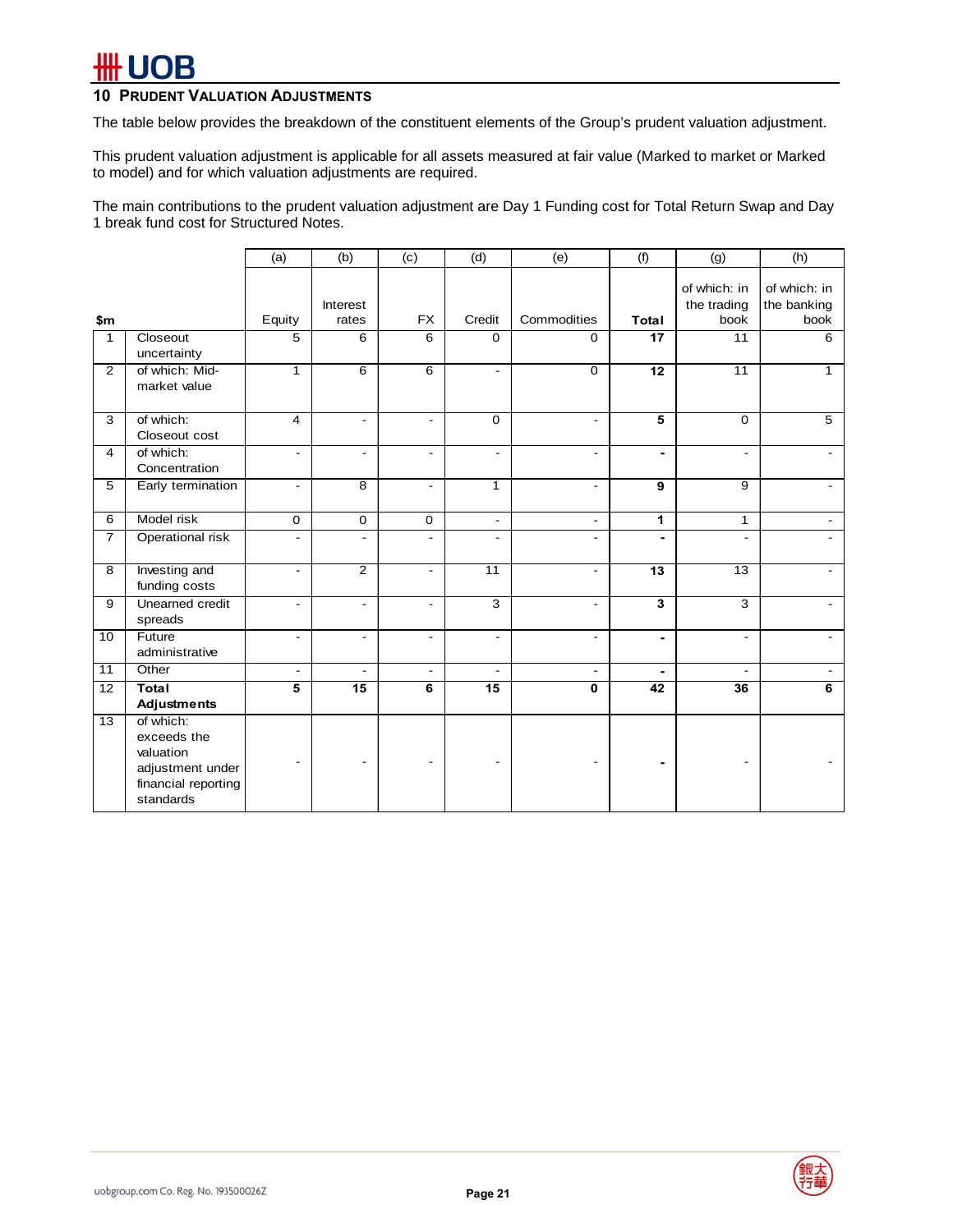# **CREDIT QUALITY OF ASSETS**

The table below provides an overview of the credit quality of the Group's on- and off-balance sheet assets.

A default on the obligor is considered to have occurred when either or both of the followings have taken place:

- The obligor is unlikely to pay its credit obligations to the Group in full, without recourse by the bank to actions such as realising security (if held).
- The obligor is past due more than 90 days on any credit obligation to the Group. Overdrafts will be considered as being past due once the outstanding has breached an advised limit.

|     |                             | (a)       | (b)                      | (c)        | (d)               |
|-----|-----------------------------|-----------|--------------------------|------------|-------------------|
|     |                             |           | Gross carrying amount of |            |                   |
|     |                             |           |                          | Totall     |                   |
|     |                             |           | Defaulted Non-defaulted  | impairment | <b>Net values</b> |
| \$m |                             | exposures | exposures                | allowances | $(a+b-c)$         |
|     | Loans                       | 3,994     | 257,712                  | 3,079      | 258,627           |
| 2   | Debt securities             | 93        | 27,837                   | 170        | 27,760            |
| 3   | Off-balance sheet exposures | 57        | 66,534                   | 36         | 66,555            |
| 4   | Total                       | 4,144     | 352,083                  | 3,285      | 352,942           |

### **12 CHANGES IN STOCK OF DEFAULTED LOANS AND DEBT SECURITIES**

The table below provides the change in defaulted exposures, the flows between non-defaulted and defaulted exposure categories and reductions in the defaulted exposures due to write-offs.

| \$m |                                                                                | (a)   |
|-----|--------------------------------------------------------------------------------|-------|
|     | Defaulted loans and debt securities at end of the previous semi-annual         |       |
|     | reporting period                                                               | 4,252 |
|     | Loans and debt securities that have defaulted since the previous semi-annual   |       |
| 2   | reporting period                                                               | 960   |
| 3   | Returned to non-defaulted status                                               | (234) |
| 4   | Amounts written-off                                                            | (396) |
| 5   | Other changes                                                                  | (495) |
| 6   | Defaulted loans and debt securities at end of the semi-annual reporting period |       |
|     | (1+2+3+4+5)                                                                    | 4.087 |

The decrease in defaulted loans and debt securities in the second half of 2018 was mainly due to write-off and recoveries that was partially offset by new defaulted loans. Other changes mainly comprise of recoveries and foreign exchange.

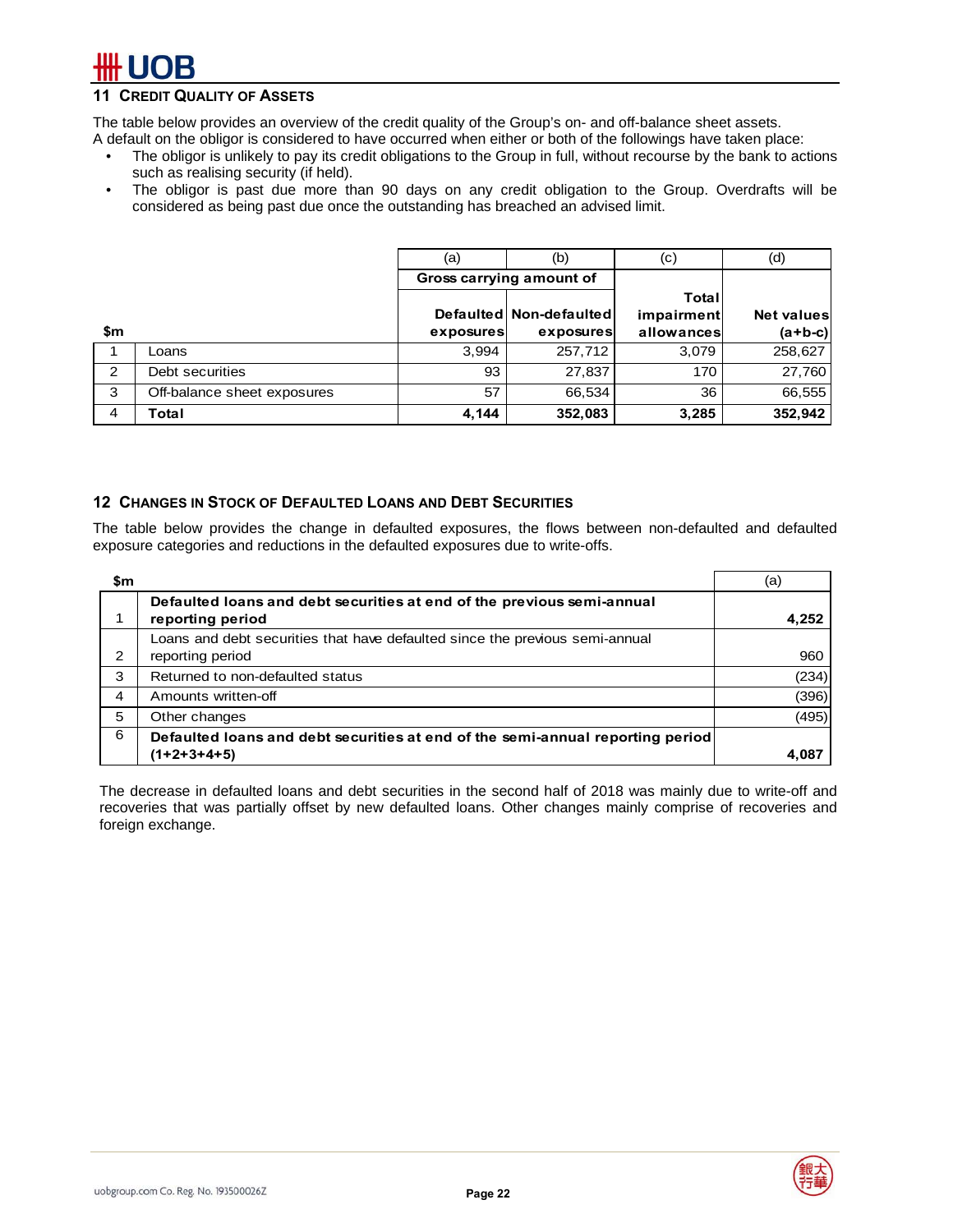# **UOB**

# **13 ADDITIONAL DISCLOSURES RELATED TO THE CREDIT QUALITY OF ASSETS**

The following tables show the Group's exposures analysed by geographical areas, industry and residual maturity:

### **Major On-balance sheet credit exposures**

| \$m                                | Loans to<br>customers<br>(gross) | <b>Government</b><br>treasury bills<br>and securities | <b>Placements</b><br>and balances<br>with banks | <b>Debt</b><br>securities | <b>Total</b> |
|------------------------------------|----------------------------------|-------------------------------------------------------|-------------------------------------------------|---------------------------|--------------|
| Analysed by geography <sup>a</sup> |                                  |                                                       |                                                 |                           |              |
| Singapore                          | 137,176                          | 5,614                                                 | 998                                             | 1,519                     | 145,307      |
| Malaysia                           | 29,315                           | 2,683                                                 | 6,124                                           | 1,337                     | 39,459       |
| Thailand                           | 16,813                           | 2,945                                                 | 2,608                                           | 47                        | 22,413       |
| Indonesia                          | 11,289                           | 1,225                                                 | 2,269                                           | 4                         | 14,787       |
| <b>Greater China</b>               | 40.081                           | 3,113                                                 | 24,237                                          | 2,224                     | 69,655       |
| <b>Others</b>                      | 27,033                           | 3,235                                                 | 14,564                                          | 6,686                     | 51,518       |
| Total                              | 261,707                          | 18,815                                                | 50,800                                          | 11,817                    | 343,139      |

a By borrower's country of incorporation / operation (for non-individuals) and residence (for individuals).

| \$m                                                            | Loans to<br>customers<br>(gross) | Government<br>treasury bills<br>and securities | <b>Placements</b><br>and balances<br>with banks | <b>Debt</b><br><b>securities</b> | <b>Total</b> |
|----------------------------------------------------------------|----------------------------------|------------------------------------------------|-------------------------------------------------|----------------------------------|--------------|
| Analysed by industry                                           |                                  |                                                |                                                 |                                  |              |
| Transport, storage and<br>communication                        | 10,185                           |                                                |                                                 | 1,411                            | 11,596       |
| Building and construction                                      | 63,139                           |                                                |                                                 | 197                              | 63,336       |
| Manufacturing                                                  | 21,112                           |                                                |                                                 | 2,091                            | 23,203       |
| Financial institutions,<br>investment and holding<br>companies | 23,199                           |                                                | 50,800                                          | 3,917                            | 77,916       |
| General commerce                                               | 32,928                           |                                                |                                                 | 1,173                            | 34,101       |
| Professionals and private<br>individuals                       | 29,288                           | -                                              |                                                 |                                  | 29,288       |
| Housing loans                                                  | 68,387                           |                                                |                                                 |                                  | 68,387       |
| Government                                                     |                                  | 18,815                                         |                                                 |                                  | 18,815       |
| <b>Others</b>                                                  | 13,469                           |                                                |                                                 | 3,028                            | 16,497       |
| Total                                                          | 261,707                          | 18,815                                         | 50,800                                          | 11,817                           | 343,139      |

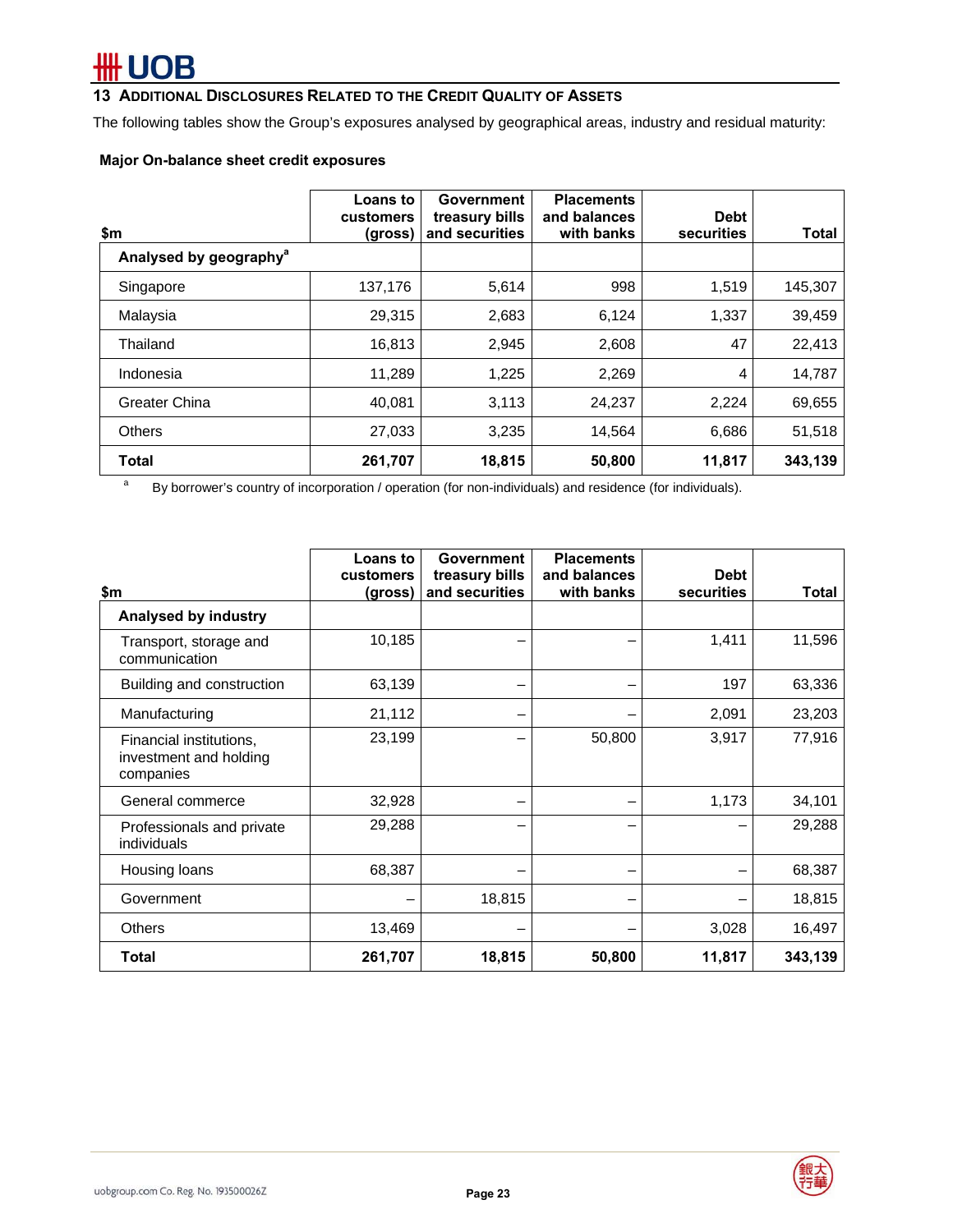# **13 ADDITIONAL DISCLOSURES RELATED TO THE CREDIT QUALITY OF ASSETS** *(cont'd)*

### **Contingent liabilities**

|                                                                                                                                  | \$m    |
|----------------------------------------------------------------------------------------------------------------------------------|--------|
| Analysed by geography <sup>a</sup>                                                                                               |        |
| Singapore                                                                                                                        | 16,164 |
| Malaysia                                                                                                                         | 2,851  |
| Thailand                                                                                                                         | 1,627  |
| Indonesia                                                                                                                        | 1,095  |
| <b>Greater China</b>                                                                                                             | 4,008  |
| <b>Others</b>                                                                                                                    | 5,257  |
| <b>Total</b>                                                                                                                     | 31,002 |
| a<br>$D_{11}$ bouncing a country of incorporation Longration <i>(for non-individuale)</i> and residence <i>(for individuale)</i> |        |

By borrower's country of incorporation / operation (for non-individuals) and residence (for individuals).

|                                                          | \$m    |
|----------------------------------------------------------|--------|
| Analysed by industry                                     |        |
| Transport, storage and communication                     | 1,386  |
| Building and construction                                | 7,673  |
| Manufacturing                                            | 2,717  |
| Financial institutions, investment and holding companies | 8,623  |
| General commerce                                         | 8,636  |
| Professionals and private individuals                    | 166    |
| Others                                                   | 1,801  |
| <b>Total</b>                                             | 31,002 |

# **Commitments (excluding operating lease and capital commitments)**

|                                    | \$m     |
|------------------------------------|---------|
| Analysed by geography <sup>a</sup> |         |
| Singapore                          | 78,416  |
| Malaysia                           | 13,588  |
| Thailand                           | 11,753  |
| Indonesia                          | 5,818   |
| Greater China                      | 25,212  |
| Others                             | 16,040  |
| <b>Total</b>                       | 150,827 |

a By borrower's country of incorporation / operation (for non-individuals) and residence (for individuals).

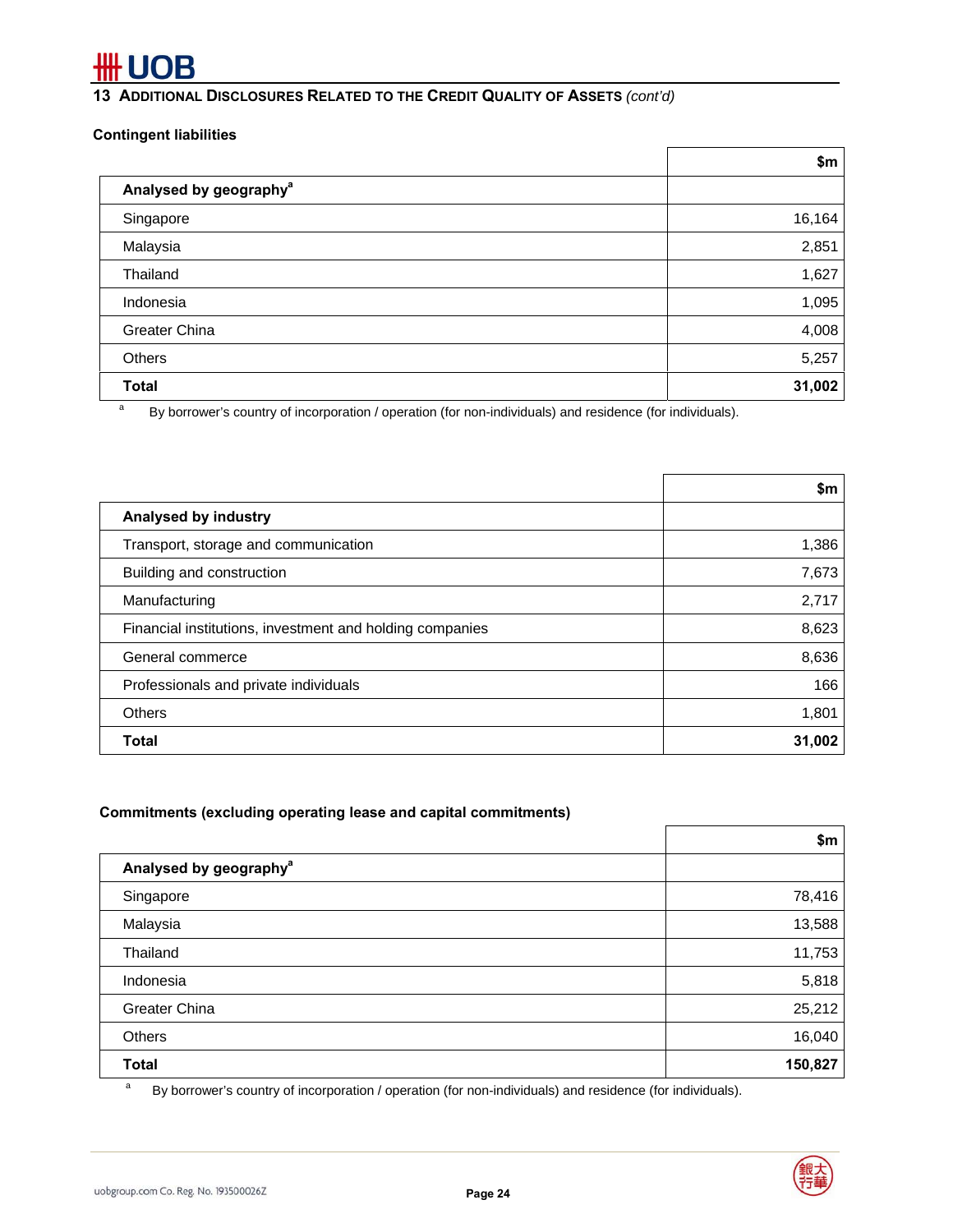

# **13 ADDITIONAL DISCLOSURES RELATED TO THE CREDIT QUALITY OF ASSETS** *(cont'd)*

|                                                          | \$m     |
|----------------------------------------------------------|---------|
| Analysed by industry                                     |         |
| Transport, storage and communication                     | 5,719   |
| Building and construction                                | 26,989  |
| Manufacturing                                            | 20,486  |
| Financial institutions, investment and holding companies | 18,371  |
| General commerce                                         | 43,308  |
| Professionals and private individuals                    | 22,360  |
| <b>Housing Loans</b>                                     | 3,500   |
| <b>Others</b>                                            | 10,094  |
| Total                                                    | 150,827 |

## **Credit exposures by residual contractual maturity**

The following table shows the Group's credit exposures by remaining contractual maturities.

| \$m                                                      | Up to 7<br>days | Over <sub>7</sub><br>days to<br>1 month | Over<br>1 to $3$<br>months | Over<br>3 to 12<br>months | Over<br>1 to $3$<br>years | Over 3<br>vears | <b>No</b><br>specific<br>maturity | <b>Total</b> |
|----------------------------------------------------------|-----------------|-----------------------------------------|----------------------------|---------------------------|---------------------------|-----------------|-----------------------------------|--------------|
| Balances and<br>placements with<br>central banks         | 5,317           | 3,854                                   | 6,003                      | 2,439                     |                           |                 | 6,773                             | 24,386       |
| Singapore<br>Government treasury<br>bills and securities |                 | 5                                       | 17                         | 86                        | 2,726                     | 2,781           |                                   | 5,615        |
| Other government<br>treasury bills and<br>securities     | 581             | 277                                     | 2,095                      | 1,827                     | 3,667                     | 4,754           |                                   | 13,201       |
| Trading debt<br>securities                               |                 | 245                                     | 41                         | 53                        | 142                       | 1,194           |                                   | 1,675        |
| Placements and<br>balances with banks                    | 11,225          | 12,371                                  | 13,814                     | 10,422                    | 1,949                     | 241             | 778                               | 50,800       |
| Loans to customers                                       | 18,699          | 26,757                                  | 19,978                     | 22,885                    | 39,842                    | 127,111         | 3,355                             | 258,627      |
| Derivative<br>financial assets                           |                 |                                         |                            |                           |                           |                 | 5,730                             | 5,730        |
| Investment debt<br>securities                            |                 | 403                                     | 421                        | 1,431                     | 3,083                     | 4,804           |                                   | 10,142       |
| <b>Others</b>                                            |                 |                                         |                            |                           |                           |                 | 2,710                             | 2,710        |
| <b>Total</b>                                             | 35,822          | 43,912                                  | 42,369                     | 39,143                    | 51,409                    | 140,885         | 19,346                            | 372,886      |

The majority of the Group's off-balance sheet credit exposures are short term commitments with maturity of less than 1 year.

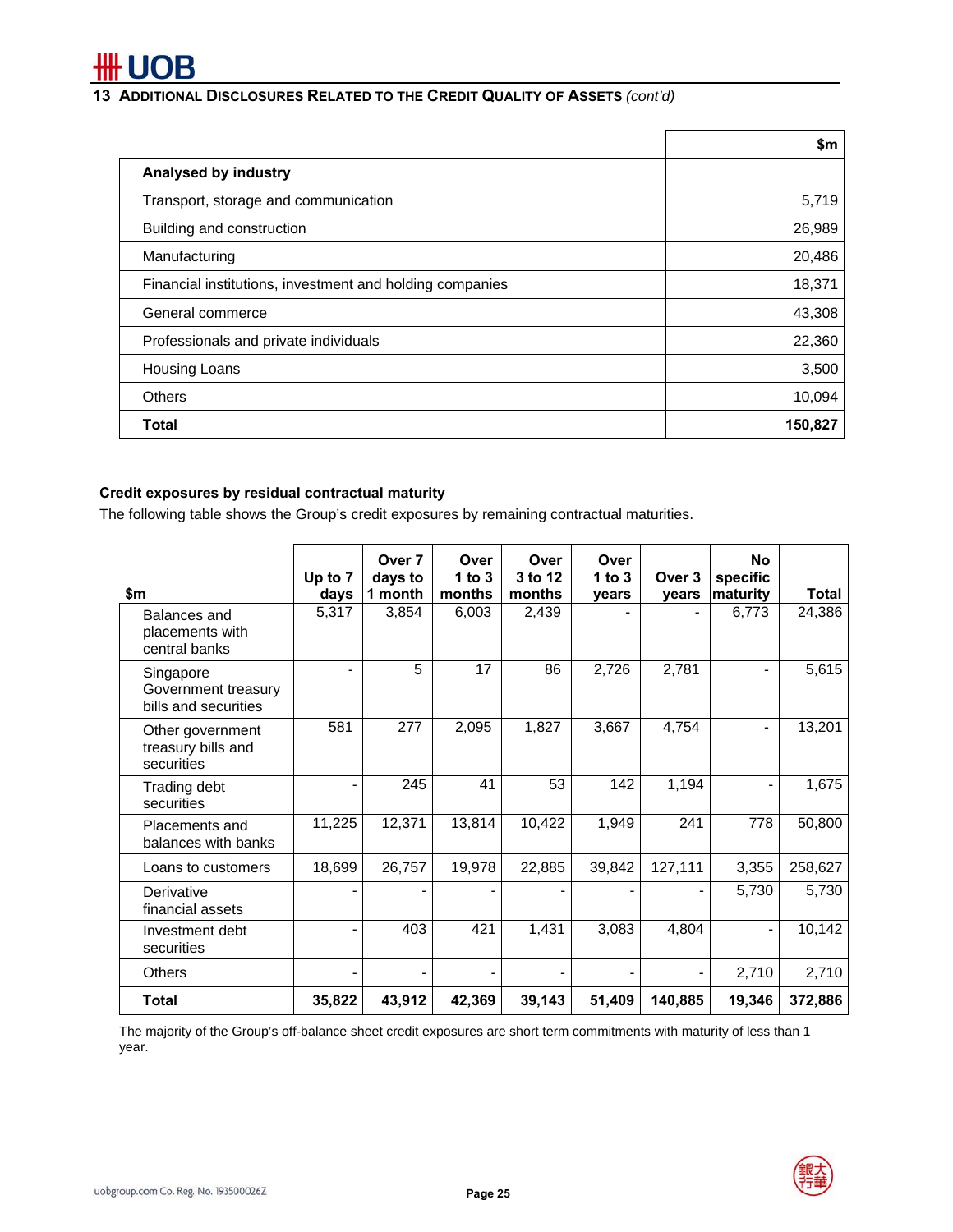# OB

**13 ADDITIONAL DISCLOSURES RELATED TO THE CREDIT QUALITY OF ASSETS** *(cont'd)*

The following tables show the Group's impaired exposures, related allowances and write-offs analysed by geographical areas and industry.

| \$m                                          | Impaired<br><b>Exposure</b> | <b>Specific</b><br>allowance | <b>Write-off</b> |
|----------------------------------------------|-----------------------------|------------------------------|------------------|
| Analysed by geography <sup>6</sup>           |                             |                              |                  |
| Singapore                                    | 2,085                       | 818                          | 113              |
| Malaysia                                     | 558                         | 161                          | 14               |
| Thailand                                     | 456                         | 153                          | 31               |
| Indonesia                                    | 545                         | 221                          | 184              |
| Greater China                                | 120                         | 53                           | 42               |
| <b>Others</b>                                | 230                         | 102                          | 12               |
| <b>Non-performing loans</b>                  | 3,994                       | 1,508                        | 396              |
| Debt securities, contingent items and others | 172                         | 143                          | 15               |
| <b>Total</b>                                 | 4,166                       | 1,651                        | 411              |

6 By borrower's country of incorporation/operation (for non-individuals) and residence (for individuals).

| \$m                                                      | Impaired<br><b>Exposure</b> | <b>Specific</b><br>allowance | <b>Write-off</b> |
|----------------------------------------------------------|-----------------------------|------------------------------|------------------|
| Analysed by industry                                     |                             |                              |                  |
| Transport, storage and communication                     | 813                         | 512                          | 227              |
| Building and construction                                | 497                         | 80                           | 9                |
| Manufacturing                                            | 709                         | 291                          | 7                |
| Financial institutions, investment and holding companies | 41                          | 23                           | $\Omega$         |
| General commerce                                         | 511                         | 191                          | 89               |
| Professionals and private individuals                    | 320                         | 77                           | 49               |
| Housing loans                                            | 739                         | 123                          | 13               |
| <b>Others</b>                                            | 364                         | 211                          | $\overline{2}$   |
| Non-performing loans                                     | 3,994                       | 1,508                        | 396              |
| Debt securities, contingent items and others             | 172                         | 143                          | 15               |
| Total                                                    | 4,166                       | 1,651                        | 411              |

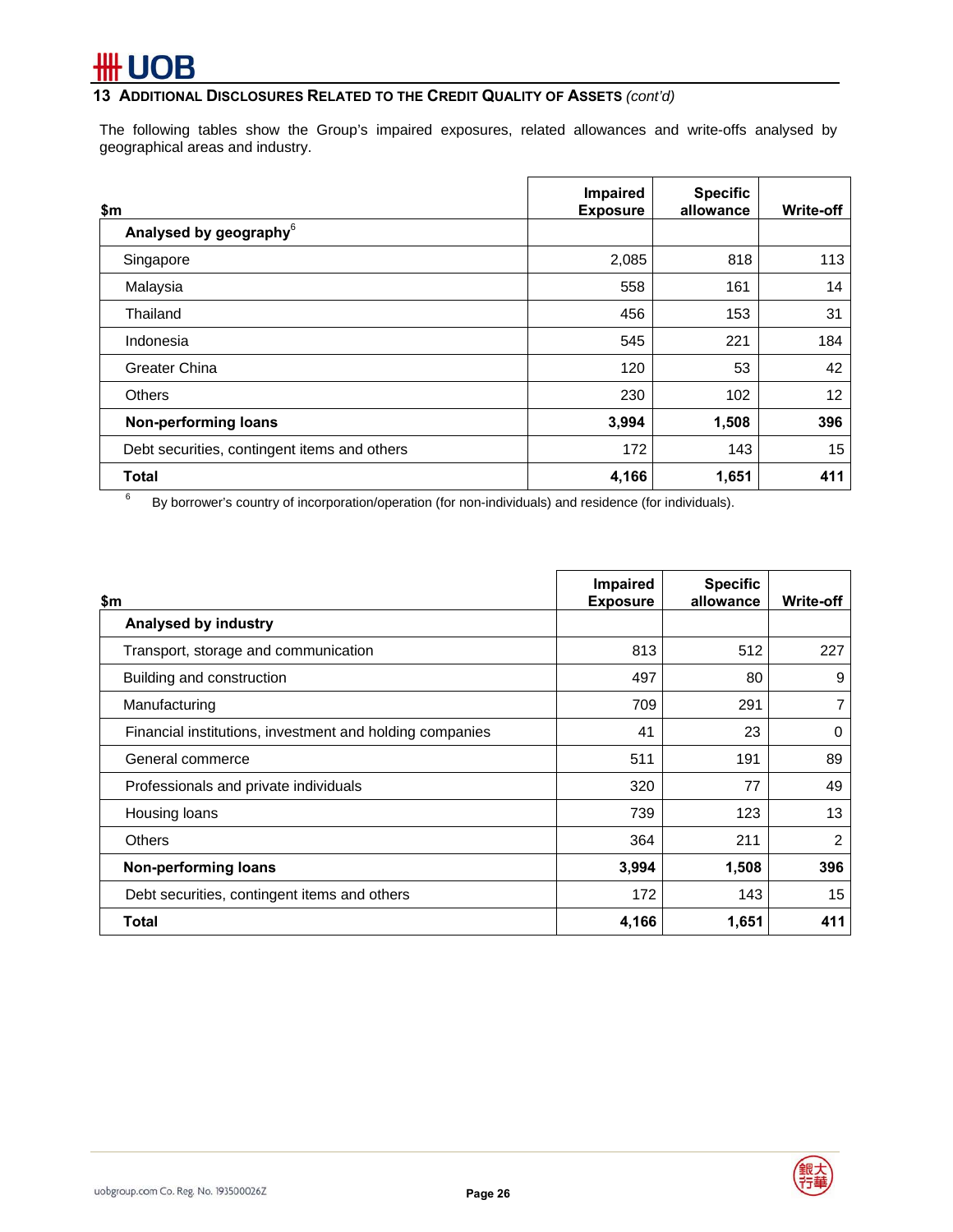**13 ADDITIONAL DISCLOSURES RELATED TO THE CREDIT QUALITY OF ASSETS** *(cont'd)*

The following tables show the Group's past due but not impaired exposures analysed by ageing.

|       | Past due but not impaired exposure |              |                |       |  |
|-------|------------------------------------|--------------|----------------|-------|--|
| \$m   | $<$ 30 days                        | 30 - 59 days | $60 - 90$ days | Total |  |
| Total | 4.755                              | 571          | 485            | 5,811 |  |

The following tables show the Group's restructured impaired exposure.

|                    | <b>Restructured impaired</b> |
|--------------------|------------------------------|
| <b>C</b><br>- DII. | exposure                     |
| Total              | 823                          |

# **14 OVERVIEW OF CRM TECHNIQUES**

The following table provides information on the extent of usage of CRM techniques.

Compared with 30 June 2018, the total exposures increased primarily due to loan growth.

|                |                        | (a)              | (b)              | (c)                            | (d)                                         | (e)                                      |
|----------------|------------------------|------------------|------------------|--------------------------------|---------------------------------------------|------------------------------------------|
|                |                        | <b>Exposures</b> | <b>Exposures</b> | <b>Exposures</b><br>secured by | <b>Exposures</b><br>secured by<br>financial | <b>Exposures</b><br>secured by<br>credit |
| \$m            |                        | <b>Unsecured</b> | <b>Secured</b>   | collateral                     | guarantees                                  | derivatives                              |
|                | Loans                  | 128,346          | 130,281          | 113,010                        | 13,095                                      |                                          |
| $\overline{2}$ | <b>Debt Securities</b> | 27,692           | 68               | $\overline{\phantom{0}}$       | 68                                          |                                          |
| 3              | Total                  | 156,038          | 130,349          | 113,010                        | 13,163                                      |                                          |
| 4              | Of which defaulted     | 1,144            | 1,455            | 1,396                          | -                                           |                                          |

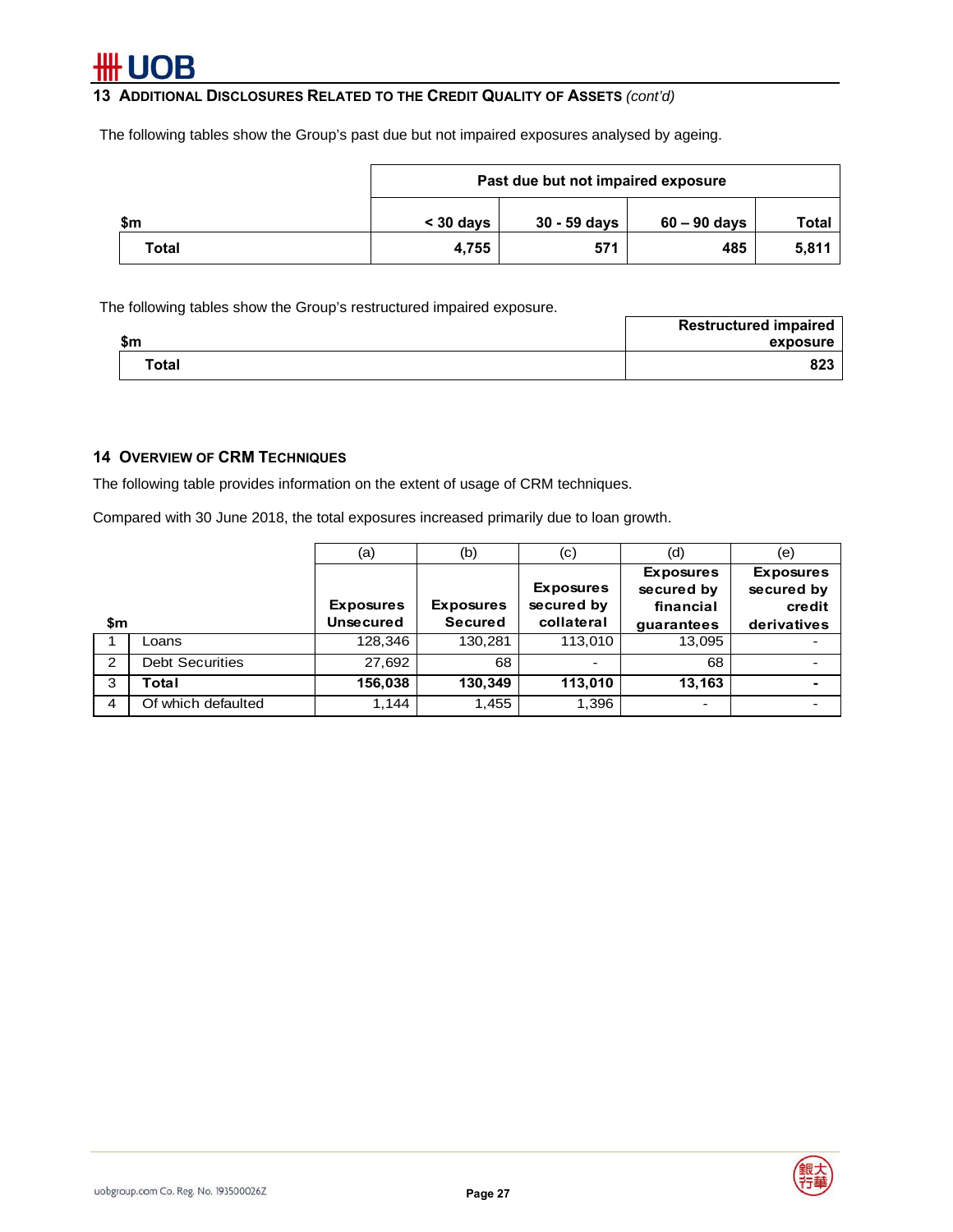# **15 SA(CR) AND SA(EQ) – CREDIT RISK EXPOSURE AND CRM EFFECTS**

The following table illustrates the effects of CRM on the calculation of Group's capital requirements for credit exposures under SA(CR) and SA(EQ).

Compared with 30 June 2018, the increase in exposures to Cash and PSE asset classes was mainly due to increase in gold holdings and debt securities respectively.

|                |                                        | (a)                                           | (b)                                   | (c)                                  | (d)                                       | (e)                                  | (f)                        |
|----------------|----------------------------------------|-----------------------------------------------|---------------------------------------|--------------------------------------|-------------------------------------------|--------------------------------------|----------------------------|
|                |                                        | <b>Exposures before</b><br><b>CCF and CRM</b> |                                       |                                      | <b>Exposures post-CCF</b><br>and post-CRM | <b>RWA and</b><br><b>RWA density</b> |                            |
|                | Asset classes and others               | On-balance<br>sheet<br>amount<br>\$m          | Off-balance<br>sheet<br>amount<br>\$m | On-balance<br>sheet<br>amount<br>\$m | Off-balance<br>sheet<br>amount<br>\$m     | <b>RWA</b><br>\$m                    | <b>RWA</b><br>density<br>℅ |
| 1              | Cash items                             | 2,079                                         |                                       | 2,079                                |                                           | 19                                   |                            |
| 2              | Central government and<br>central bank | 1,602                                         | 1                                     | 1,602                                | $\Omega$                                  | 171                                  | 11                         |
| 3              | <b>PSE</b>                             | 1,631                                         | 1,079                                 | 1,631                                | 98                                        | 290                                  | 17                         |
| 4              | <b>MDB</b>                             | 155                                           |                                       | 328                                  |                                           | 77                                   | 23                         |
| 5              | <b>Bank</b>                            | 908                                           | 524                                   | 990                                  | 101                                       | 551                                  | 50                         |
| 6              | Corporate                              | 8,392                                         | 12,831                                | 6,837                                | 1,858                                     | 8,259                                | 95                         |
| $\overline{7}$ | Regulatory retail                      | 1,931                                         | 1,733                                 | 1,593                                | 24                                        | 1,213                                | 75                         |
| 8              | Residential mortgage                   | 2,011                                         | 6                                     | 2,011                                |                                           | 840                                  | 42                         |
| 9              | <b>CRE</b>                             | 1,994                                         | 1,066                                 | 1,921                                | 45                                        | 1,967                                | 100                        |
| 10             | Equity - SA(EQ)                        | 1,275                                         | 25                                    | 1,275                                | 25                                        | 2,198                                | 169                        |
| 11             | Past due exposures                     | 235                                           | 12                                    | 235                                  | $\Omega$                                  | 308                                  | 131                        |
| 12             | Higher-risk categories                 |                                               |                                       |                                      |                                           |                                      |                            |
| 13             | Other exposures                        | 8,772                                         | 1,618                                 | 6,490                                | 465                                       | 6,954                                | 100                        |
| 14             | Total                                  | 30,985                                        | 18,896                                | 26,991                               | 2,617                                     | 22,846                               | 77                         |

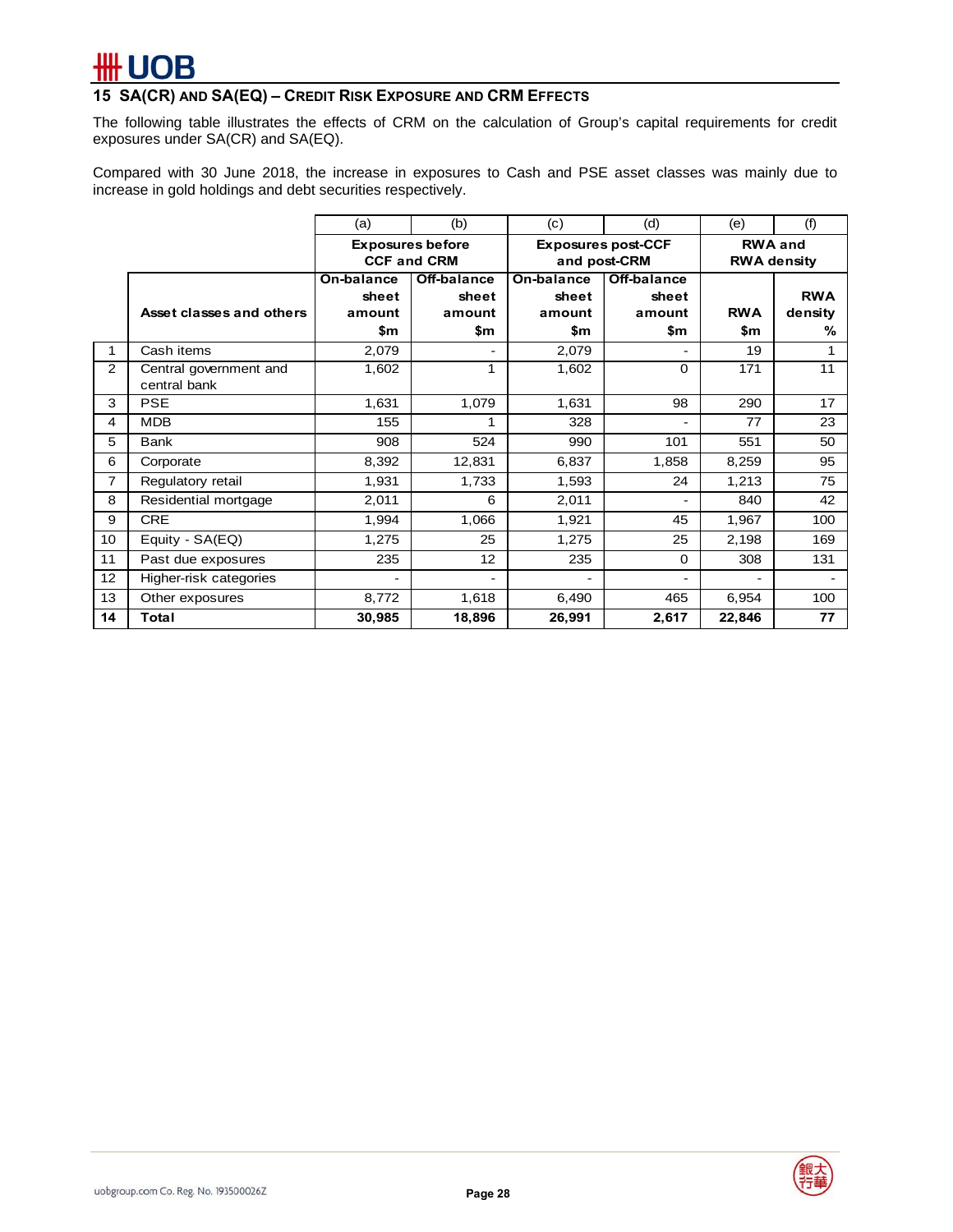# **16 SA(CR) AND SA(EQ) – EXPOSURES BY ASSET CLASSES AND RISK WEIGHTS**

The following table provides a breakdown of Group's credit risk exposures under SA(CR) and SA(EQ) by asset class and risk weight.

Compared with 30 June 2018, the increase in exposures to Cash and PSE asset classes was mainly due to increase in gold holdings and debt securities respectively.

| \$m            |                        | (a)                      | (b)                      | (c)                      | (d)                      | (e)                      | (f)                      | (g)                      | (h)                      | (i)                      | (j)                    |
|----------------|------------------------|--------------------------|--------------------------|--------------------------|--------------------------|--------------------------|--------------------------|--------------------------|--------------------------|--------------------------|------------------------|
|                | <b>Risk</b><br>weight  |                          |                          |                          |                          |                          |                          |                          |                          |                          | <b>Total</b><br>credit |
|                | <b>Asset</b>           |                          |                          |                          |                          |                          |                          |                          |                          |                          | exposure<br>amount     |
|                | classes                |                          |                          |                          |                          |                          |                          |                          |                          |                          | (post-CCF              |
|                | and others             |                          |                          |                          |                          |                          |                          |                          |                          |                          | and                    |
|                |                        | $0\%$                    | 10%                      | 20%                      | 35%                      | 50%                      | 75%                      | 100%                     | 150%                     | <b>Others</b>            | post-CRM)              |
|                | Cash items             | 1,982                    | $\overline{\phantom{0}}$ | 96                       | $\overline{\phantom{0}}$ | $\overline{a}$           | $\overline{\phantom{0}}$ | $\overline{\phantom{a}}$ | $\overline{\phantom{a}}$ |                          | 2,079                  |
| 2              | Central government     | 1,298                    | ٠                        | -                        |                          | 267                      |                          | $\overline{37}$          | ٠                        |                          | 1,603                  |
|                | and central bank       |                          |                          |                          |                          |                          |                          |                          |                          |                          |                        |
| 3              | <b>PSE</b>             | 1,039                    | ٠                        | 229                      | ٠                        | 434                      | ۰.                       | 27                       | ٠                        | ٠                        | 1,729                  |
| 4              | <b>MDB</b>             | 175                      | $\overline{\phantom{0}}$ | $\overline{\phantom{a}}$ | ٠                        | 153                      | ۰.                       | $\overline{\phantom{a}}$ | $\overline{\phantom{a}}$ | ٠                        | 328                    |
| 5              | Bank                   | $\overline{\phantom{a}}$ | $\overline{\phantom{0}}$ | 168                      | $\overline{\phantom{0}}$ | 812                      | $\overline{\phantom{0}}$ | 111                      | $\blacksquare$           | ٠                        | 1,091                  |
| 6              | Corporate              |                          | $\overline{\phantom{0}}$ | 502                      | ٠                        | 69                       |                          | 8,124                    | $\overline{\phantom{0}}$ | -                        | 8,695                  |
| $\overline{7}$ | Regulatory retail      |                          | $\overline{\phantom{0}}$ | ٠                        | $\overline{\phantom{0}}$ | $\sim$                   | 1,617                    | $\blacksquare$           | $\overline{\phantom{0}}$ | $\overline{\phantom{0}}$ | 1,617                  |
| 8              | Residential mortgage   | $\overline{\phantom{a}}$ | $\overline{\phantom{a}}$ | $\sim$                   | 1,786                    | $\overline{\phantom{a}}$ | 43                       | 183                      | $\overline{\phantom{a}}$ | ٠                        | 2,011                  |
| 9              | <b>CRE</b>             | $\overline{\phantom{0}}$ | $\overline{\phantom{a}}$ | ٠                        | ۰.                       | ۰                        | ۰.                       | 1,967                    | $\overline{\phantom{a}}$ | ٠                        | 1,967                  |
| 10             | Equity - SA(EQ)        | $\overline{\phantom{0}}$ | $\overline{\phantom{0}}$ | $\sim$                   | $\overline{\phantom{a}}$ | $\sim$                   | $\overline{a}$           | $\overline{\phantom{a}}$ | $\blacksquare$           | 1,299                    | 1,299                  |
| 11             | Past due exposures     | $\overline{\phantom{a}}$ | $\overline{\phantom{a}}$ | ٠                        | ٠                        | $\overline{\phantom{a}}$ | $\overline{\phantom{a}}$ | 89                       | 146                      | ٠                        | 235                    |
| 12             | Higher-risk categories | $\overline{\phantom{a}}$ | $\overline{\phantom{a}}$ | $\blacksquare$           | ٠                        | $\blacksquare$           | ۰.                       | $\blacksquare$           | $\overline{\phantom{a}}$ | $\blacksquare$           | $\blacksquare$         |
| 13             | Other exposures        |                          | $\overline{\phantom{a}}$ | $\sim$                   | ٠                        | $\overline{\phantom{0}}$ |                          | 6,954                    | $\overline{\phantom{a}}$ | $\overline{\phantom{0}}$ | 6,954                  |
| 14             | <b>Total</b>           | 4,495                    |                          | 995                      | 1,786                    | 1,736                    | 1,660                    | 17,492                   | 146                      | 1,299                    | 29,608                 |

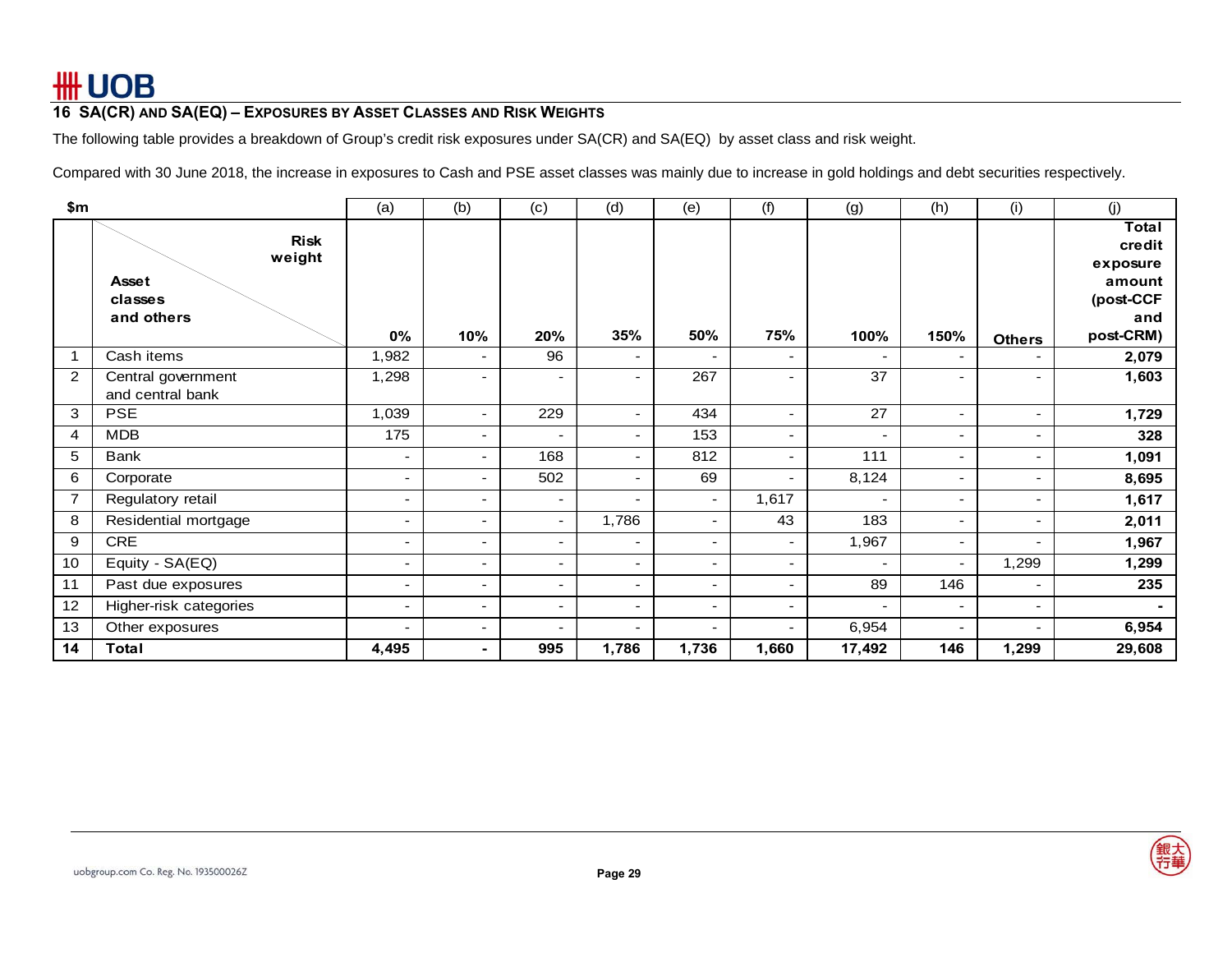The following table provides the main parameters used for the calculation of capital requirements for credit exposures under IRBA.

Compared with 30 June 2018, there was an increase in EAD and RWA for Corporate and Specialised Lending IPRE asset classes. This was in line with loan growth.

|                             | (a)                      | (b)                      | (c)                      | (d)                      | (e)                        | (f)             | (g)                      | (h)                      | (i)               | (j)                      | (k)                      | (1)               |
|-----------------------------|--------------------------|--------------------------|--------------------------|--------------------------|----------------------------|-----------------|--------------------------|--------------------------|-------------------|--------------------------|--------------------------|-------------------|
|                             | Original                 |                          |                          |                          |                            |                 |                          |                          |                   |                          |                          |                   |
|                             | on-                      | Off-                     |                          |                          |                            |                 |                          |                          |                   |                          |                          |                   |
|                             | balance                  | balance                  |                          | <b>EAD</b>               |                            |                 |                          |                          |                   |                          |                          |                   |
|                             | sheet                    | sheet                    |                          | post-CRM                 |                            | <b>Number</b>   |                          | Average                  |                   |                          |                          |                   |
|                             | gross                    | exposures                | Average                  | and                      | Average                    | οf              | Average                  | <b>Maturity</b>          |                   | <b>RWA</b>               |                          |                   |
| PD range<br>%               | exposures<br>\$m         | pre-CCF<br>\$m           | <b>CCF</b><br>$\%$       | post-CCF<br>\$m          | <b>PD</b><br>$\frac{0}{6}$ | <b>Obligors</b> | <b>LGD</b><br>%          | Years                    | <b>RWA</b><br>\$m | density<br>℅             | EL.<br>\$m               | <b>TEP</b><br>\$m |
| Sovereign asset sub-class   |                          |                          |                          |                          |                            |                 |                          |                          |                   |                          |                          |                   |
| $0.00$ to $< 0.15$          | 34,335                   | 1,655                    | 6                        | 34,767                   | 0.0                        | 22              | 45                       | 1.3                      | 1,965             | 6                        | 3                        |                   |
| $0.15$ to $< 0.25$          | 386                      | $\blacksquare$           | $\overline{\phantom{0}}$ | 386                      | 0.2                        | $\overline{2}$  | 45                       | 2.2                      | 177               | 46                       | $\Omega$                 |                   |
| $0.25$ to $< 0.50$          |                          | $\blacksquare$           |                          | 61                       | 0.4                        | $\overline{c}$  | 45                       | 0.9                      | 27                | 44                       | 0                        |                   |
|                             | 61                       |                          | $\blacksquare$           |                          |                            |                 |                          |                          |                   |                          |                          |                   |
| $0.50$ to $< 0.75$          | $\overline{\phantom{a}}$ | $\overline{\phantom{a}}$ | $\sim$                   | $\overline{\phantom{a}}$ | ٠                          |                 | $\overline{\phantom{a}}$ |                          |                   | -                        | $\overline{\phantom{0}}$ |                   |
| $0.75$ to < 2.50            | 39                       | $\overline{\phantom{a}}$ |                          | 39                       | 1.5                        | $\overline{c}$  | 45                       | 1.3                      | 37                | 96                       | $\Omega$                 |                   |
| 2.50 to $< 10.00$           | $\sim$                   | $\overline{\phantom{a}}$ | $\sim$                   | $\overline{a}$           |                            |                 | $\overline{\phantom{a}}$ | $\overline{\phantom{a}}$ |                   | $\blacksquare$           | $\overline{\phantom{0}}$ |                   |
| 10.00 to $<$ 100.00         | 62                       | $\overline{\phantom{a}}$ | $\blacksquare$           | 62                       | 18.5                       | $\overline{a}$  | 45                       | 0.0                      | 136               | 221                      | 5                        |                   |
| 100.00 (Default)            |                          |                          | ۰.                       |                          |                            |                 |                          |                          |                   | -                        |                          |                   |
| Sub-total                   | 34,882                   | 1,655                    | 6                        | 35,315                   | 0.1                        | 30              | 45                       | 1.3                      | 2,342             | $\overline{7}$           | 9                        | 24                |
| <b>Bank asset sub-class</b> |                          |                          |                          |                          |                            |                 |                          |                          |                   |                          |                          |                   |
| $0.00$ to $< 0.15$          | 30,263                   | 5,288                    | 57                       | 33,500                   | 0.0                        | 162             | 45                       | 0.5                      | 3,640             | 11                       | 8                        |                   |
| $0.15$ to $< 0.25$          | 3,474                    | 287                      | 60                       | 3,666                    | 0.2                        | 25              | 45                       | 0.7                      | 1,328             | 36                       | 4                        |                   |
| $0.25$ to $< 0.50$          | 2,626                    | 771                      | 18                       | 2,772                    | 0.4                        | 16              | 45                       | 0.8                      | 1,459             | 53                       | 4                        |                   |
| $0.50$ to $< 0.75$          | 132                      | 50                       | 4                        | 135                      | 0.6                        | 8               | 45                       | 0.1                      | 65                | 49                       | $\mathbf 0$              |                   |
| $0.75$ to $< 2.50$          | 1,001                    | 177                      | 15                       | 1,029                    | 1.4                        | 20              | 45                       | 0.4                      | 837               | 81                       | 6                        |                   |
| 2.50 to $< 10.00$           | 415                      | $\overline{7}$           | 20                       | 243                      | 4.3                        | 12              | 45                       | 0.3                      | 299               | 123                      | 5                        |                   |
| 10.00 to <100.00            | 37                       | 11                       | 43                       | 42                       | 18.5                       | 15              | 44                       | 0.3                      | 91                | 220                      | 3                        |                   |
| 100.00 (Default)            | $\blacksquare$           | $\overline{\phantom{0}}$ | $\overline{\phantom{0}}$ |                          | $\blacksquare$             |                 | $\overline{\phantom{0}}$ | $\overline{\phantom{a}}$ |                   | $\overline{\phantom{a}}$ | $\overline{\phantom{a}}$ |                   |
| Sub-total                   | 37,948                   | 6,590                    | 51                       | 41,387                   | 0.2                        | 258             | 45                       | 0.5                      | 7,720             | 19                       | 30                       | 78                |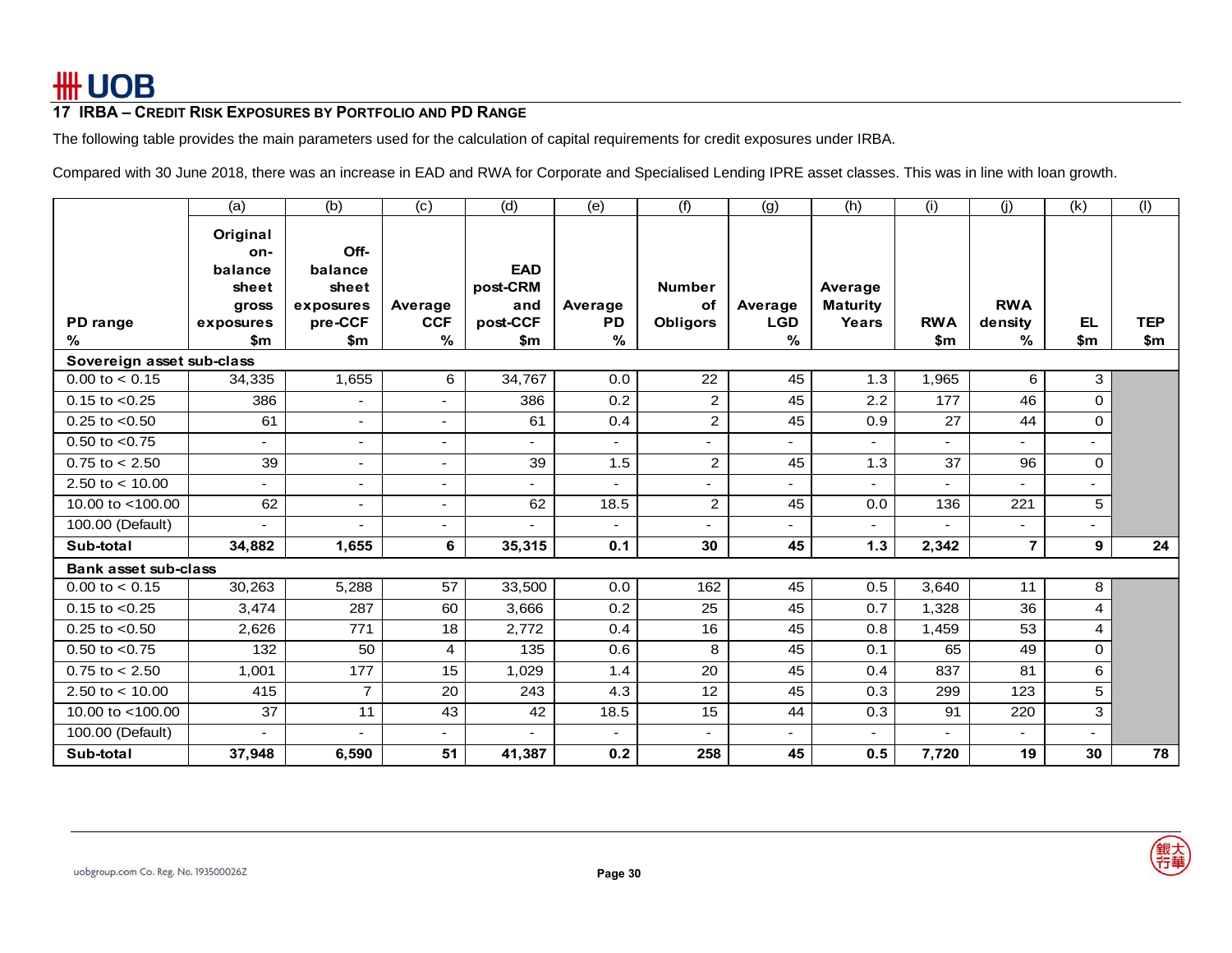

|                                          | (a)       | (b)       | (c)        | (d)        | (e)       | (f)             | (g)        | (h)             | (i)          | (i)            | (k)            | (1)        |
|------------------------------------------|-----------|-----------|------------|------------|-----------|-----------------|------------|-----------------|--------------|----------------|----------------|------------|
|                                          | Original  |           |            |            |           |                 |            |                 |              |                |                |            |
|                                          | on-       | Off-      |            |            |           |                 |            |                 |              |                |                |            |
|                                          | balance   | balance   |            | <b>EAD</b> |           |                 |            |                 |              |                |                |            |
|                                          | sheet     | sheet     |            | post-CRM   |           | <b>Number</b>   |            | Average         |              |                |                |            |
|                                          | gross     | exposures | Average    | and        | Average   | оf              | Average    | <b>Maturity</b> |              | <b>RWA</b>     |                |            |
| PD range                                 | exposures | pre-CCF   | <b>CCF</b> | post-CCF   | <b>PD</b> | <b>Obligors</b> | <b>LGD</b> | Years           | <b>RWA</b>   | density        | EL.            | <b>TEP</b> |
| ℅                                        | \$m       | \$m       | %          | \$m        | %         |                 | %          |                 | $\mathbf{m}$ | %              | $\mathsf{sm}$  | \$m        |
| Corporate asset sub-class                |           |           |            |            |           |                 |            |                 |              |                |                |            |
| $0.00$ to $< 0.15$                       | 4,384     | 3,465     | 27         | 5,314      | 0.1       | 58              | 47         | 1.8             | 1,072        | 20             | $\overline{2}$ |            |
| $0.15$ to $< 0.25$                       | 7,936     | 17,486    | 14         | 10,745     | 0.2       | 115             | 41         | 1.9             | 4,201        | 39             | 8              |            |
| $0.25$ to $< 0.50$                       | 12,211    | 23,482    | 20         | 20,698     | 0.4       | 498             | 43         | 2.1             | 12,019       | 58             | 33             |            |
| $0.50$ to $< 0.75$                       | 7,097     | 15,339    | 15         | 9,988      | 0.5       | 488             | 47         | 1.8             | 6.713        | 67             | 24             |            |
| $0.75$ to $< 2.50$                       | 25,310    | 36,834    | 13         | 32,442     | 1.2       | 1,929           | 42         | 1.4             | 26,361       | 81             | 158            |            |
| 2.50 to $< 10.00$                        | 9,514     | 9,373     | 29         | 7,312      | 5.4       | 651             | 37         | 1.5             | 8,838        | 121            | 141            |            |
| 10.00 to $<$ 100.00                      | 2,751     | 2,487     | 29         | 1,394      | 19.6      | 363             | 37         | 1.7             | 2,706        | 194            | 101            |            |
| 100.00 (Default)                         | 1,225     | 116       | 20         | 1,248      | 100.0     | 116             | 43         | 2.2             |              | $\overline{a}$ | 536            |            |
| Sub-total                                | 70,427    | 108,582   | 17         | 89,141     | 2.7       | 4,217           | 42         | 1.7             | 61,910       | 69             | 1,004          | 1,385      |
| Corporate small business asset sub-class |           |           |            |            |           |                 |            |                 |              |                |                |            |
| $0.00$ to $< 0.15$                       |           | 9         | 0          | $\Omega$   | 0.1       | 1               | 45         | 1.0             | $\Omega$     | 14             | $\mathbf{O}$   |            |
| $0.15$ to $< 0.25$                       | 89        | 846       | 15         | 258        | 0.2       | 179             | 38         | 1.9             | 79           | 31             | $\Omega$       |            |
| $0.25$ to $< 0.50$                       | 776       | 3,319     | 6          | 1,137      | 0.4       | 518             | 37         | 1.8             | 483          | 42             | $\overline{2}$ |            |
| $0.50$ to $< 0.75$                       | 818       | 1,967     | 9          | 1,199      | 0.5       | 559             | 39         | 2.1             | 663          | 55             | $\overline{2}$ |            |
| $0.75$ to $< 2.50$                       | 6,343     | 7,261     | 11         | 7,523      | 1.4       | 2,833           | 38         | 2.0             | 5,790        | 77             | 40             |            |
| 2.50 to $<$ 10.00                        | 5,494     | 3,966     | 13         | 5,439      | 5.0       | 2,271           | 38         | 1.7             | 5,934        | 109            | 103            |            |
| 10.00 to $<$ 100.00                      | 1,140     | 622       | 8          | 977        | 16.4      | 527             | 38         | 1.6             | 1,641        | 168            | 61             |            |
| 100.00 (Default)                         | 673       | 112       | 6          | 680        | 100.0     | 186             | 41         | 1.8             |              | $\blacksquare$ | 278            |            |
| Sub-total                                | 15,334    | 18,102    | 11         | 17,212     | 7.2       | 7,074           | 38         | 1.9             | 14,590       | 85             | 487            | 342        |

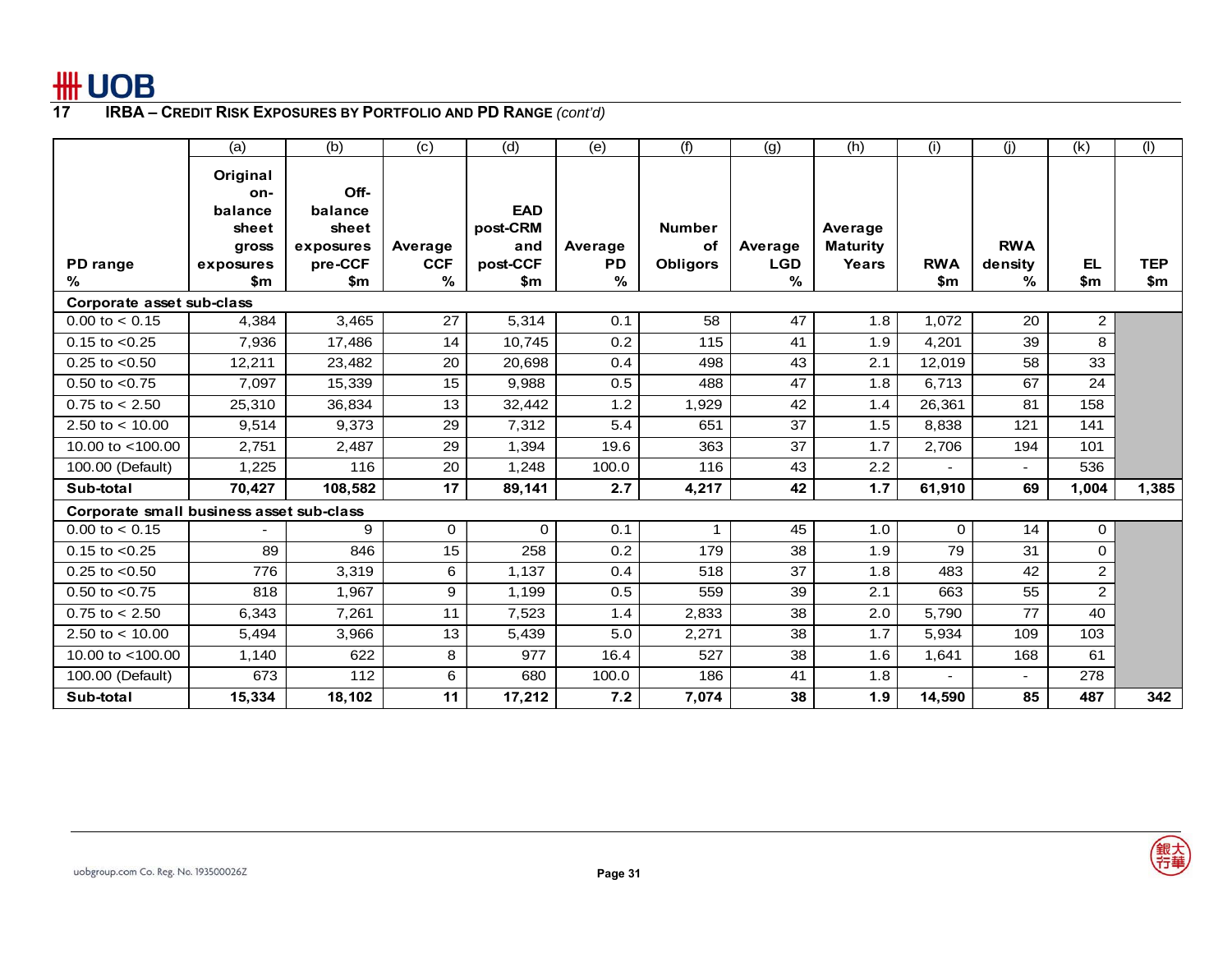

|                                            | (a)                                                       | (b)                                              | (c)                      | (d)                                       | (e)                  | (f)                                    | (g)                      | (h)                                 | (i)           | (i)                   | $\overline{(\mathsf{k})}$ | (1)        |
|--------------------------------------------|-----------------------------------------------------------|--------------------------------------------------|--------------------------|-------------------------------------------|----------------------|----------------------------------------|--------------------------|-------------------------------------|---------------|-----------------------|---------------------------|------------|
| PD range                                   | Original<br>on-<br>balance<br>sheet<br>gross<br>exposures | Off-<br>balance<br>sheet<br>exposures<br>pre-CCF | Average<br><b>CCF</b>    | <b>EAD</b><br>post-CRM<br>and<br>post-CCF | Average<br><b>PD</b> | <b>Number</b><br>оf<br><b>Obligors</b> | Average<br><b>LGD</b>    | Average<br><b>Maturity</b><br>Years | <b>RWA</b>    | <b>RWA</b><br>density | EL.                       | <b>TEP</b> |
| %                                          | \$m                                                       | \$m                                              | %                        | \$m                                       | $\%$                 |                                        | %                        |                                     | $\mathsf{sm}$ | %                     | \$m                       | \$m        |
| Specialised lending asset sub-class - IPRE |                                                           |                                                  |                          |                                           |                      |                                        |                          |                                     |               |                       |                           |            |
| $0.00$ to $< 0.15$                         |                                                           | 45                                               | $\overline{\phantom{0}}$ |                                           | ٠                    |                                        | $\overline{\phantom{a}}$ | $\overline{\phantom{a}}$            |               | $\blacksquare$        | ٠                         |            |
| $0.15$ to $< 0.25$                         | 8,284                                                     | 3,104                                            | 64                       | 10,261                                    | 0.2                  | 151                                    | 45                       | 1.9                                 | 4,057         | 40                    | 9                         |            |
| $0.25$ to $< 0.50$                         | 16,677                                                    | 3,159                                            | 55                       | 18,403                                    | 0.4                  | 319                                    | 45                       | 2.2                                 | 11,319        | 62                    | 32                        |            |
| $0.50$ to $< 0.75$                         | 6,468                                                     | 1,642                                            | 69                       | 7,594                                     | 0.5                  | 148                                    | 45                       | 2.3                                 | 5,539         | 73                    | 18                        |            |
| $0.75$ to $< 2.50$                         | 22,251                                                    | 4,170                                            | 44                       | 24,072                                    | 1.2                  | 976                                    | 45                       | 2.4                                 | 24,128        | 100                   | 127                       |            |
| 2.50 to $< 10.00$                          | 3,426                                                     | 706                                              | 38                       | 3,693                                     | 4.0                  | 531                                    | 45                       | $\overline{2.7}$                    | 5,521         | 149                   | 67                        |            |
| 10.00 to $<$ 100.00                        | 165                                                       | 12                                               | 62                       | 172                                       | 20.5                 | 13                                     | 45                       | 1.5                                 | 408           | 236                   | 16                        |            |
| 100.00 (Default)                           | 351                                                       | 11                                               | 62                       | 358                                       | 100.0                | 41                                     | 45                       | 2.2                                 |               | $\overline{a}$        | 161                       |            |
| Sub-total                                  | 57,623                                                    | 12,848                                           | 54                       | 64,554                                    | 1.5                  | 2,179                                  | 45                       | 2.3                                 | 50,971        | 79                    | 429                       | 532        |
| <b>Total (FIRB</b><br>portfolios)          | 216,214                                                   | 147,778                                          | $\overline{21}$          | 247,608                                   | 1.9                  | 13,758                                 | 44                       | 1.6                                 | 137,532       | 56                    | 1,960                     | 2,361      |
| Residential mortgage asset sub-class       |                                                           |                                                  |                          |                                           |                      |                                        |                          |                                     |               |                       |                           |            |
| $0.00$ to $< 0.15$                         | 652                                                       | 263                                              | 104                      | 926                                       | 0.1                  | 16,294                                 | 20                       | $\overline{a}$                      | 36            | 4                     | 0                         |            |
| $0.15$ to $< 0.25$                         | 17,638                                                    | 581                                              | 100                      | 18,219                                    | 0.2                  | 45,666                                 | 14                       | $\sim$                              | 997           | 5                     | 5                         |            |
| $0.25$ to $< 0.50$                         | 27,666                                                    | 2,608                                            | 66                       | 29,398                                    | 0.3                  | 86,699                                 | 11                       | $\blacksquare$                      | 1,750         | 6                     | 9                         |            |
| $0.50$ to $< 0.75$                         | 16,323                                                    | 677                                              | 98                       | 16,988                                    | 0.7                  | 39,348                                 | 13                       | $\blacksquare$                      | 2,178         | 13                    | 14                        |            |
| $0.75$ to $< 2.50$                         | 7,811                                                     | 498                                              | 37                       | 7,993                                     | 1.3                  | 44,640                                 | 12                       | $\blacksquare$                      | 1,551         | 19                    | 13                        |            |
| 2.50 to $<$ 10.00                          | 1,551                                                     | 105                                              | 42                       | 1,595                                     | 3.8                  | 16,377                                 | 23                       | $\blacksquare$                      | 1,094         | 69                    | 14                        |            |
| 10.00 to $<$ 100.00                        | 1,502                                                     | 22                                               | 44                       | 1,512                                     | 27.5                 | 7,868                                  | 17                       | $\overline{\phantom{a}}$            | 1,337         | 88                    | 67                        |            |
| 100.00 (Default)                           | 790                                                       | $\overline{2}$                                   | 0                        | 790                                       | 100.0                | 3,213                                  | $\overline{21}$          | $\overline{\phantom{a}}$            | 791           | 100                   | 120                       |            |
| Sub-total                                  | 73,932                                                    | 4,755                                            | 73                       | 77,421                                    | 2.1                  | 239,713                                | 13                       |                                     | 9,733         | 13                    | 241                       | 220        |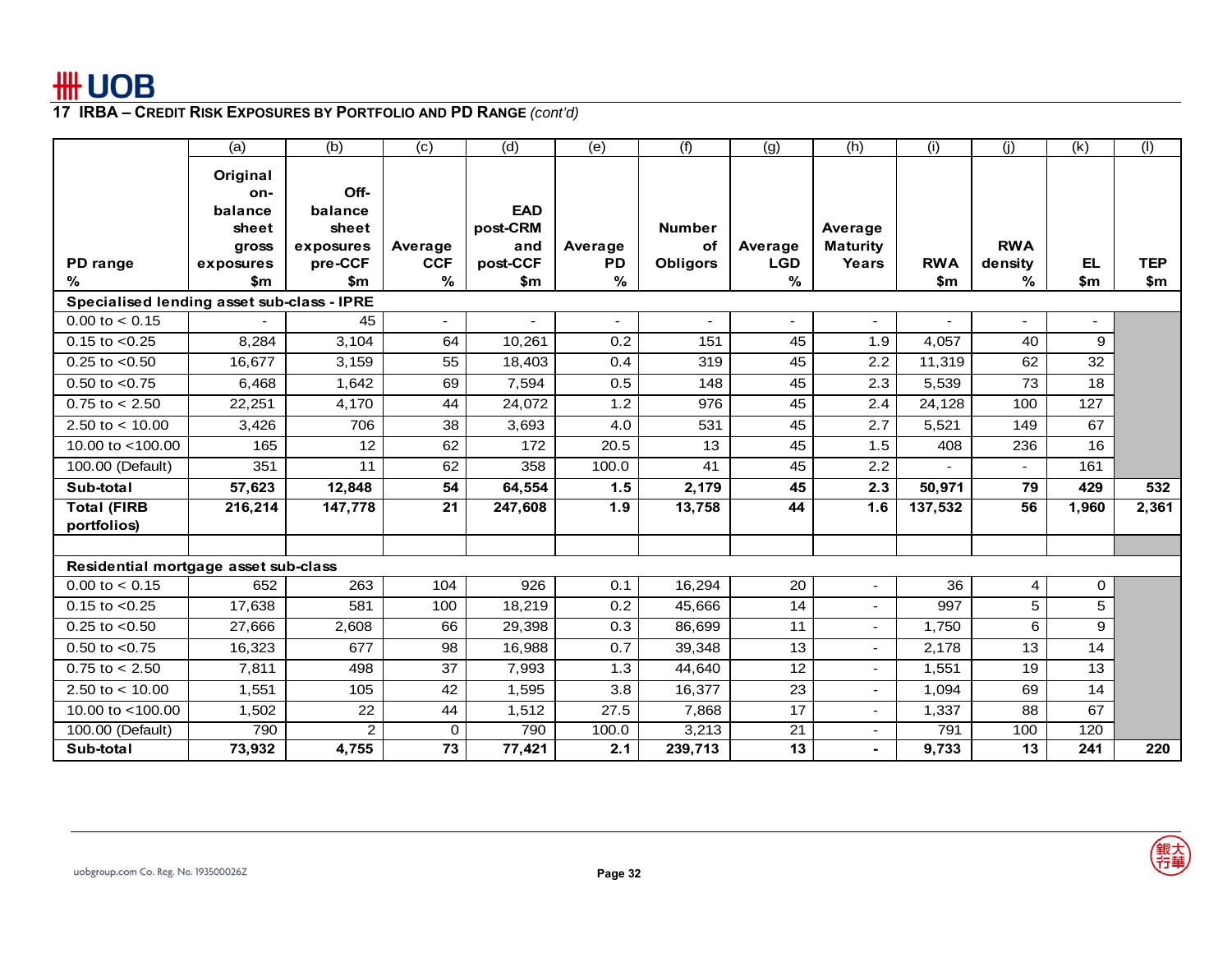

|                                                                                | (a)              | (b)                      | (c)                      | (d)             | (e)                        | (f)             | (g)             | (h)                      | (i)               | (i)          | (k)              | (1)               |
|--------------------------------------------------------------------------------|------------------|--------------------------|--------------------------|-----------------|----------------------------|-----------------|-----------------|--------------------------|-------------------|--------------|------------------|-------------------|
|                                                                                | Original         |                          |                          |                 |                            |                 |                 |                          |                   |              |                  |                   |
|                                                                                | on-              | Off-                     |                          |                 |                            |                 |                 |                          |                   |              |                  |                   |
|                                                                                | balance          | balance                  |                          | <b>EAD</b>      |                            |                 |                 |                          |                   |              |                  |                   |
|                                                                                | sheet            | sheet                    |                          | post-CRM        |                            | <b>Number</b>   |                 | Average                  |                   |              |                  |                   |
|                                                                                | gross            | exposures                | Average                  | and             | Average                    | οf              | Average         | <b>Maturity</b>          |                   | <b>RWA</b>   |                  |                   |
| PD range<br>%                                                                  | exposures<br>\$m | pre-CCF<br>\$m           | <b>CCF</b><br>$\%$       | post-CCF<br>\$m | <b>PD</b><br>$\frac{9}{6}$ | <b>Obligors</b> | <b>LGD</b><br>% | Years                    | <b>RWA</b><br>\$m | density<br>% | <b>EL</b><br>\$m | <b>TEP</b><br>\$m |
| <b>QRRE</b> asset sub-class                                                    |                  |                          |                          |                 |                            |                 |                 |                          |                   |              |                  |                   |
| $0.00$ to $< 0.15$                                                             | 813              | 4,697                    | 28                       | 2,131           | 0.1                        | 480,888         | 51              | ٠                        | 73                | 3            |                  |                   |
| $0.15$ to $< 0.25$                                                             | 306              | 1,601                    | 34                       | 850             | 0.2                        | 157,509         | 46              |                          | 47                | 6            |                  |                   |
| $0.25$ to $< 0.50$                                                             | 298              | 4,512                    | 58                       | 2,934           | 0.3                        | 724,082         | 50              | ٠                        | 223               | 8            | 4                |                   |
| $0.50$ to $< 0.75$                                                             | 771              | 1,440                    | 54                       | 1,542           | 0.6                        | 314,082         | 55              | ٠                        | 245               | 16           | 5                |                   |
| $0.75$ to $< 2.50$                                                             | 887              | 2,118                    | 75                       | 2,472           | 1.4                        | 348,549         | 40              | ٠                        | 550               | 22           | 15               |                   |
| 2.50 to $< 10.00$                                                              | 601              | 476                      | 56                       | 870             | 5.6                        | 215,722         | 59              | ٠                        | 698               | 80           | $\overline{28}$  |                   |
| 10.00 to $<$ 100.00                                                            | 452              | 121                      | 66                       | 531             | 23.8                       | 127,959         | 68              | ٠                        | 882               | 166          | 82               |                   |
| 100.00 (Default)                                                               | 50               | $\overline{\phantom{a}}$ | $\overline{\phantom{0}}$ | 50              | 100.0                      | 11,799          | 70              | $\overline{\phantom{a}}$ | 81                | 164          | 29               |                   |
| Sub-total                                                                      | 4,178            | 14.964                   | 48                       | 11,380          | 2.5                        | 2,039,708       | 50              | $\blacksquare$           | 2,799             | 25           | 167              | 57                |
| Other retail exposures asset sub-class (excluding exposures to small business) |                  |                          |                          |                 |                            |                 |                 |                          |                   |              |                  |                   |
| $0.00$ to $< 0.15$                                                             | 68               | 244                      | 39                       | 164             | 0.1                        | 2,936           | 35              | ٠                        | 14                | 9            | 0                |                   |
| $0.15$ to $< 0.25$                                                             | 1,289            | 88                       | 40                       | 1,324           | 0.2                        | 29,547          | 13              | ٠                        | 64                | 5            | 0                |                   |
| $0.25$ to $< 0.50$                                                             | 18               | 124                      | 58                       | 91              | 0.3                        | 975             | 17              |                          | 8                 | 9            | $\Omega$         |                   |
| $0.50$ to $< 0.75$                                                             | 5.194            | 631                      | 49                       | 5,501           | 0.6                        | 24,765          | 10              | $\blacksquare$           | 462               | 8            | 3                |                   |
| $0.75$ to $< 2.50$                                                             | 3,198            | 706                      | 74                       | 3,720           | 1.7                        | 20,095          | 6               | ٠                        | 292               | 8            | 4                |                   |
| 2.50 to $< 10.00$                                                              | 636              | 153                      | 83                       | 762             | 5.2                        | 72,771          | 47              | ٠                        | 563               | 74           | 20               |                   |
| 10.00 to $<$ 100.00                                                            | 433              | 56                       | 27                       | 448             | 22.7                       | 39,342          | 41              | ٠                        | 391               | 87           | 37               |                   |
| 100.00 (Default)                                                               | 97               | $\Omega$                 | $\overline{\phantom{0}}$ | 97              | 100.0                      | 5,137           | 42              | $\blacksquare$           | 309               | 317          | 20               |                   |
| Sub-total                                                                      | 10,933           | 2,003                    | 59                       | 12,106          | 2.8                        | 192,140         | 13              | $\blacksquare$           | 2,103             | 17           | 84               | 40                |

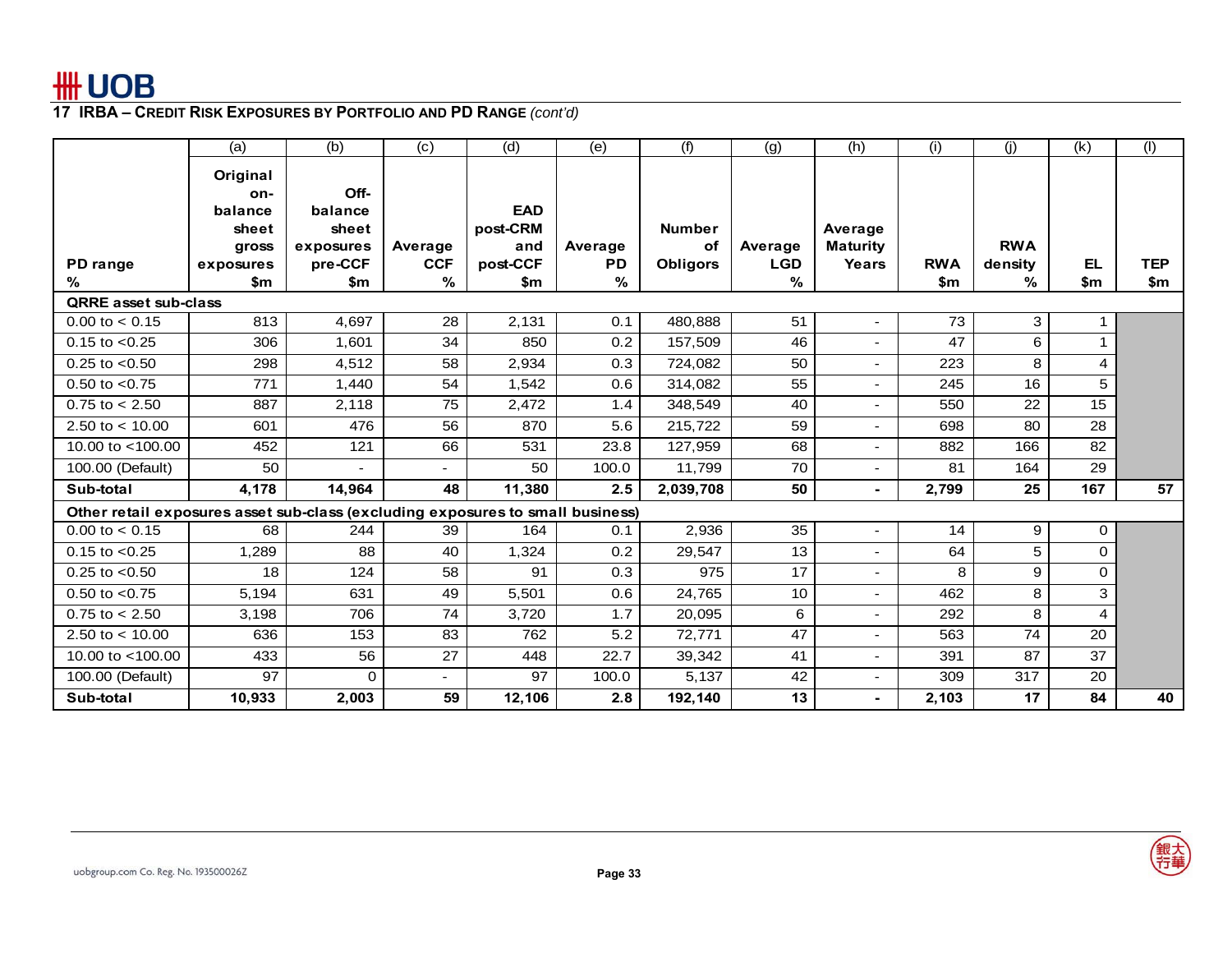

|                                                       | (a)                                                       | (b)                                              | (c)                   | (d)                                       | (e)                  | (f)                                    | (g)                   | (h)                                 | (i)        | (j)                   | (k)            | (1)        |
|-------------------------------------------------------|-----------------------------------------------------------|--------------------------------------------------|-----------------------|-------------------------------------------|----------------------|----------------------------------------|-----------------------|-------------------------------------|------------|-----------------------|----------------|------------|
| PD range                                              | Original<br>on-<br>balance<br>sheet<br>gross<br>exposures | Off-<br>balance<br>sheet<br>exposures<br>pre-CCF | Average<br><b>CCF</b> | <b>EAD</b><br>post-CRM<br>and<br>post-CCF | Average<br><b>PD</b> | <b>Number</b><br>οf<br><b>Obligors</b> | Average<br><b>LGD</b> | Average<br><b>Maturity</b><br>Years | <b>RWA</b> | <b>RWA</b><br>density | EL             | <b>TEP</b> |
| %                                                     | \$m                                                       | \$m                                              | %                     | \$m                                       | %                    |                                        | %                     |                                     | \$m        | %                     | \$m            | \$m        |
| Other retail small business exposures asset sub-class |                                                           |                                                  |                       |                                           |                      |                                        |                       |                                     |            |                       |                |            |
| $0.00$ to $< 0.15$                                    | 13                                                        | 51                                               | 69                    | 47                                        | 0.1                  | 304                                    | 8                     | ۰.                                  |            |                       | 0              |            |
| $0.15$ to $< 0.25$                                    | 459                                                       | 624                                              | 68                    | 886                                       | 0.2                  | 3,382                                  | 21                    | $\blacksquare$                      | 77         | 9                     | $\Omega$       |            |
| $0.25$ to $< 0.50$                                    | 2,197                                                     | 972                                              | 63                    | 2,808                                     | 0.4                  | 10,288                                 | 24                    | $\overline{\phantom{a}}$            | 434        | 15                    | 3              |            |
| $0.50$ to $< 0.75$                                    | 976                                                       | 354                                              | 59                    | 1,185                                     | 0.5                  | 4,976                                  | 26                    | $\overline{\phantom{0}}$            | 238        | 20                    | $\overline{2}$ |            |
| $0.75$ to $< 2.50$                                    | 3,217                                                     | 1,014                                            | 52                    | 3,744                                     | 1.3                  | 14,634                                 | 28                    | $\overline{\phantom{a}}$            | 1,202      | 32                    | 13             |            |
| 2.50 to $<$ 10.00                                     | 1,150                                                     | 208                                              | 52                    | 1,258                                     | 4.8                  | 5,438                                  | 28                    | $\blacksquare$                      | 545        | 43                    | 16             |            |
| 10.00 to <100.00                                      | 265                                                       | 23                                               | 42                    | 274                                       | 21.3                 | 1,330                                  | 26                    | $\blacksquare$                      | 172        | 63                    | 15             |            |
| 100.00 (Default)                                      | 197                                                       | 15 <sub>1</sub>                                  | 5                     | 198                                       | 100.0                | 769                                    | 39                    | ٠                                   | 385        | 194                   | 56             |            |
| Sub-total                                             | 8,474                                                     | 3,260                                            | 59                    | 10,400                                    | 3.7                  | 41,119                                 | 26                    | $\blacksquare$                      | 3.053      | 29                    | 106            | 87         |
| <b>Total (Retail</b><br><b>Asset Class)</b>           | 97,517                                                    | 24,982                                           | 55                    | 111,306                                   | 2.3                  | 2,278,632                              | 18                    | $\sim$                              | 17,688     | 16                    | 598            | 404        |

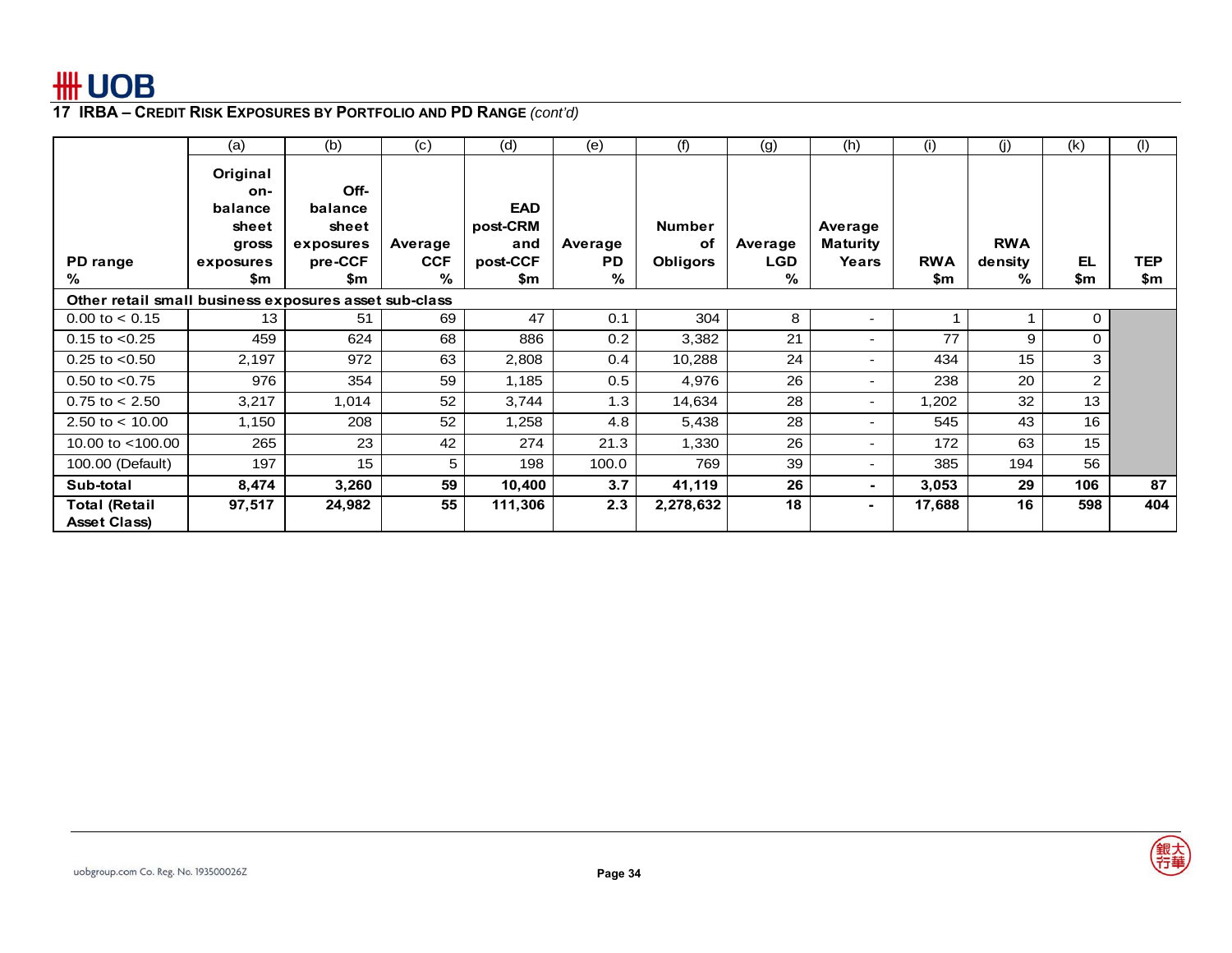# **UOB**

## **18 IRBA – EFFECT ON RWA OF CREDIT DERIVATIVES USED AS CRM**

As at 31 December 2018, the Group does not use credit derivatives as credit risk mitigant for exposures under IRBA.

|                |                                                 | (a)                      | (b)           |
|----------------|-------------------------------------------------|--------------------------|---------------|
|                |                                                 | <b>Pre-credit</b>        | <b>Actual</b> |
| \$m            |                                                 | derivatives RWA          | <b>RWA</b>    |
| 1              | Sovereign - F-IRBA                              | 2,342                    | 2,342         |
| 2              | Sovereign - A-IRBA                              |                          |               |
| 3              | Banks - F-IRBA                                  | 7,720                    | 7,720         |
| 4              | Banks - A-IRBA                                  |                          |               |
| 5              | Corporate - F-IRBA                              | 61,910                   | 61,910        |
| 6              | Corporate - A-IRBA                              |                          |               |
| $\overline{7}$ | Corporate small business - F-IRBA               | 14,590                   | 14,590        |
| 8              | Corporate small business - A-IRBA               | -                        |               |
| 9              | Specialised lending - F-IRBA                    | 50,971                   | 50,971        |
| 10             | Specialised lending - A-IRBA                    | -                        |               |
| 11             | High Volatility Commercial Real Estate - F-IRBA | $\overline{\phantom{a}}$ |               |
| 12             | High Volatility Commercial Real Estate - A-IRBA |                          |               |
| 13             | Retail - QRRE                                   | 2,799                    | 2,799         |
| 14             | Retail - residential mortgage                   | 9,733                    | 9,733         |
| 15             | Retail - small business                         | 3,053                    | 3,053         |
| 16             | Other retail exposures                          | 2,103                    | 2,103         |
| 17             | Equity - F-IRBA                                 | ۰                        |               |
| 18             | Equity - A-IRBA                                 | ٠                        |               |
| 19             | Purchased receivables - F-IRBA                  | Ξ.                       |               |
| 20             | Purchased receivables - A-IRBA                  | ۰                        |               |
| 21             | Total                                           | 155,220                  | 155,220       |

## **19 IRBA – RWA FLOW STATEMENT FOR CREDIT RISK EXPOSURES**

The following table presents changes in RWA corresponding to credit risk only (excluding CCR) over the quarterly reporting period for each of the key drivers.

The Group's RWA increased by \$6.8 billion quarter-on-quarter mainly driven by corporate loan growth.

|                |                                   | (a)        |
|----------------|-----------------------------------|------------|
|                |                                   | <b>RWA</b> |
| \$m            |                                   | amounts    |
|                | RWA as at end of previous quarter | 152,646    |
| 2              | Asset size                        | 4,113      |
| 3              | Asset quality                     | 3,350      |
| $\overline{4}$ | Model updates                     | (108)      |
| 5              | Methodology and policy            |            |
| 6              | Acquisitions and disposals        |            |
| $\overline{7}$ | Foreign exchange movements        | (546)      |
| 8              | Other                             |            |
| 9              | RWA as at end of quarter          | 159,454    |

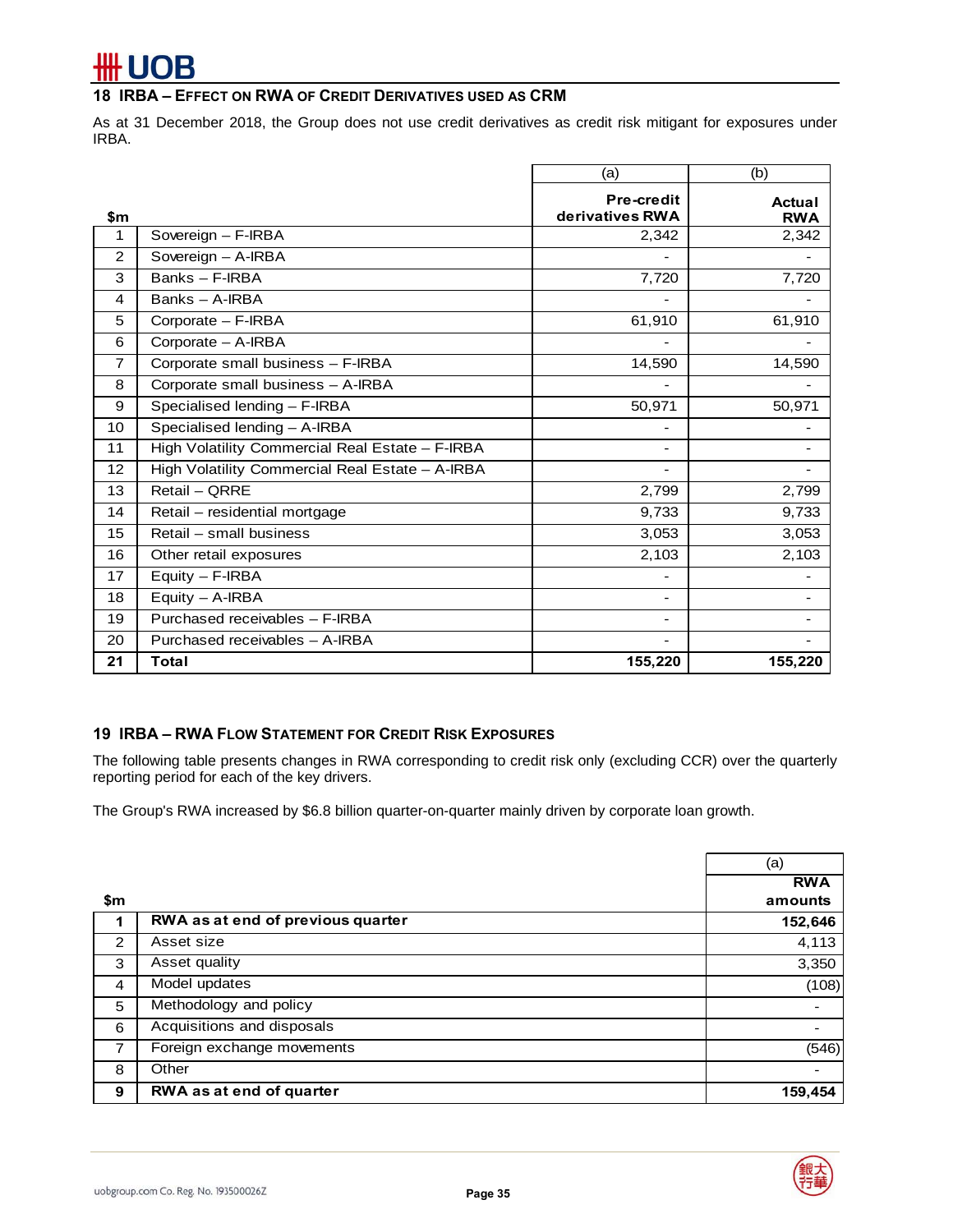# **20 IRBA – BACKTESTING OF PD PER PORTFOLIO**

The tables below provide the backtesting data used to validate the reliability of PD calculations and compares the PD used in IRBA capital calculations with the effective default rates of the bank's obligors.

|                             |               | (c)                      |                   | (d)                                   | (e)                                                           |                                                            | (f)                                     | (g)                                                        | (h)                                                           | (i)                                                            |
|-----------------------------|---------------|--------------------------|-------------------|---------------------------------------|---------------------------------------------------------------|------------------------------------------------------------|-----------------------------------------|------------------------------------------------------------|---------------------------------------------------------------|----------------------------------------------------------------|
|                             |               |                          |                   |                                       |                                                               |                                                            | <b>Number of Obligors</b>               | <b>Defaulted</b>                                           | Of which new                                                  |                                                                |
| PD range<br>%               | S&P           | <b>Fitch's</b><br>Rating | Moody's<br>Rating | Weighted<br>Average<br><b>PD</b><br>% | <b>Arithmetic</b><br>Average<br>PD by<br><b>Obligors</b><br>% | End of<br><b>Previous</b><br>Annual<br>Reporting<br>Period | End of<br>Annual<br>Reporting<br>Period | <b>Obligors</b><br>in the<br>Annual<br>Reporting<br>Period | defaulted<br>obligors in<br>the Annual<br>Reporting<br>Period | Average<br>Historical<br>Annual<br><b>Default</b><br>Rate<br>% |
| Sovereign asset sub-class   |               |                          |                   |                                       |                                                               |                                                            |                                         |                                                            |                                                               |                                                                |
| $0.00$ to $< 0.15$          | A             | A                        | A2                | 0.0                                   | 0.0                                                           | 23                                                         | 22                                      | $\blacksquare$                                             | $\blacksquare$                                                | 0.0                                                            |
| $0.15$ to $< 0.25$          | <b>BBB</b>    | <b>BBB</b>               | Baa2              | 0.2                                   | 0.2                                                           | $\mathbf{1}$                                               | $\overline{2}$                          | $\sim$                                                     | $\qquad \qquad \blacksquare$                                  | 0.0                                                            |
| $0.25$ to $< 0.50$          | BB+           | $BB+$                    | Ba1               | 0.4                                   | 0.4                                                           | $\overline{2}$                                             | $\overline{2}$                          | $\blacksquare$                                             | $\blacksquare$                                                | 0.0                                                            |
| $0.50$ to $< 0.75$          | <b>BB</b>     | <b>BB</b>                | Ba <sub>2</sub>   | $\blacksquare$                        | $\sim$                                                        | $\overline{\phantom{a}}$                                   | $\sim$                                  | $\sim$                                                     |                                                               | 0.0                                                            |
| $0.75$ to $< 2.50$          | $BB-$ to $B+$ | BB- to B+                | Ba3 to B1         | 1.5                                   | 1.5                                                           | $\overline{2}$                                             | $\overline{2}$                          | $\blacksquare$                                             | $\blacksquare$                                                | 0.0                                                            |
| 2.50 to $< 10.00$           | $B+$ to $B-$  | $B+$ to $B-$             | B1 to B3          |                                       | $\overline{\phantom{a}}$                                      | $\sim$                                                     | $\sim$                                  | $\sim$                                                     | $\overline{\phantom{a}}$                                      | 0.0                                                            |
| 10.00 to <100.00            | <b>B-</b>     | $B -$                    | B <sub>3</sub>    | 18.5                                  | 23.2                                                          | $\mathbf{1}$                                               | $\overline{2}$                          | $\blacksquare$                                             | $\blacksquare$                                                | 0.0                                                            |
| 100.00 (Default)            |               |                          |                   | $\overline{\phantom{a}}$              | $\blacksquare$                                                | $\sim$                                                     | $\mathbf{r}$                            |                                                            |                                                               |                                                                |
| <b>Bank asset sub-class</b> |               |                          |                   |                                       |                                                               |                                                            |                                         |                                                            |                                                               |                                                                |
| $0.00$ to $< 0.15$          | A             | A                        | A2                | 0.0                                   | 0.1                                                           | 161                                                        | 162                                     | $\blacksquare$                                             | L.                                                            | 0.0                                                            |
| $0.15$ to $< 0.25$          | <b>BBB</b>    | <b>BBB</b>               | Baa2              | 0.2                                   | 0.2                                                           | 22                                                         | 25                                      | $\sim$                                                     | $\blacksquare$                                                | 0.0                                                            |
| $0.25$ to $< 0.50$          | BB+           | $BB+$                    | Ba1               | 0.4                                   | 0.4                                                           | 16                                                         | 16                                      | $\sim$                                                     | $\overline{\phantom{a}}$                                      | 0.0                                                            |
| $0.50$ to $< 0.75$          | <b>BB</b>     | <b>BB</b>                | Ba <sub>2</sub>   | 0.6                                   | 0.6                                                           | 14                                                         | 8                                       | $\sim$                                                     | $\blacksquare$                                                | 0.0                                                            |
| $0.75$ to $< 2.50$          | BB- to B+     | BB- to B+                | Ba3 to B1         | 1.4                                   | 1.2                                                           | 12 <sup>2</sup>                                            | 20                                      | $\blacksquare$                                             | $\blacksquare$                                                | 0.0                                                            |
| 2.50 to $< 10.00$           | $B+$ to $B-$  | $B+$ to $B-$             | B1 to B3          | 4.3                                   | 4.3                                                           | 15                                                         | 12                                      | $\sim$                                                     | $\overline{\phantom{a}}$                                      | 0.0                                                            |
| 10.00 to <100.00            | <b>B-</b>     | $B -$                    | B <sub>3</sub>    | 18.5                                  | 21.3                                                          | 17                                                         | 15                                      | $\sim$                                                     | $\blacksquare$                                                | 0.0                                                            |
| 100.00 (Default)            |               |                          |                   | $\blacksquare$                        | $\sim$                                                        | $\sim$                                                     | $\sim$                                  |                                                            |                                                               |                                                                |

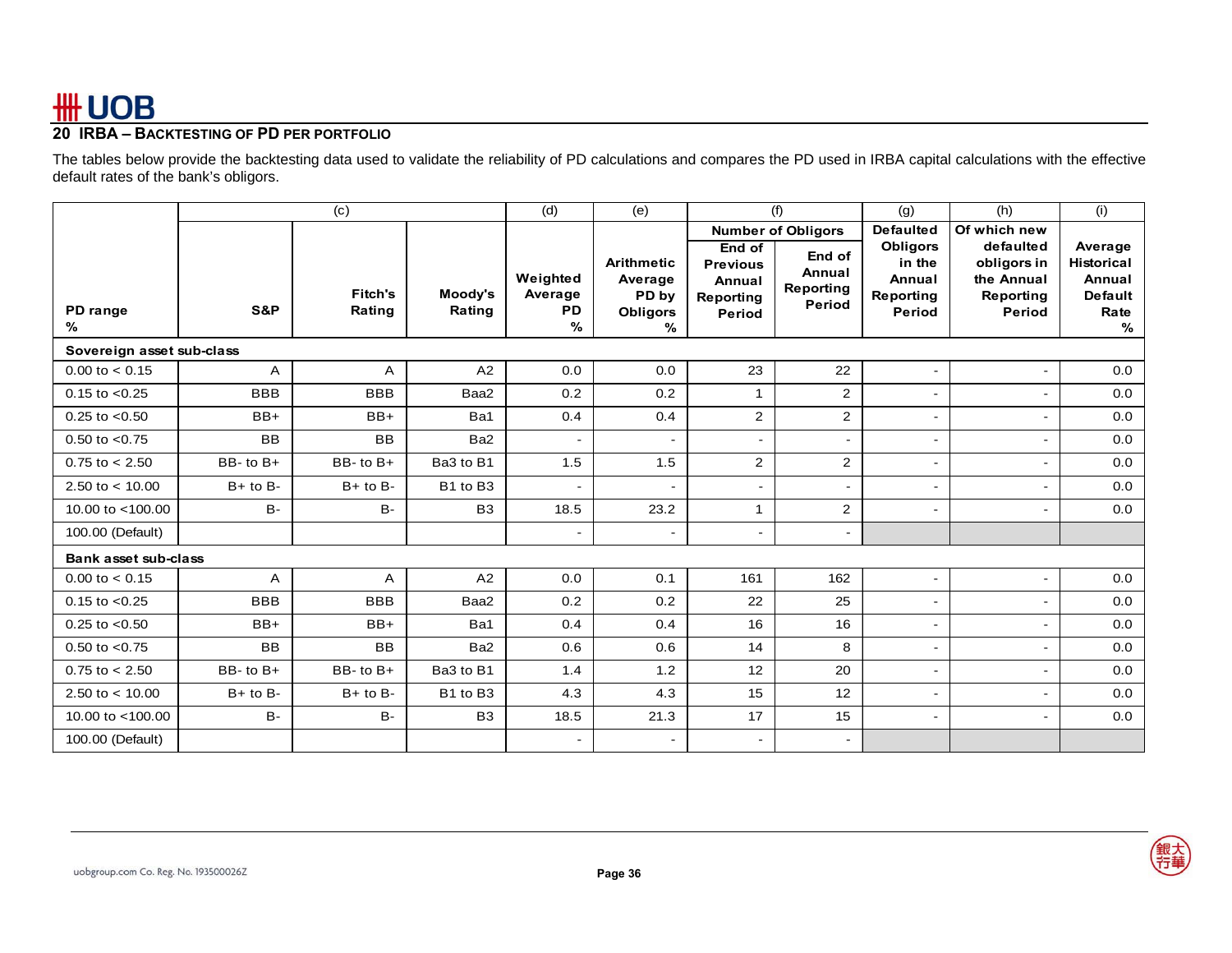|                                          |              | (c)                      |                   | (d)                                      | (e)                                                           |                                                                   | (f)                                            | (g)                                                        | (h)                                                           | (i)                                                                   |
|------------------------------------------|--------------|--------------------------|-------------------|------------------------------------------|---------------------------------------------------------------|-------------------------------------------------------------------|------------------------------------------------|------------------------------------------------------------|---------------------------------------------------------------|-----------------------------------------------------------------------|
|                                          |              |                          |                   |                                          |                                                               |                                                                   | <b>Number of Obligors</b>                      | <b>Defaulted</b>                                           | Of which new                                                  |                                                                       |
| PD range<br>℅                            | S&P          | <b>Fitch's</b><br>Rating | Moody's<br>Rating | Weighted<br>Average<br><b>PD</b><br>$\%$ | <b>Arithmetic</b><br>Average<br>PD by<br><b>Obligors</b><br>% | End of<br><b>Previous</b><br>Annual<br><b>Reporting</b><br>Period | End of<br>Annual<br>Reporting<br><b>Period</b> | <b>Obligors</b><br>in the<br>Annual<br>Reporting<br>Period | defaulted<br>obligors in<br>the Annual<br>Reporting<br>Period | Average<br><b>Historical</b><br>Annual<br><b>Default</b><br>Rate<br>% |
| Corporate asset sub-class                |              |                          |                   |                                          |                                                               |                                                                   |                                                |                                                            |                                                               |                                                                       |
| $0.00$ to $< 0.15$                       | A            | Α                        | A2                | 0.1                                      | 0.1                                                           | 45                                                                | 58                                             | $\blacksquare$                                             |                                                               | 0.0                                                                   |
| $0.15$ to $< 0.25$                       | <b>BBB</b>   | <b>BBB</b>               | Baa2              | 0.2                                      | 0.2                                                           | 124                                                               | 115                                            | $\blacksquare$                                             |                                                               | 0.0                                                                   |
| $0.25$ to $< 0.50$                       | $BB+$        | $BB+$                    | Ba1               | 0.4                                      | 0.4                                                           | 505                                                               | 498                                            | $\sim$                                                     |                                                               | 0.1                                                                   |
| $0.50$ to $< 0.75$                       | <b>BB</b>    | <b>BB</b>                | Ba2               | 0.5                                      | 0.5                                                           | 439                                                               | 488                                            | 1                                                          |                                                               | 0.3                                                                   |
| $0.75$ to $< 2.50$                       | BB-to B+     | BB- to B+                | Ba3 to B1         | 1.2                                      | 1.2                                                           | 1,701                                                             | 1,929                                          | 6                                                          |                                                               | 0.6                                                                   |
| 2.50 to $< 10.00$                        | $B+$ to $B-$ | $B+$ to $B-$             | B1 to B3          | 5.4                                      | 5.3                                                           | 666                                                               | 651                                            | 27                                                         | ٠                                                             | 2.8                                                                   |
| 10.00 to <100.00                         | <b>B-</b>    | <b>B-</b>                | B <sub>3</sub>    | 19.6                                     | 22.8                                                          | 385                                                               | 363                                            | 11                                                         |                                                               | 2.8                                                                   |
| 100.00 (Default)                         |              |                          |                   | 100.0                                    | 100.0                                                         | 140                                                               | 116                                            |                                                            |                                                               |                                                                       |
| Corporate small business asset sub-class |              |                          |                   |                                          |                                                               |                                                                   |                                                |                                                            |                                                               |                                                                       |
| $0.00$ to $< 0.15$                       | A            | A                        | A2                | 0.1                                      | 0.1                                                           | 2                                                                 | $\mathbf{1}$                                   | $\sim$                                                     |                                                               | 0.0                                                                   |
| $0.15$ to $< 0.25$                       | <b>BBB</b>   | <b>BBB</b>               | Baa2              | 0.2                                      | 0.2                                                           | 201                                                               | 179                                            | $\mathbf{1}$                                               |                                                               | 0.1                                                                   |
| $0.25$ to $< 0.50$                       | $BB+$        | $BB+$                    | Ba1               | 0.4                                      | 0.4                                                           | 545                                                               | 518                                            | $\sim$                                                     | ٠                                                             | 0.2                                                                   |
| $0.50$ to $< 0.75$                       | <b>BB</b>    | <b>BB</b>                | Ba2               | 0.5                                      | 0.5                                                           | 553                                                               | 559                                            | $\overline{\phantom{a}}$                                   |                                                               | 0.2                                                                   |
| $0.75$ to $< 2.50$                       | BB-to B+     | BB-to B+                 | Ba3 to B1         | 1.4                                      | 1.4                                                           | 2,897                                                             | 2,833                                          | 21                                                         |                                                               | 0.5                                                                   |
| 2.50 to $< 10.00$                        | $B+$ to $B-$ | $B+$ to $B-$             | B1 to B3          | 5.0                                      | 5.3                                                           | 2,138                                                             | 2,271                                          | 31                                                         |                                                               | 1.6                                                                   |
| 10.00 to <100.00                         | <b>B-</b>    | <b>B-</b>                | B <sub>3</sub>    | 16.4                                     | 17.9                                                          | 485                                                               | 527                                            | 23                                                         | $\mathbf{1}$                                                  | 4.9                                                                   |
| 100.00 (Default)                         |              |                          |                   | 100.0                                    | 100.0                                                         | 167                                                               | 186                                            |                                                            |                                                               |                                                                       |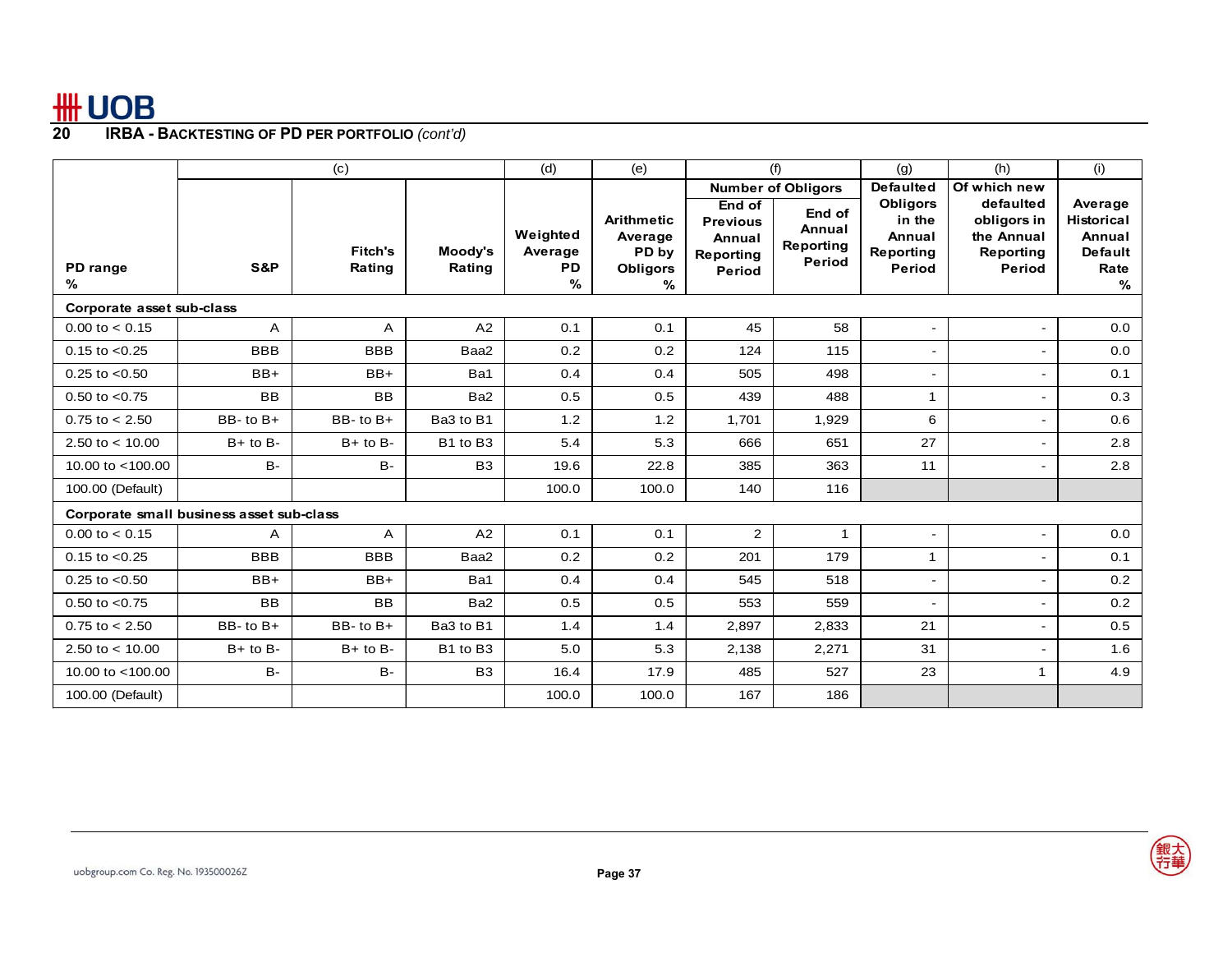|                                            |               | (c)                      |                   | (d)                                   | (e)                                                    |                                                            | (f)                                     | (g)                                                        | (h)                                                           | (i)                                                                   |
|--------------------------------------------|---------------|--------------------------|-------------------|---------------------------------------|--------------------------------------------------------|------------------------------------------------------------|-----------------------------------------|------------------------------------------------------------|---------------------------------------------------------------|-----------------------------------------------------------------------|
|                                            |               |                          |                   |                                       |                                                        |                                                            | <b>Number of Obligors</b>               | <b>Defaulted</b>                                           | Of which new                                                  |                                                                       |
| PD range<br>%                              | S&P           | <b>Fitch's</b><br>Rating | Moody's<br>Rating | Weighted<br>Average<br><b>PD</b><br>% | <b>Arithmetic</b><br>Average<br>PD by<br>Obligors<br>℅ | End of<br><b>Previous</b><br>Annual<br>Reporting<br>Period | End of<br>Annual<br>Reporting<br>Period | <b>Obligors</b><br>in the<br>Annual<br>Reporting<br>Period | defaulted<br>obligors in<br>the Annual<br>Reporting<br>Period | Average<br><b>Historical</b><br>Annual<br><b>Default</b><br>Rate<br>% |
| Specialised lending asset sub-class - IPRE |               |                          |                   |                                       |                                                        |                                                            |                                         |                                                            |                                                               |                                                                       |
| $0.00$ to $< 0.15$                         | A             | A                        | A2                | $\blacksquare$                        | -                                                      | $\mathbf{1}$                                               | -                                       | $\blacksquare$                                             | $\frac{1}{2}$                                                 | 0.0                                                                   |
| $0.15$ to $< 0.25$                         | <b>BBB</b>    | <b>BBB</b>               | Baa2              | 0.2                                   | 0.2                                                    | 155                                                        | 151                                     | $\sim$                                                     | ۰                                                             | 0.2                                                                   |
| $0.25$ to $< 0.50$                         | $BB+$         | $BB+$                    | Ba1               | 0.4                                   | 0.4                                                    | 359                                                        | 319                                     | 1                                                          | L,                                                            | 0.1                                                                   |
| $0.50$ to $< 0.75$                         | <b>BB</b>     | <b>BB</b>                | Ba2               | 0.5                                   | 0.5                                                    | 120                                                        | 148                                     | $\sim$                                                     |                                                               | 0.0                                                                   |
| $0.75$ to $< 2.50$                         | $BB - to B +$ | $BB-$ to $B+$            | Ba3 to B1         | 1.2                                   | 1.4                                                    | 924                                                        | 976                                     | 4                                                          | ۰                                                             | 0.3                                                                   |
| 2.50 to $< 10.00$                          | $B+$ to $B-$  | $B+$ to $B-$             | B1 to B3          | 4.0                                   | 3.9                                                    | 520                                                        | 531                                     | 13                                                         | $\frac{1}{2}$                                                 | 1.1                                                                   |
| 10.00 to <100.00                           | <b>B-</b>     | <b>B-</b>                | B <sub>3</sub>    | 20.5                                  | 20.5                                                   | 18                                                         | 13                                      | 6                                                          | $\qquad \qquad \blacksquare$                                  | 26.2                                                                  |
| 100.00 (Default)                           |               |                          |                   | 100.0                                 | 100.0                                                  | 24                                                         | 41                                      |                                                            |                                                               |                                                                       |
| Residential mortgage asset sub-class       |               |                          |                   |                                       |                                                        |                                                            |                                         |                                                            |                                                               |                                                                       |
| $0.00$ to $< 0.15$                         |               |                          |                   | 0.1                                   | 0.1                                                    | 14,298                                                     | 16,294                                  | $\overline{7}$                                             | $\frac{1}{2}$                                                 | 0.1                                                                   |
| $0.15$ to $< 0.25$                         |               |                          |                   | 0.2                                   | 0.2                                                    | 41,114                                                     | 45,666                                  | 56                                                         | ۰                                                             | 0.1                                                                   |
| $0.25$ to $< 0.50$                         |               |                          |                   | 0.3                                   | 0.3                                                    | 83,270                                                     | 86,699                                  | 89                                                         |                                                               | 0.1                                                                   |
| $0.50$ to $< 0.75$                         |               |                          |                   | 0.7                                   | 0.6                                                    | 44,685                                                     | 39,348                                  | 160                                                        | 3                                                             | 0.3                                                                   |
| $0.75$ to $< 2.50$                         |               |                          |                   | 1.3                                   | 1.3                                                    | 42,285                                                     | 44,640                                  | 319                                                        | 6                                                             | 0.7                                                                   |
| 2.50 to $<$ 10.00                          |               |                          |                   | 3.8                                   | 3.7                                                    | 16,854                                                     | 16,377                                  | 608                                                        | 81                                                            | 2.4                                                                   |
| 10.00 to <100.00                           |               |                          |                   | 27.5                                  | 20.4                                                   | 8,088                                                      | 7,868                                   | 1,495                                                      | 4                                                             | 17.2                                                                  |
| 100.00 (Default)                           |               |                          |                   | 100.0                                 | 100.0                                                  | 3,240                                                      | 3,213                                   |                                                            |                                                               |                                                                       |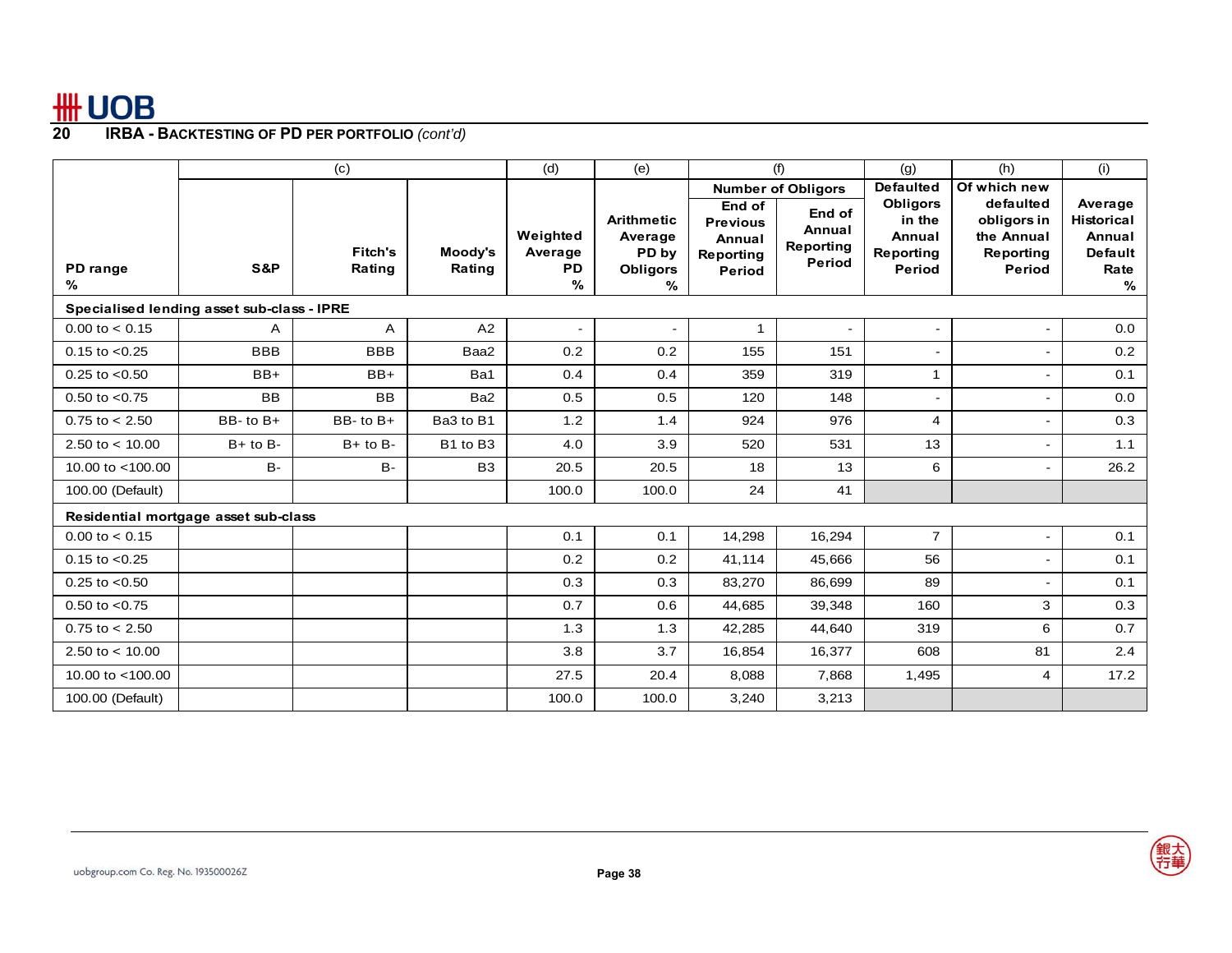|                                                                                |     | (c)                      |                   | (d)                                      | (e)                                                           |                                                            | (f)                                     | (g)                                                        | (h)                                                           | (i)                                                                   |
|--------------------------------------------------------------------------------|-----|--------------------------|-------------------|------------------------------------------|---------------------------------------------------------------|------------------------------------------------------------|-----------------------------------------|------------------------------------------------------------|---------------------------------------------------------------|-----------------------------------------------------------------------|
|                                                                                |     |                          |                   |                                          |                                                               |                                                            | <b>Number of Obligors</b>               | <b>Defaulted</b>                                           | Of which new                                                  |                                                                       |
| PD range<br>%                                                                  | S&P | <b>Fitch's</b><br>Rating | Moody's<br>Rating | Weighted<br>Average<br><b>PD</b><br>$\%$ | <b>Arithmetic</b><br>Average<br>PD by<br><b>Obligors</b><br>% | End of<br><b>Previous</b><br>Annual<br>Reporting<br>Period | End of<br>Annual<br>Reporting<br>Period | <b>Obligors</b><br>in the<br>Annual<br>Reporting<br>Period | defaulted<br>obligors in<br>the Annual<br>Reporting<br>Period | Average<br><b>Historical</b><br>Annual<br><b>Default</b><br>Rate<br>% |
| <b>QRRE</b> asset sub-class                                                    |     |                          |                   |                                          |                                                               |                                                            |                                         |                                                            |                                                               |                                                                       |
| $0.00$ to $< 0.15$                                                             |     |                          |                   | 0.1                                      | 0.1                                                           | 479,491                                                    | 480,888                                 | 329                                                        |                                                               | 0.1                                                                   |
| $0.15$ to $< 0.25$                                                             |     |                          |                   | 0.2                                      | 0.2                                                           | 151,845                                                    | 157,509                                 | 196                                                        | ۰                                                             | 0.1                                                                   |
| $0.25$ to $< 0.50$                                                             |     |                          |                   | 0.3                                      | 0.3                                                           | 710,940                                                    | 724,082                                 | 841                                                        | $\overline{7}$                                                | 0.1                                                                   |
| $0.50$ to $< 0.75$                                                             |     |                          |                   | 0.6                                      | 0.7                                                           | 309,607                                                    | 314,082                                 | 1,783                                                      |                                                               | 0.5                                                                   |
| $0.75$ to $< 2.50$                                                             |     |                          |                   | 1.4                                      | 1.5                                                           | 338,016                                                    | 348,549                                 | 3,167                                                      | 93                                                            | 0.9                                                                   |
| 2.50 to $<$ 10.00                                                              |     |                          |                   | 5.6                                      | 5.3                                                           | 217,704                                                    | 215,722                                 | 9,639                                                      | 870                                                           | 3.3                                                                   |
| 10.00 to $<$ 100.00                                                            |     |                          |                   | 23.8                                     | 24.2                                                          | 123,804                                                    | 127,959                                 | 27,266                                                     | 36                                                            | 17.0                                                                  |
| 100.00 (Default)                                                               |     |                          |                   | 100.0                                    | 100.0                                                         | 11,019                                                     | 11,799                                  |                                                            |                                                               |                                                                       |
| Other retail exposures asset sub-class (excluding exposures to small business) |     |                          |                   |                                          |                                                               |                                                            |                                         |                                                            |                                                               |                                                                       |
| $0.00$ to $< 0.15$                                                             |     |                          |                   | 0.1                                      | 0.1                                                           | 2,965                                                      | 2,936                                   | 8                                                          | $\frac{1}{2}$                                                 | 0.1                                                                   |
| $0.15$ to $< 0.25$                                                             |     |                          |                   | 0.2                                      | 0.2                                                           | 27,857                                                     | 29,547                                  | 91                                                         |                                                               | 0.1                                                                   |
| $0.25$ to $< 0.50$                                                             |     |                          |                   | 0.3                                      | 0.4                                                           | 879                                                        | 975                                     | $\overline{7}$                                             | L,                                                            | 0.3                                                                   |
| $0.50$ to $< 0.75$                                                             |     |                          |                   | 0.6                                      | 0.6                                                           | 24,639                                                     | 24,765                                  | 173                                                        |                                                               | 0.3                                                                   |
| $0.75$ to $< 2.50$                                                             |     |                          |                   | 1.7                                      | 1.2                                                           | 23,125                                                     | 20,095                                  | 137                                                        | 4                                                             | 0.4                                                                   |
| 2.50 to $<$ 10.00                                                              |     |                          |                   | 5.2                                      | 5.6                                                           | 54,062                                                     | 72,771                                  | 2,243                                                      | 203                                                           | 3.3                                                                   |
| 10.00 to $<$ 100.00                                                            |     |                          |                   | 22.7                                     | 33.6                                                          | 62,915                                                     | 39,342                                  | 6,161                                                      | 254                                                           | 11.5                                                                  |
| 100.00 (Default)                                                               |     |                          |                   | 100.0                                    | 100.0                                                         | 5,592                                                      | 5,137                                   |                                                            |                                                               |                                                                       |

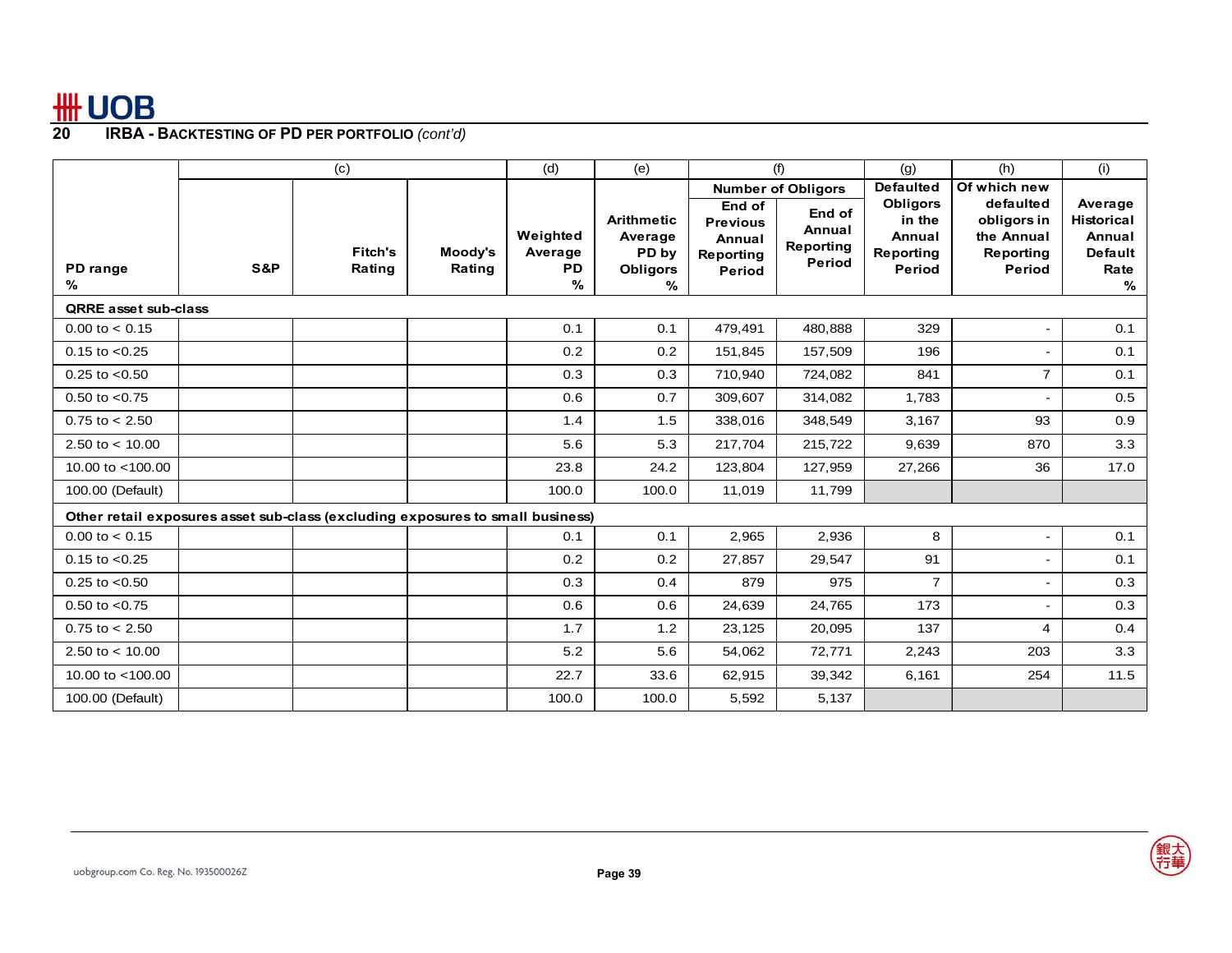|                                                       |     | (c)                      |                   | (d)                                   | (e)                                                    |                                                            | (f)                                     | (g)                                                        | (h)                                                           | (i)                                                            |
|-------------------------------------------------------|-----|--------------------------|-------------------|---------------------------------------|--------------------------------------------------------|------------------------------------------------------------|-----------------------------------------|------------------------------------------------------------|---------------------------------------------------------------|----------------------------------------------------------------|
|                                                       |     |                          |                   |                                       |                                                        |                                                            | <b>Number of Obligors</b>               | <b>Defaulted</b>                                           | Of which new                                                  |                                                                |
| PD range<br>%                                         | S&P | <b>Fitch's</b><br>Rating | Moody's<br>Rating | Weighted<br>Average<br><b>PD</b><br>% | Arithmetic<br>Average<br>PD by<br><b>Obligors</b><br>% | End of<br><b>Previous</b><br>Annual<br>Reporting<br>Period | End of<br>Annual<br>Reporting<br>Period | <b>Obligors</b><br>in the<br>Annual<br>Reporting<br>Period | defaulted<br>obligors in<br>the Annual<br>Reporting<br>Period | Average<br>Historical<br>Annual<br><b>Default</b><br>Rate<br>% |
| Other retail small business exposures asset sub-class |     |                          |                   |                                       |                                                        |                                                            |                                         |                                                            |                                                               |                                                                |
| $0.00$ to $< 0.15$                                    |     |                          |                   | 0.1                                   | 0.1                                                    | 363                                                        | 304                                     |                                                            |                                                               | 0.1                                                            |
| $0.15$ to $< 0.25$                                    |     |                          |                   | 0.2                                   | 0.2                                                    | 3,509                                                      | 3,382                                   | 5                                                          | ۰.                                                            | 0.1                                                            |
| $0.25$ to $< 0.50$                                    |     |                          |                   | 0.4                                   | 0.4                                                    | 9,776                                                      | 10,288                                  | 8                                                          | ۰                                                             | 0.1                                                            |
| $0.50$ to $< 0.75$                                    |     |                          |                   | 0.5                                   | 0.5                                                    | 4,901                                                      | 4,976                                   | 8                                                          |                                                               | 0.2                                                            |
| $0.75$ to $< 2.50$                                    |     |                          |                   | 1.3                                   | 1.3                                                    | 14,778                                                     | 14,634                                  | 113                                                        | 5                                                             | 0.7                                                            |
| 2.50 to $<$ 10.00                                     |     |                          |                   | 4.8                                   | 4.5                                                    | 5,742                                                      | 5,438                                   | 161                                                        | 4                                                             | 2.2                                                            |
| 10.00 to $<$ 100.00                                   |     |                          |                   | 21.3                                  | 22.0                                                   | 1,259                                                      | 1,330                                   | 241                                                        |                                                               | 16.4                                                           |
| 100.00 (Default)                                      |     |                          |                   | 100.0                                 | 100.0                                                  | 767                                                        | 769                                     |                                                            |                                                               |                                                                |

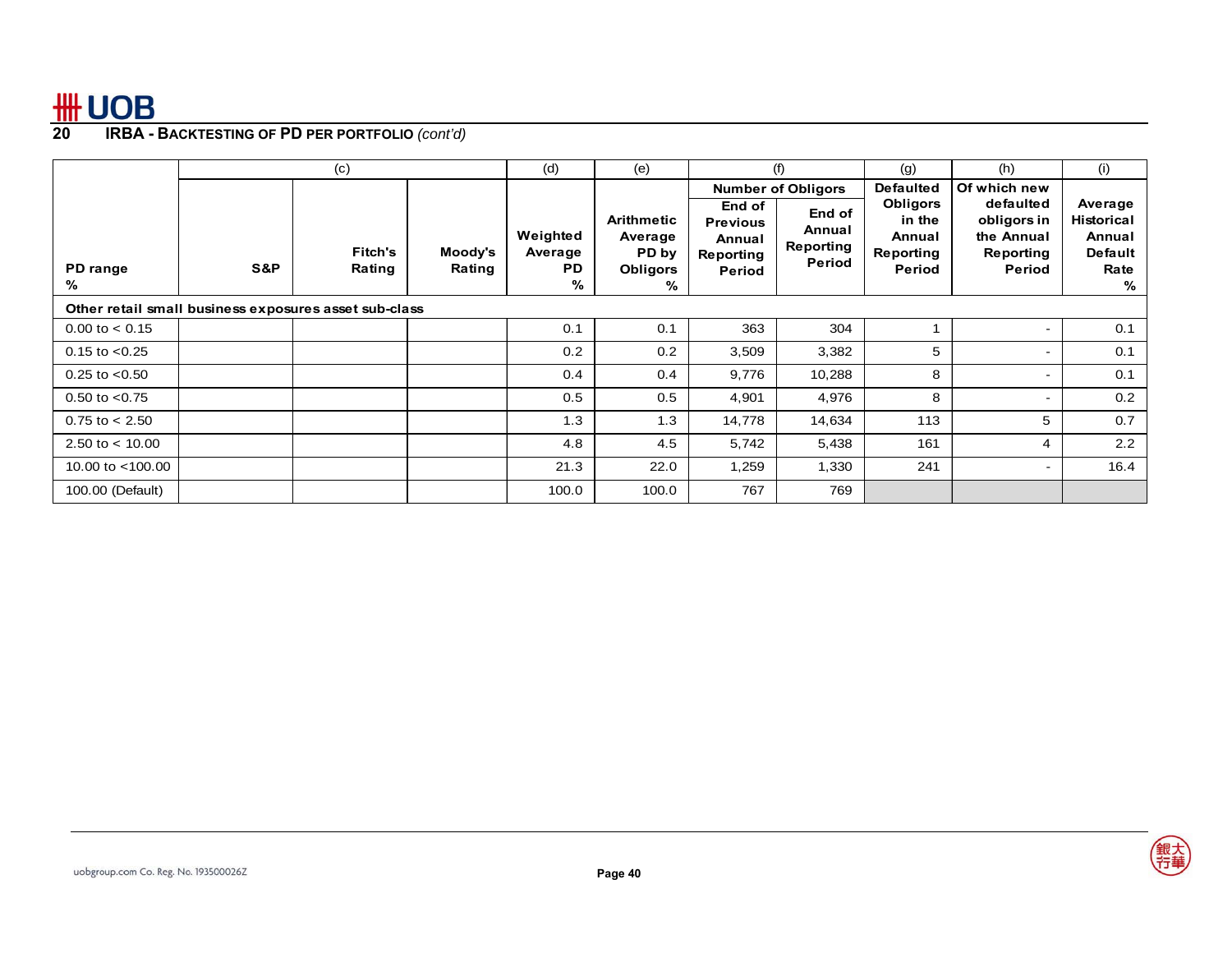# **21 IRBA – SPECIALISED LENDING**

The following table provides the exposure amount and RWA of the Group's specialised lending portfolio under Supervisory Slotting Criteria.

Compared with 30 June 2018, exposures and RWA increased mainly due to loan growth in Project Finance asset class.

| \$m                      |                               |                         |                            |                          |                          |                          |                        |             |       |                          |                |
|--------------------------|-------------------------------|-------------------------|----------------------------|--------------------------|--------------------------|--------------------------|------------------------|-------------|-------|--------------------------|----------------|
|                          | <b>Specialised lending</b>    |                         |                            |                          |                          |                          |                        |             |       |                          |                |
| <b>Other than HVCRE</b>  |                               |                         |                            |                          |                          |                          |                        |             |       |                          |                |
|                          |                               |                         | Off-                       |                          |                          |                          | <b>Exposure amount</b> |             |       |                          |                |
| Regulatory<br>categories | Remaining<br><b>Imaturity</b> | On-<br>balance<br>sheet | balance<br>sheet<br>amount | <b>Risk</b><br>weight    | <b>PF</b>                | <b>OF</b>                | <b>CF</b>              | <b>IPRE</b> | Total | <b>RWA</b>               | EL.            |
| Strong                   | $< 2.5$ years                 | 1,459                   | 14,951                     | 50%                      | 967                      | ٠                        | 1,077                  | 94          | 2,139 | 1,133                    | ۰.             |
|                          | $\geq$ 2.5 years              | 1,071                   | 447                        | 70%                      | 1,161                    | ٠                        | 48                     | 197         | 1,406 | 1,043                    | 6              |
| Good                     | $< 2.5$ years                 | 366                     | 2,891                      | 70%                      | 80                       | 71                       | 147                    | 279         | 577   | 428                      | $\overline{2}$ |
|                          | $\geq$ 2.5 years              | 789                     | 311                        | 90%                      | 407                      | 212                      |                        | 399         | 1,018 | 971                      | 8              |
| Satisfactory             |                               | 311                     | 75                         | 115%                     | 72                       | 25                       | 4                      | 232         | 333   | 406                      | 9              |
| Weak                     |                               | 95                      |                            | 250%                     | 92                       | $\overline{\phantom{a}}$ |                        | 3           | 95    | 252                      | 8              |
| Default                  |                               | 330                     | 13                         | $\overline{\phantom{0}}$ | $\overline{\phantom{0}}$ | 296                      | 30                     | 11          | 337   | $\overline{\phantom{0}}$ | 169            |
| Total                    |                               | 4,421                   | 18,688                     |                          | 2,779                    | 604                      | 1,305                  | 1,217       | 5,905 | 4,234                    | 202            |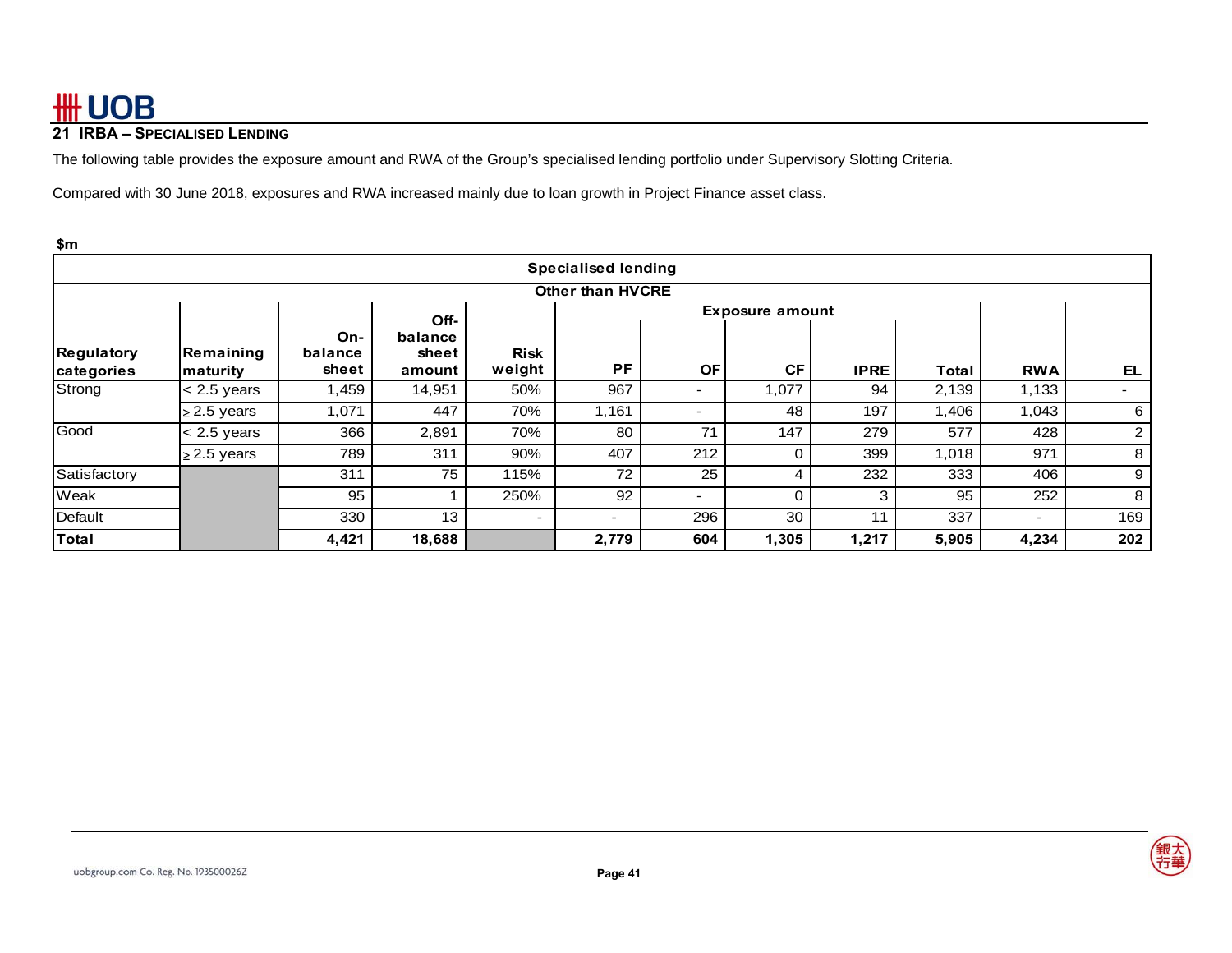## **22 ANALYSIS OF COUNTERPARTY CREDIT RISK EXPOSURE BY APPROACH**

The following table provides the EAD, RWA and parameters used to calculate the Group's CCR regulatory requirements.

Compared with 30 June 2018, the decrease in EAD under Current Exposure Method was mainly from foreign exchange derivatives.

|                |                                                          | (a)                 | (b)                                    | (c)                            | (d)                                                        | (e)                      | (f)        |
|----------------|----------------------------------------------------------|---------------------|----------------------------------------|--------------------------------|------------------------------------------------------------|--------------------------|------------|
| \$m            |                                                          | Replacement<br>cost | <b>Potential</b><br>future<br>exposure | <b>Effective</b><br><b>EPE</b> | $\alpha$ used for<br>computing<br>regulatory<br><b>EAD</b> | <b>EAD</b><br>(post-CRM) | <b>RWA</b> |
|                | <b>Current Exposure Method</b><br>(for derivatives)      | 1,837               | 3,187                                  |                                |                                                            | 4,766                    | 1,919      |
| $\overline{2}$ | CCR internal models method<br>(for derivatives and SFTs) |                     |                                        |                                |                                                            |                          |            |
| 3              | FC(SA) (for SFTs)                                        |                     |                                        |                                |                                                            | -                        |            |
| $\overline{4}$ | FC(CA) (for SFTs)                                        |                     |                                        |                                |                                                            | 20,712                   | 980        |
| 5              | VaR for SFTs                                             |                     |                                        |                                |                                                            |                          |            |
| 6              | Total                                                    |                     |                                        |                                |                                                            |                          | 2,899      |

## **23 CVA RISK CAPITAL REQUIREMENTS**

The following table provides the Group's CVA risk capital requirements calculated under Standardised Approach.

Compared with 30 June 2018, the decrease in EAD was mainly from foreign exchange derivatives.

|     |                                                                    | (a)                      | (b)        |
|-----|--------------------------------------------------------------------|--------------------------|------------|
| \$m |                                                                    | <b>EAD</b><br>(post-CRM) | <b>RWA</b> |
|     | Total portfolios subject to the Advanced CVA capital requirement   |                          |            |
|     | (i) VaR component (including the three-times multiplier)           |                          |            |
|     | (ii) Stressed VaR component (including the three-times multiplier) |                          |            |
| 3   | All portfolios subject to the Standardised CVA capital requirement | 4.216                    | 1,288      |
| 4   | Total portfolios subject to the CVA risk capital requirement       | 4.216                    | 1,288      |

### **24 STANDARDISED APPROACH – CCR EXPOSURES BY PORTFOLIO AND RISK WEIGHTS**

The following table provides a breakdown of the Group's CCR exposures under SA(CR) by asset class and risk weight.

| \$m                                    | (a)                      | (b) | (c) | (d)  | (e) | (f)                      | (g)                      | (h)                      | (i)                                              |
|----------------------------------------|--------------------------|-----|-----|------|-----|--------------------------|--------------------------|--------------------------|--------------------------------------------------|
| Risk weight<br>Asset classes           | 0%                       | 10% | 20% | 50%  | 75% | 100%                     | 150%                     | <b>Others</b>            | <b>Total</b><br><b>Credit</b><br><b>Exposure</b> |
| Central government and central<br>bank | -                        |     |     |      |     | -                        | -                        |                          |                                                  |
| <b>PSE</b>                             | $\overline{\phantom{0}}$ | -   | 8   | 18   |     |                          | $\overline{\phantom{a}}$ |                          | 28                                               |
| <b>MDB</b>                             | 9                        | -   | -   |      |     | -                        | ۰                        |                          | 9                                                |
| <b>Bank</b>                            | -                        | ۰   | 8   | 67   |     | 15                       | ۰                        |                          | 90                                               |
| Corporate                              | -                        | ۰   | 2   | 2    | -   | 265                      | $\overline{\phantom{a}}$ | -                        | 269                                              |
| Regulatory retail                      | -                        | -   | -   |      | 6   | $\overline{\phantom{0}}$ | -                        | -                        | 6                                                |
| Other exposures                        | $\overline{\phantom{0}}$ | -   | -   | $\,$ | -   | 8                        | -                        | $\overline{\phantom{a}}$ | 8                                                |
| Total                                  | 9                        | ۰.  | 18  | 89   | 6   | 289                      | ۰                        | -                        | 411                                              |

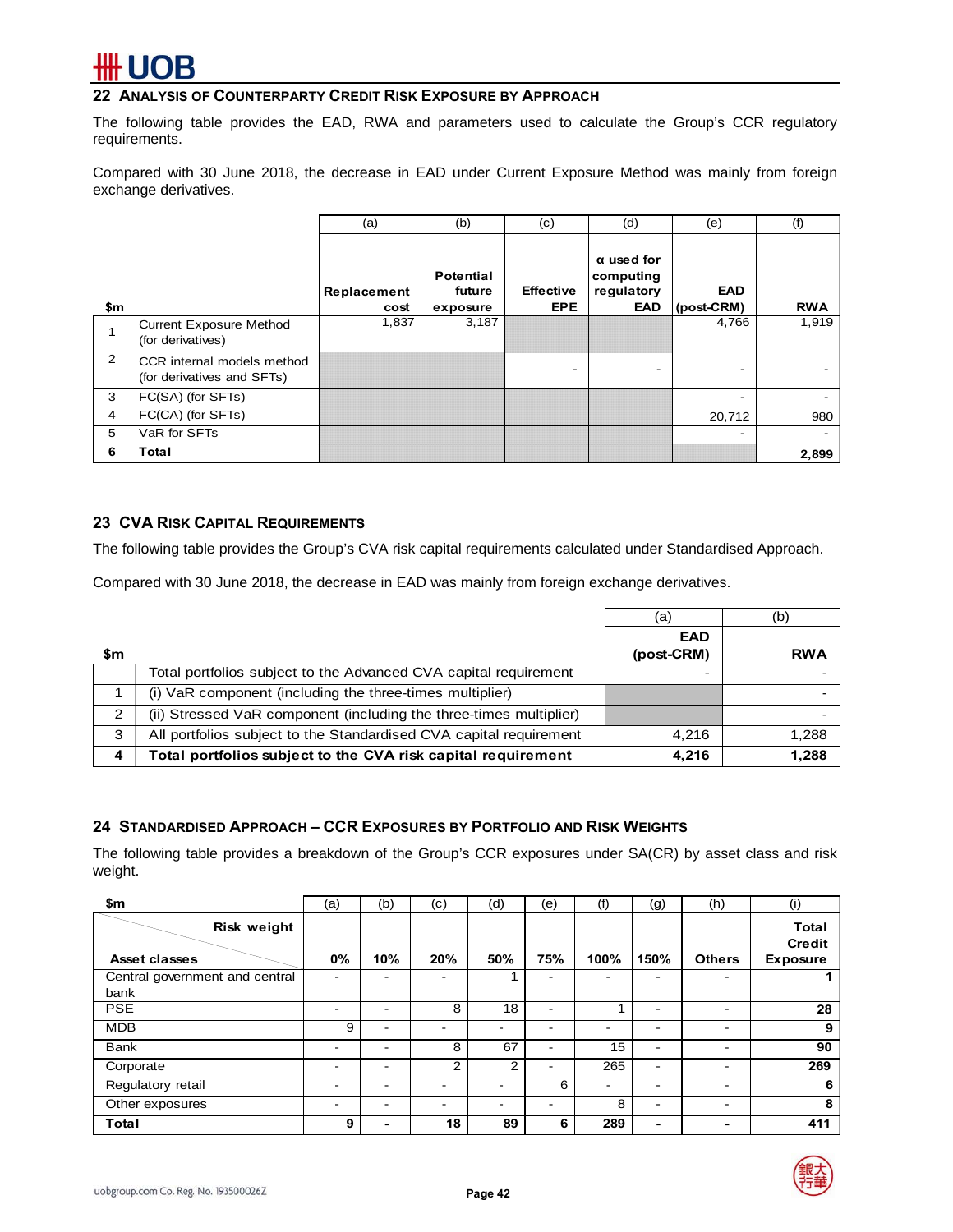# # UOB

# **25 IRBA – CCR EXPOSURES BY PORTFOLIO AND PD RANGE**

The following table sets out the relevant parameters used for the calculations of CCR capital requirements for IRBA models.

Compared with 30 June 2018, the reduction in EAD was mainly from foreign exchange derivatives.

|                                                       | (a)                      | (b)       | (c)                      | (d)                      | (e)                      | (f)            | (g)            |
|-------------------------------------------------------|--------------------------|-----------|--------------------------|--------------------------|--------------------------|----------------|----------------|
|                                                       | <b>EAD</b><br>post-      | Average   | Number of                | Average                  | Average                  |                | <b>RWA</b>     |
| PD range                                              | <b>CRM</b>               | <b>PD</b> | obligors                 | <b>LGD</b>               | maturity                 | <b>RWA</b>     | density        |
| %                                                     | \$m                      | %         |                          | %                        | Years                    | \$m            | %              |
| Sovereign asset sub-class                             |                          |           |                          |                          |                          |                |                |
| $0.00$ to $< 0.15$                                    | 3,578                    | 0.0       | 5                        | 8                        | 0.1                      | $\overline{7}$ | 0              |
| $0.15$ to $< 0.25$                                    | 4                        | 0.2       | $\mathbf{1}$             | 45                       | 0.0                      | $\mathbf{1}$   | 24             |
| $0.25$ to $< 0.50$                                    | $\overline{\phantom{a}}$ |           | $\overline{\phantom{a}}$ | $\overline{\phantom{0}}$ |                          | ٠              |                |
| $0.50$ to $< 0.75$                                    | $\blacksquare$           |           | $\overline{a}$           | $\overline{a}$           |                          |                | $\overline{a}$ |
| $\frac{0.75 \text{ to } 2.50}{0.75 \text{ to } 2.50}$ | $\overline{\phantom{a}}$ |           | $\overline{\phantom{a}}$ | $\frac{1}{2}$            | $\overline{\phantom{a}}$ | $\blacksquare$ | ٠              |
| 2.50 to $< 10.00$                                     | $\overline{\phantom{a}}$ |           | $\overline{a}$           | $\overline{a}$           | $\overline{a}$           |                | $\sim$         |
| 10.00 to <100.00                                      | 3                        | 27.9      | 1                        | 13                       | 2.3                      | 2              | 75             |
| 100.00 (Default)                                      |                          |           | $\overline{a}$           | $\overline{a}$           |                          |                | $\blacksquare$ |
| Sub-total                                             | 3,584                    | 0.0       | $\overline{7}$           | 8                        | 0.1                      | 10             | 0              |
| <b>Bank asset sub-class</b>                           |                          |           |                          |                          |                          |                |                |
| $0.00$ to $< 0.15$                                    | 12,074                   | 0.1       | 129                      | 15                       | 0.3                      | 631            | 5              |
| $0.15$ to $< 0.25$                                    | 1,385                    | 0.2       | 19                       | 15                       | 0.1                      | 134            | 10             |
| $0.25$ to $< 0.50$                                    | 828                      | 0.4       | 14                       | 8                        | 0.1                      | 65             | 8              |
| $0.50$ to $< 0.75$                                    | 169                      | 0.6       | 3                        | 3                        | 0.1                      | 5              | 3              |
| $0.75$ to $< 2.50$                                    | 44                       | 1.5       | 6                        | 1                        | 0.0                      | $\mathbf{1}$   | 3              |
| 2.50 to $<$ 10.00                                     | $\sim$                   |           | $\overline{a}$           | $\overline{a}$           |                          | $\blacksquare$ |                |
| 10.00 to <100.00                                      | 0                        | 18.5      | 1                        | 45                       | 1.0                      | 0              | 264            |
| 100.00 (Default)                                      |                          |           |                          |                          |                          |                |                |
| Sub-total                                             | 14.500                   | 0.1       | 172                      | 15                       | 0.3                      | 837            | 6              |
| Corporate asset sub-class                             |                          |           |                          |                          |                          |                |                |
| $0.00$ to $< 0.15$                                    | 188                      | 0.1       | 26                       | 44                       | 1.4                      | 41             | 22             |
| $0.15$ to $< 0.25$                                    | 604                      | 0.2       | 34                       | 24                       | 1.1                      | 146            | 24             |
| $0.25$ to $< 0.50$                                    | 3,540                    | 0.4       | 121                      | 10                       | 0.3                      | 454            | 13             |
| $\overline{0.50}$ to <0.75                            | 157                      | 0.5       | 88                       | 46                       | 3.3                      | 137            | 87             |
| $0.75$ to $< 2.50$                                    | 2,038                    | 1.4       | 340                      | 12                       | 0.4                      | 484            | 24             |
| 2.50 to $< 10.00$                                     | 117                      | 4.8       | 63                       | 49                       | 2.3                      | 193            | 166            |
| 10.00 to <100.00                                      | 30                       | 27.9      | 20                       | 5                        | 1.1                      | 8              | 26             |
| 100.00 (Default)                                      | 4                        | 100.0     | 3                        | 40                       | 1.1                      |                | $\blacksquare$ |
| Sub-total                                             | 6,675                    | 0.9       | 695                      | 14                       | 0.5                      | 1,462          | 22             |

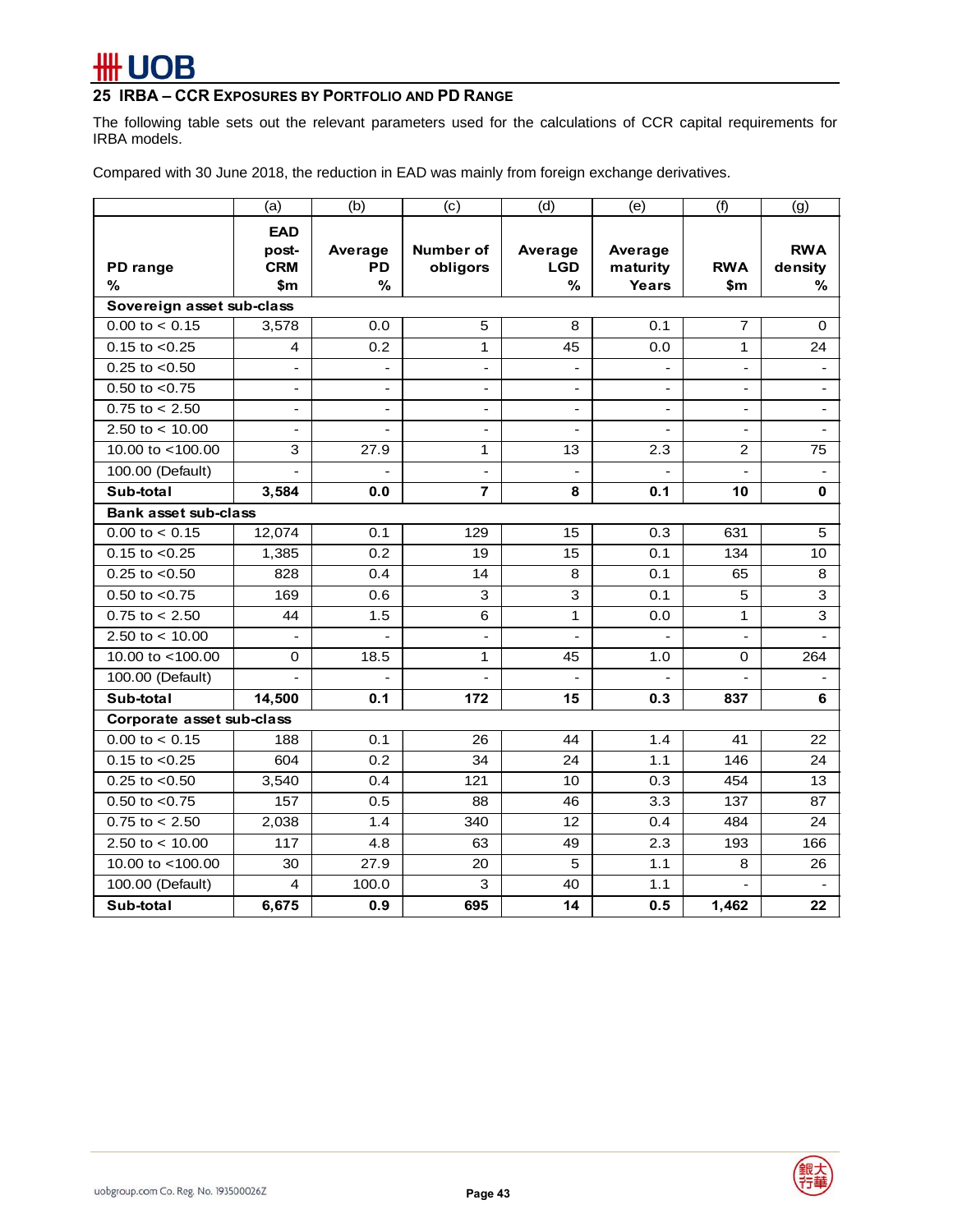

|                                            | (a)                                      | (b)                          | (c)                   | (d)                        | (e)                          | (f)                      | (g)                        |  |  |  |
|--------------------------------------------|------------------------------------------|------------------------------|-----------------------|----------------------------|------------------------------|--------------------------|----------------------------|--|--|--|
| PD range<br>℅                              | <b>EAD</b><br>post-<br><b>CRM</b><br>\$m | Average<br><b>PD</b><br>$\%$ | Number of<br>obligors | Average<br><b>LGD</b><br>% | Average<br>maturity<br>Years | <b>RWA</b><br>\$m        | <b>RWA</b><br>density<br>% |  |  |  |
| Corporate small business asset sub-class   |                                          |                              |                       |                            |                              |                          |                            |  |  |  |
| $0.00$ to $< 0.15$                         |                                          |                              |                       |                            |                              |                          |                            |  |  |  |
| $0.15$ to $< 0.25$                         | 3                                        | 0.2                          | 47                    | 45                         | 0.2                          | 1                        | 19                         |  |  |  |
| $0.25$ to $< 0.50$                         | $\overline{2}$                           | 0.4                          | 59                    | 44                         | 0.5                          | 1                        | 38                         |  |  |  |
| $0.50$ to $< 0.75$                         | $\overline{2}$                           | 0.5                          | 58                    | 42                         | 1.0                          | 1                        | 46                         |  |  |  |
| $0.75$ to $< 2.50$                         | 36                                       | 1.0                          | 244                   | 44                         | 0.4                          | 24                       | 65                         |  |  |  |
| 2.50 to $<$ 10.00                          | 37                                       | 2.9                          | 184                   | 44                         | 0.3                          | 38                       | 102                        |  |  |  |
| 10.00 to $<$ 100.00                        | 1                                        | 13.6                         | 27                    | 44                         | 1.2                          | 2                        | 202                        |  |  |  |
| 100.00 (Default)                           | $\Omega$                                 | 100.0                        | 1                     | 45                         | 0.4                          |                          |                            |  |  |  |
| Sub-total                                  | 81                                       | 2.0                          | 620                   | 44                         | 0.4                          | 66                       | 81                         |  |  |  |
| Specialised lending asset sub-class - IPRE |                                          |                              |                       |                            |                              |                          |                            |  |  |  |
| $0.00$ to $< 0.15$                         |                                          |                              | $\blacksquare$        | $\sim$                     | $\blacksquare$               | $\overline{\phantom{a}}$ | ۰                          |  |  |  |
| $0.15$ to $< 0.25$                         | 18                                       | 0.2                          | 16                    | 45                         | 2.8                          | 9                        | 48                         |  |  |  |
| $0.25$ to $< 0.50$                         | 47                                       | 0.4                          | 44                    | 45                         | 2.7                          | 32                       | 67                         |  |  |  |
| $0.50$ to $< 0.75$                         | 38                                       | 0.5                          | 11                    | 45                         | 2.2                          | 27                       | 72                         |  |  |  |
| $0.75$ to $< 2.50$                         | 24                                       | 0.9                          | 20                    | 45                         | 2.8                          | 23                       | 99                         |  |  |  |
| 2.50 to $<$ 10.00                          | 24                                       | 3.3                          | 4                     | 45                         | 3.0                          | 35                       | 147                        |  |  |  |
| 10.00 to <100.00                           | $\mathbf 0$                              | 20.5                         | $\overline{2}$        | 45                         | 1.1                          | $\Omega$                 | 239                        |  |  |  |
| 100.00 (Default)                           |                                          |                              |                       |                            |                              |                          |                            |  |  |  |
| Sub-total                                  | 151                                      | 1.0                          | 97                    | 45                         | 2.7                          | 127                      | 84                         |  |  |  |
| Total (sum of<br>portfolios)               | 24,992                                   | 0.3                          | 1,591                 | 14                         | 0.3                          | 2,502                    | 10                         |  |  |  |

# **26 COMPOSITION OF COLLATERAL FOR CCR EXPOSURES**

The following table provides the breakdown of all types of collateral posted or received by the Group to support or reduce the CCR exposures related to derivative transactions or to SFTs.

Compared with 30 June 2018, the decrease in collaterals posted and received for SFT transactions was due to the reduction in repurchase agreement transactions.

|                          | (a)        | (b)                                                                                         | (d)<br>(c)               |              | (e)                      | (f)                            |
|--------------------------|------------|---------------------------------------------------------------------------------------------|--------------------------|--------------|--------------------------|--------------------------------|
|                          |            | Collateral used in derivative transactions                                                  |                          |              |                          | <b>Collateral used in SFTs</b> |
|                          |            | Fair value of collateral<br>Fair value of posted<br>Fair value of<br>collateral<br>received |                          |              |                          | Fair value of<br>posted        |
| \$m                      | Segregated | Unsegregated                                                                                | Segregated               | Unsegregated | received                 | collateral                     |
| Cash domestic currencies |            | 1.105                                                                                       | -                        | 437          | 290                      | 1,725                          |
| Cash other currencies    |            | 528                                                                                         | -                        | 1,218        | 2,725                    | 15,784                         |
| Domestic sovereign debt  |            |                                                                                             |                          | 11           | 1,781                    | 288                            |
| Other sovereign debt     |            |                                                                                             |                          | 68           | 7,244                    | 1,155                          |
| Government agency debt   |            |                                                                                             |                          |              | 38                       | 17                             |
| Corporate bonds          |            |                                                                                             |                          | 104          | 7,913                    | 1,929                          |
| <b>Equity securities</b> |            |                                                                                             | $\overline{\phantom{0}}$ |              | $\overline{\phantom{0}}$ |                                |
| Other collateral         |            |                                                                                             | -                        |              | $\overline{\phantom{0}}$ |                                |
| Total                    |            | 1,633                                                                                       |                          | 1,838        | 19,991                   | 20,896                         |

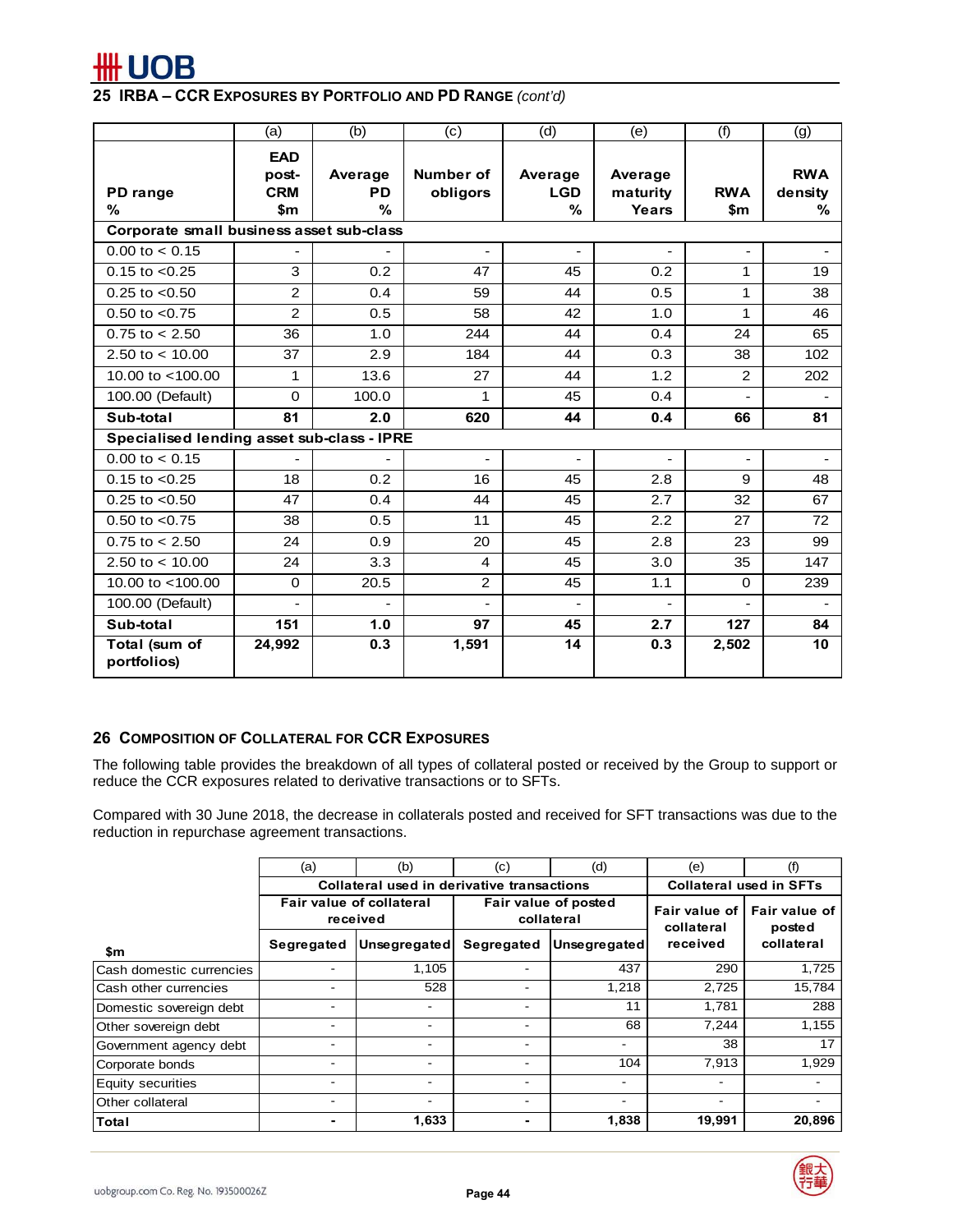# **27 CREDIT DERIVATIVE EXPOSURES**

The following table shows the breakdown of Group's exposures to credit derivative transactions by protection bought or sold.

Compared with 30 June 2018, the decrease in credit derivative exposures was mainly from total return swaps.

|                  |                                  | (a)                         | (b)                       |
|------------------|----------------------------------|-----------------------------|---------------------------|
| \$m              |                                  | <b>Protection</b><br>bought | <b>Protection</b><br>sold |
|                  | <b>Notionals</b>                 |                             |                           |
| 1                | Single-name credit default swaps | 245                         | 234                       |
| 2                | Index credit default swaps       | 55                          |                           |
| 3                | Total return swaps               | 956                         |                           |
| $\boldsymbol{4}$ | <b>Total notionals</b>           | 1,255                       | 234                       |
|                  | <b>Fair values</b>               |                             |                           |
| 5                | Positive fair value (asset)      | 42                          |                           |
| 6                | Negative fair value (liability)  | 6                           |                           |

### **28 SECURITISATION EXPOSURES IN THE BANKING BOOK**

The following table shows the Group's securitisation exposures in the Banking Book.

Compared with 30 June 2018, the increase in securitisation exposures mainly arose from residential mortgagebacked securities.

|     |                                    | (a)                         | (b               | (C)       |  |  |  |  |
|-----|------------------------------------|-----------------------------|------------------|-----------|--|--|--|--|
|     |                                    | <b>UOB</b> acts as investor |                  |           |  |  |  |  |
| \$m |                                    | <b>Traditional</b>          | <b>Synthetic</b> | Sub-total |  |  |  |  |
|     | 1 Total retail                     | 721                         |                  | 721       |  |  |  |  |
|     | $2$ of which: residential mortgage | 629                         |                  | 629       |  |  |  |  |
|     | 3 of which: credit card            | 92                          |                  | 92        |  |  |  |  |
|     | 4 Total wholesale                  | 29                          |                  | 29        |  |  |  |  |
|     | 5 of which: commercial mortgage    | 29                          |                  | 29        |  |  |  |  |

Note: The group does not have any securitisation exposures where it acts as sponsor or originator.

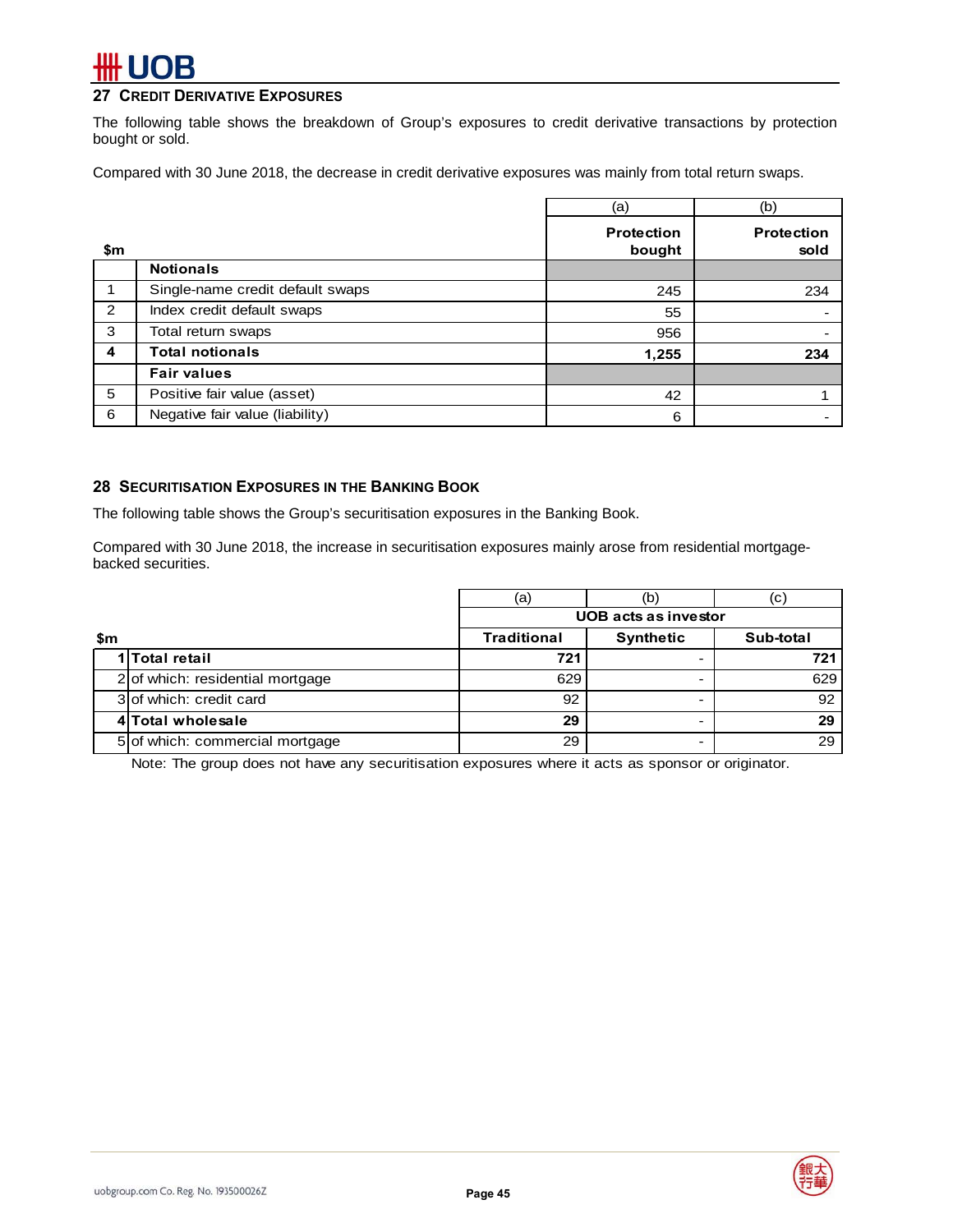

# **29 SECURITISATION EXPOSURES IN THE BANKING BOOK AND ASSOCIATED REGULATORY CAPITAL REQUIREMENTS – UOB ACTING AS INVESTOR**

The following table shows the exposure amounts, RWA and capital requirements of the Group's securitisation exposures in the Banking Book where the Group acts as an investor.

Compared with 30 June 2018, the increase in securitisation exposures mainly arose from residential mortgagebacked securities with lower risk weights.

|                 |                              | (a)                      | (b)                                       | (c)                      | (d)                      | (e)                      | (f)                        | (g)                      | (h)                      | (i)                                | (j)                      | (k)                      | (1)                      | (m)                         | (n)                      | (0)                      | (p)                      | (q)                      |
|-----------------|------------------------------|--------------------------|-------------------------------------------|--------------------------|--------------------------|--------------------------|----------------------------|--------------------------|--------------------------|------------------------------------|--------------------------|--------------------------|--------------------------|-----------------------------|--------------------------|--------------------------|--------------------------|--------------------------|
|                 |                              |                          | Exposure values (by risk<br>weight bands) |                          |                          |                          | <b>Exposure values (by</b> | regulatory<br>approach)  |                          | RWA (by<br>regulatory<br>approach) |                          |                          |                          | Capital charge<br>after cap |                          |                          |                          |                          |
|                 |                              | <b>20% RW</b>            | >20% to 50% RW                            | >50% to 100% RW          | >100% to <1250% RW       | 1250% RW                 | SEC-IRBA                   | SEC-ERBA                 | <b>SA(SA)</b>            | 1250%                              | SEC-IRBA                 | SEC-ERBA                 | <b>SA(SA)</b>            | 1250%                       | SEC-IRBA                 | SEC-ERBA                 | <b>SA(SA)</b>            | 1250%                    |
| \$m<br>1        | <b>Total exposures</b>       | 629                      | $\overline{\phantom{a}}$                  | 114                      | $\overline{\phantom{a}}$ | 8                        | $\overline{\phantom{a}}$   | 569                      | 174                      | 8                                  | $\overline{\phantom{a}}$ | 116                      | 26                       | 94                          | $\overline{\phantom{a}}$ | 12                       | 3                        | 9                        |
|                 | 2 Traditional securitisation | 629                      | $\blacksquare$                            | 114                      |                          | 8                        |                            | 569                      | 174                      | 8                                  | $\blacksquare$           | 116                      | 26                       | 94                          | $\overline{a}$           | 12                       | 3                        | 9                        |
|                 | 3 of which: securitisation   | 629                      | $\blacksquare$                            | 114                      | $\frac{1}{2}$            | 8                        | $\overline{\phantom{a}}$   | 569                      | 174                      | 8                                  | $\overline{\phantom{a}}$ | 116                      | 26                       | 94                          | $\blacksquare$           | 12                       | 3                        | 9                        |
| 4               | of which: retail underlying  | 629                      | $\blacksquare$                            | 85                       | $\overline{\phantom{a}}$ | 8                        | $\overline{\phantom{a}}$   | 539                      | 174                      | 8                                  | $\overline{\phantom{a}}$ | 96                       | 26                       | 94                          | $\overline{\phantom{a}}$ | 10                       | 3                        | 9                        |
| 5               | of which: wholesale          | L,                       | ۰                                         | 29                       | ÷,                       |                          | $\overline{\phantom{a}}$   | 29                       |                          | ٠                                  | $\blacksquare$           | 19                       | $\blacksquare$           | $\blacksquare$              | $\blacksquare$           | $\overline{2}$           |                          | $\overline{a}$           |
|                 | 6 of which: resecuritisation | $\blacksquare$           | ۰                                         |                          | $\blacksquare$           | $\overline{\phantom{a}}$ | $\overline{\phantom{a}}$   | ÷.                       | $\overline{a}$           | $\overline{\phantom{a}}$           | $\blacksquare$           |                          | $\blacksquare$           | $\blacksquare$              | $\overline{a}$           | ۰                        | $\blacksquare$           | $\overline{\phantom{a}}$ |
| $\overline{7}$  | of which: senior             | $\overline{\phantom{0}}$ | ٠                                         |                          | ÷,                       | $\overline{\phantom{a}}$ | $\overline{a}$             | $\overline{a}$           | $\blacksquare$           | $\overline{\phantom{a}}$           | $\blacksquare$           | $\overline{a}$           | $\overline{\phantom{a}}$ | $\blacksquare$              | $\overline{\phantom{a}}$ | ÷.                       | $\overline{\phantom{a}}$ | $\blacksquare$           |
| 8               | of which: non-senior         | $\overline{\phantom{0}}$ | ۰                                         | $\overline{\phantom{a}}$ | ÷,                       | $\overline{\phantom{a}}$ | $\overline{\phantom{a}}$   | $\overline{\phantom{a}}$ | $\overline{\phantom{0}}$ | $\overline{\phantom{a}}$           | $\overline{\phantom{a}}$ | $\overline{\phantom{a}}$ | $\blacksquare$           | $\blacksquare$              | $\overline{\phantom{a}}$ | ۰                        | $\overline{\phantom{a}}$ | $\overline{a}$           |
|                 | 9 Synthetic securitisation   | $\overline{\phantom{0}}$ | ۰                                         |                          | $\overline{\phantom{a}}$ | $\overline{\phantom{a}}$ | $\overline{\phantom{a}}$   | $\overline{\phantom{a}}$ | $\overline{a}$           | $\overline{\phantom{a}}$           | $\blacksquare$           | $\overline{\phantom{a}}$ | $\blacksquare$           | $\overline{\phantom{a}}$    | $\overline{a}$           | ۰                        | $\blacksquare$           | $\blacksquare$           |
|                 | 10 of which: securitisation  | $\blacksquare$           | ۰                                         | $\overline{\phantom{a}}$ | ÷                        | $\overline{a}$           | $\overline{a}$             | $\overline{a}$           | $\overline{a}$           | $\overline{a}$                     | $\overline{a}$           | $\overline{a}$           | $\blacksquare$           | $\blacksquare$              | $\blacksquare$           | ٠                        | $\overline{a}$           | $\blacksquare$           |
| $\overline{11}$ | of which: retail underlying  | $\overline{\phantom{a}}$ | $\blacksquare$                            | $\blacksquare$           | $\blacksquare$           | $\blacksquare$           | $\blacksquare$             | $\blacksquare$           | $\overline{\phantom{a}}$ | $\overline{\phantom{a}}$           | $\overline{\phantom{a}}$ | $\blacksquare$           | $\overline{\phantom{a}}$ | $\blacksquare$              | $\overline{\phantom{a}}$ | ٠                        | $\overline{\phantom{a}}$ | $\blacksquare$           |
| 12              | of which: wholesale          | $\overline{\phantom{a}}$ | ۰                                         | $\overline{\phantom{a}}$ | $\overline{\phantom{a}}$ | $\overline{\phantom{a}}$ | $\overline{\phantom{a}}$   | $\blacksquare$           | $\overline{\phantom{a}}$ | $\overline{\phantom{a}}$           | $\overline{a}$           | $\overline{\phantom{a}}$ | $\overline{\phantom{a}}$ | $\blacksquare$              | $\blacksquare$           | ٠                        | $\overline{a}$           | $\blacksquare$           |
|                 | 13 of which resecuritisation | $\overline{\phantom{a}}$ | ٠                                         | $\overline{\phantom{a}}$ | $\overline{\phantom{a}}$ | $\overline{\phantom{a}}$ | $\overline{\phantom{a}}$   | $\overline{\phantom{a}}$ | $\overline{\phantom{a}}$ | $\overline{\phantom{a}}$           | $\blacksquare$           | $\overline{\phantom{a}}$ | $\overline{\phantom{a}}$ | $\blacksquare$              | $\blacksquare$           | ٠                        | $\blacksquare$           | $\blacksquare$           |
| 14              | of which: senior             | $\overline{\phantom{0}}$ | ٠                                         | $\overline{\phantom{a}}$ | ÷,                       | $\overline{\phantom{a}}$ | $\overline{\phantom{a}}$   | $\overline{\phantom{a}}$ | $\overline{\phantom{a}}$ | $\overline{\phantom{a}}$           | $\overline{a}$           | $\overline{a}$           | $\overline{\phantom{a}}$ | $\overline{\phantom{a}}$    | $\overline{\phantom{a}}$ | $\overline{\phantom{0}}$ | $\overline{\phantom{a}}$ | $\blacksquare$           |
| 15              | of which: non-senior         | $\overline{\phantom{0}}$ |                                           |                          | $\overline{\phantom{a}}$ | $\overline{a}$           | $\overline{\phantom{a}}$   |                          |                          | $\overline{\phantom{a}}$           | $\blacksquare$           |                          | $\overline{a}$           |                             | $\blacksquare$           |                          |                          |                          |

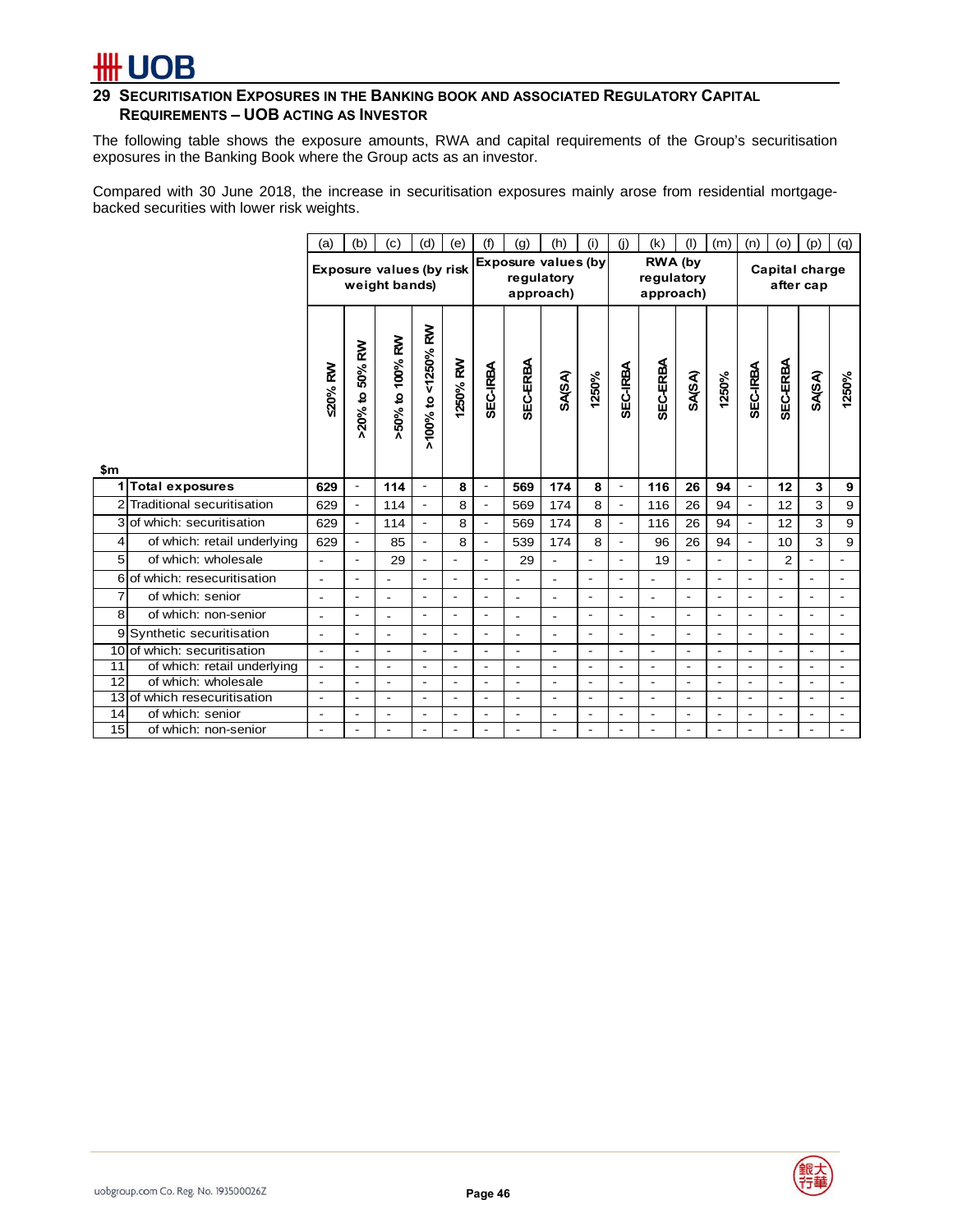### **30 MARKET RISK UNDER STANDARDISED APPROACH**

The table below shows the components of the capital requirement under the standardised approach for market risk.

Compared with 30 June 2018, the increase in RWA was mainly due to higher interest rate risk.

|     |                                           | (a)        |
|-----|-------------------------------------------|------------|
| \$m |                                           | <b>RWA</b> |
|     | <b>Products excluding options</b>         |            |
|     | Interest rate risk (general and specific) | 3,373      |
| 2   | Equity risk (general and specific)        | 104        |
| 3   | Foreign exchange risk                     | 5,197      |
| 4   | Commodity risk                            | 442        |
|     | Options                                   |            |
| 5   | Simplified approach                       |            |
| 6   | Delta-plus method                         |            |
| 7   | Scenario approach                         | 1,229      |
| 8   | Securitisation                            |            |
| 9   | Total                                     | 10,344     |

### **31 COMPARISON OF VAR ESTIMATES WITH GAINS OR LOSSES**

### **Standardised Approach**

The Group currently adopts the SA for the calculation of regulatory market risk capital but uses the Internal Models Approach to measure and to control trading market risks. The financial products which are warehoused, measured and controlled with internal models include FX and FX options, plain vanilla interest rate contracts and interest rate options, government and corporate bonds, equities and equity options, commodities contracts and commodity options.

### **Internal Model Approach**

The Group estimates a daily Value-at-Risk (VaR) within a 99 per cent confidence interval, using the historical simulation method, as a control for market risk. The method assumes that possible future changes in market rates may be implied by observed historical market movements.

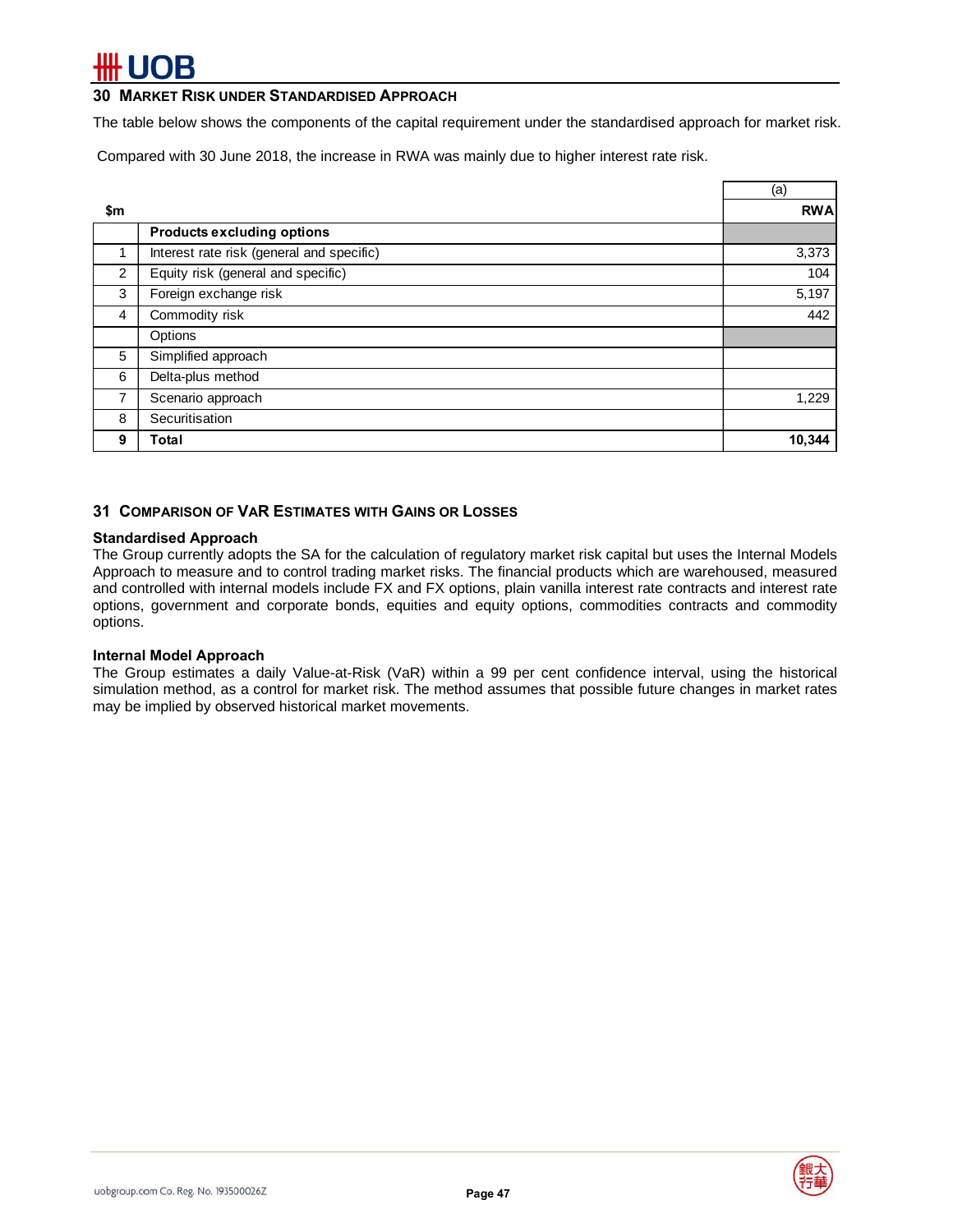**31 COMPARISON OF VAR ESTIMATES WITH GAINS OR LOSSES** *(cont'd)* 

### **Group Trading Backtesting Chart**

(Hypothetical daily profit and loss versus VaR at 99% confidence interval)



As VaR is the statistical measure for potential losses, the VaR measures are backtested against profit and loss of the trading book to validate the robustness of the methodology. The backtesting process analyses whether the exceptions are due to model deficiencies or market volatility. All backtesting exceptions are tabled at the ALCO with recommended actions and resolutions. No backtesting exception was noted for Group Trading in year 2018.

To complement the VaR measure, we perform stress and scenario tests to identify the Group's vulnerability to event risk. These tests serve to provide early warnings of plausible extreme losses for which proactive management of market risk is taken.

The Group's daily VaR on 31 December 2018 was \$7.72 million.

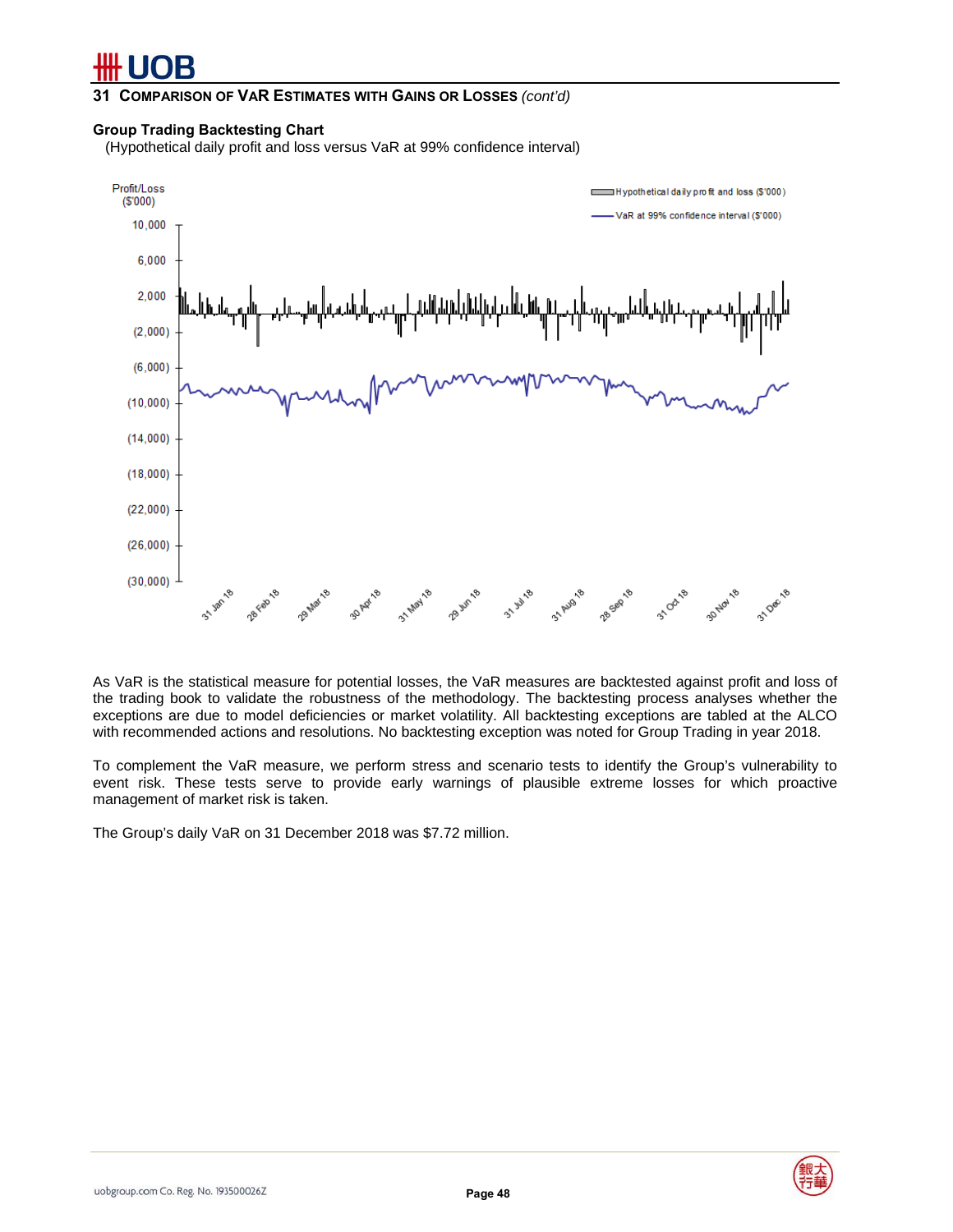**31 COMPARISON OF VAR ESTIMATES WITH GAINS OR LOSSES** *(cont'd)*

**Group Trading VaR for Market Risk by Risk Class** 



# **32 INTEREST RATE RISK IN THE BANKING BOOK**

Interest rate risk is the impact to earnings and economic value of the Group due to fluctuations in interest rates. Interest rate exposure arises from differences in the maturity and repricing dates of assets, liabilities and offbalance sheet items. These mismatches are actively monitored and managed as part of the overall interest rate risk management process which is conducted in accordance with the Group's policies as approved by the ALCO. Details on the Group's management of interest rate risk are available in the Group's Annual Reports.

The Group's interest rate risk sensitivity is measured as changes in economic value of equity ("EVE") or net interest income (NII) based on new Basel IRRBB requirements. At 100 and 200 basis points parallel interest rate shocks, worst case results were negative \$779 million and \$1,589 million respectively.

EVE is the present value of assets less present value of liabilities of the Group. NII is the simulated change in the Group's net interest income. The repricing profile of loans is generally based on the earliest possible repricing dates, taking into account the notice period to be served to the customers. Interest rate flooring effects are taken into consideration. Loan prepayment and time deposit early withdrawal rates are estimated based on past statistics and trends where possible and material. Behavioural assumptions based on historical trends are applied where appropriate. The average repricing maturity of core non-maturity deposits is determined through empirical models taking into account asset duration. Risk-free zero coupon curves are used for EVE discounting. Currencies are aggregated by scenarios. There may be some differences in the assumptions across geographical locations due to variation in local conditions.

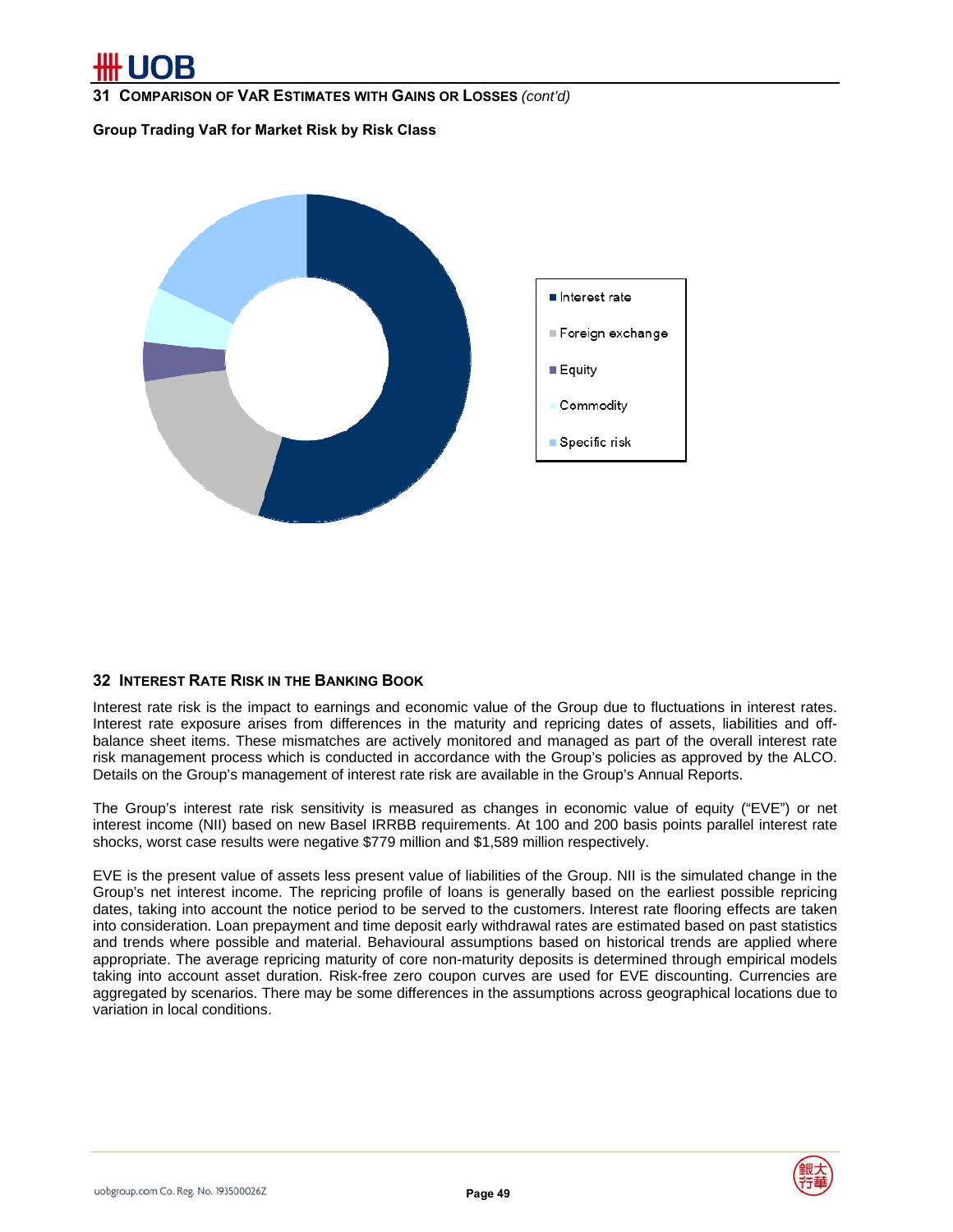# **33 SUMMARY OF DISCLOSURE EXCLUDED**

| <b>Disclosures Description</b>                                                                                                                          | <b>Rationale</b>                                             |
|---------------------------------------------------------------------------------------------------------------------------------------------------------|--------------------------------------------------------------|
| RWA flow statements under CCR internal models method                                                                                                    | UOB not using CCR Internal Models Method                     |
| Securitisation exposures in the Trading book                                                                                                            | Currently, UOB has no such exposures in the<br>Trading book. |
| Securitisation exposures in the Banking book and associated<br>regulatory capital requirements - A reporting bank acting as<br>originator or as sponsor | Currently, UOB has no such exposures.                        |
| RWA flow statements of market risk exposures under IMA                                                                                                  | UOB not using IMA for market risk                            |
| IMA values for trading portfolios                                                                                                                       | UOB not using IMA for market risk                            |

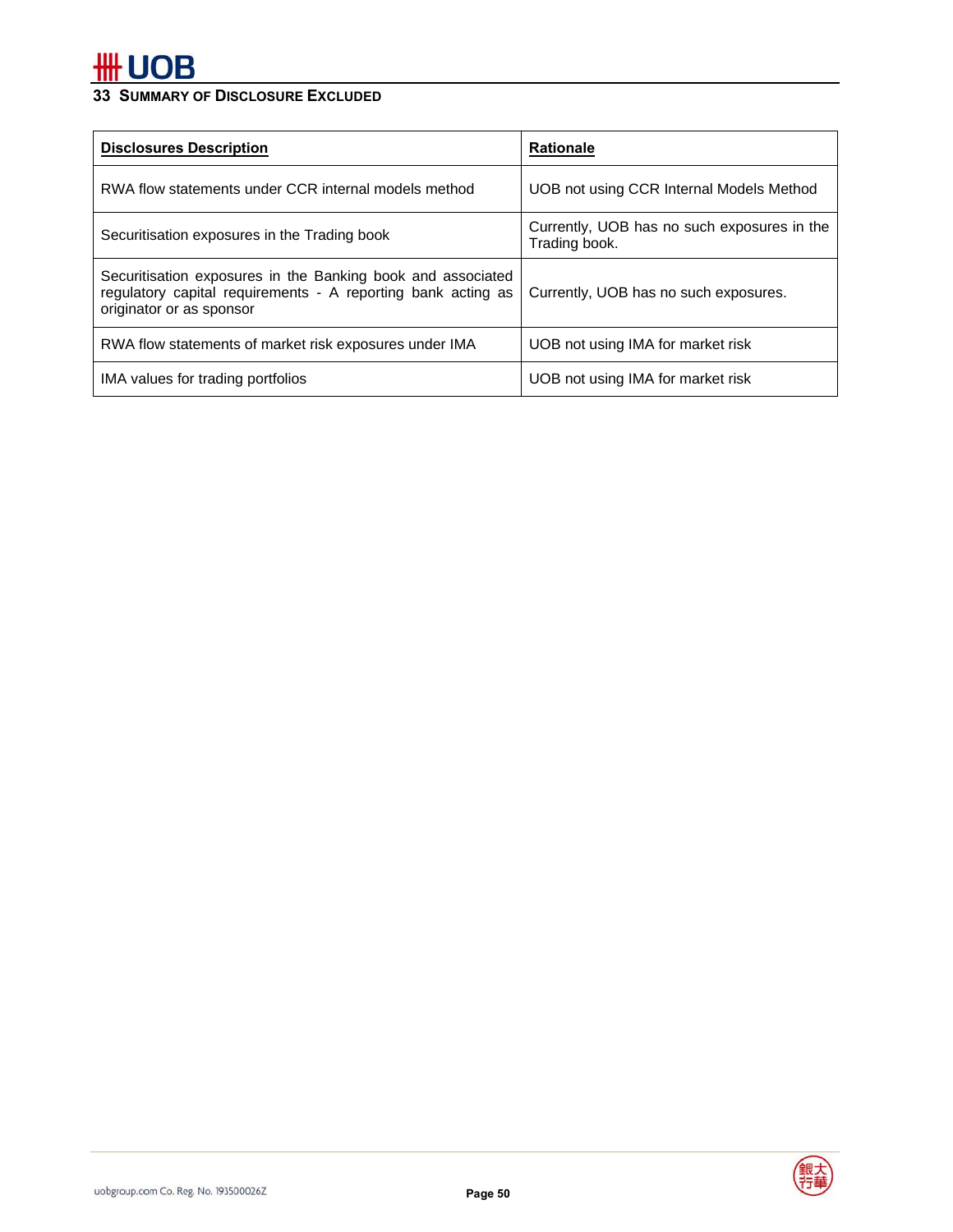# **#H UOB**

# **34 ABBREVIATIONS**

The following abbreviated terms are used throughout this document.

| A           |                                             | F            |                                                         |
|-------------|---------------------------------------------|--------------|---------------------------------------------------------|
| A-IRBA      | Advanced Internal Ratings-Based<br>Approach | FC(SA)       | Financial Collateral Simple Approach                    |
| <b>ALCO</b> | Asset and Liability Committee               | FC(CA)       | <b>Financial Collateral Comprehensive</b><br>Approach   |
| AMA         | Advanced Measurement Approach               | F-IRBA       | Foundation Internal Ratings-Based<br>Approach           |
| AT1 capital | Additional Tier 1 capital                   | G            |                                                         |
| в           |                                             | G-SIB        | Global Systemically Important Bank                      |
| BIA         | Basic Indicator Approach                    | н            |                                                         |
| C           |                                             | <b>HVCRE</b> | High-Volatility Commercial Real Estate                  |
| <b>CAR</b>  | Capital Adequacy Ratio                      |              |                                                         |
| CCF         | <b>Credit Conversion Factor</b>             | IAA          | Internal Assessment Approach                            |
| <b>CCP</b>  | <b>Central Counterparty</b>                 | <b>IAM</b>   | Internal Assessment Method                              |
| <b>CCR</b>  | <b>Counterparty Credit Risk</b>             | <b>IMA</b>   | Internal Models Approach                                |
| CCyB        | Countercyclical Buffer                      | <b>IMM</b>   | Internal Models Method                                  |
| CET1        | Common Equity Tier 1                        | <b>IPRE</b>  | Income-Producing Real Estate                            |
| <b>CF</b>   | <b>Commodities Finance</b>                  | <b>IRBA</b>  | Internal Ratings-Based Approach                         |
| <b>CR</b>   | <b>Credit Risk</b>                          | IRBA (EQ)    | Internal Ratings-Based Approach for Equity<br>Exposures |
| <b>CRE</b>  | <b>Commercial Real Estate</b>               | L            |                                                         |
| <b>CRM</b>  | <b>Credit Risk Mitigation</b>               | LGD          | <b>Loss Given Default</b>                               |
| <b>CVA</b>  | <b>Credit Valuation Adjustment</b>          | Μ            |                                                         |
| E           |                                             | <b>MDB</b>   | Multilateral Development Bank                           |
| EAD         | <b>Exposure at Default</b>                  | <b>MR</b>    | <b>Market Risk</b>                                      |
| <b>EL</b>   | <b>Expected Loss</b>                        | N            |                                                         |
| EPE         | <b>Expected Positive Exposure</b>           | <b>NBFI</b>  | Non Bank Financial Institutions                         |
| EQ          | <b>Equity Exposures</b>                     | <b>NCI</b>   | Non-Controlling Interests                               |
| <b>EVE</b>  | Economic Value of Equity                    |              |                                                         |